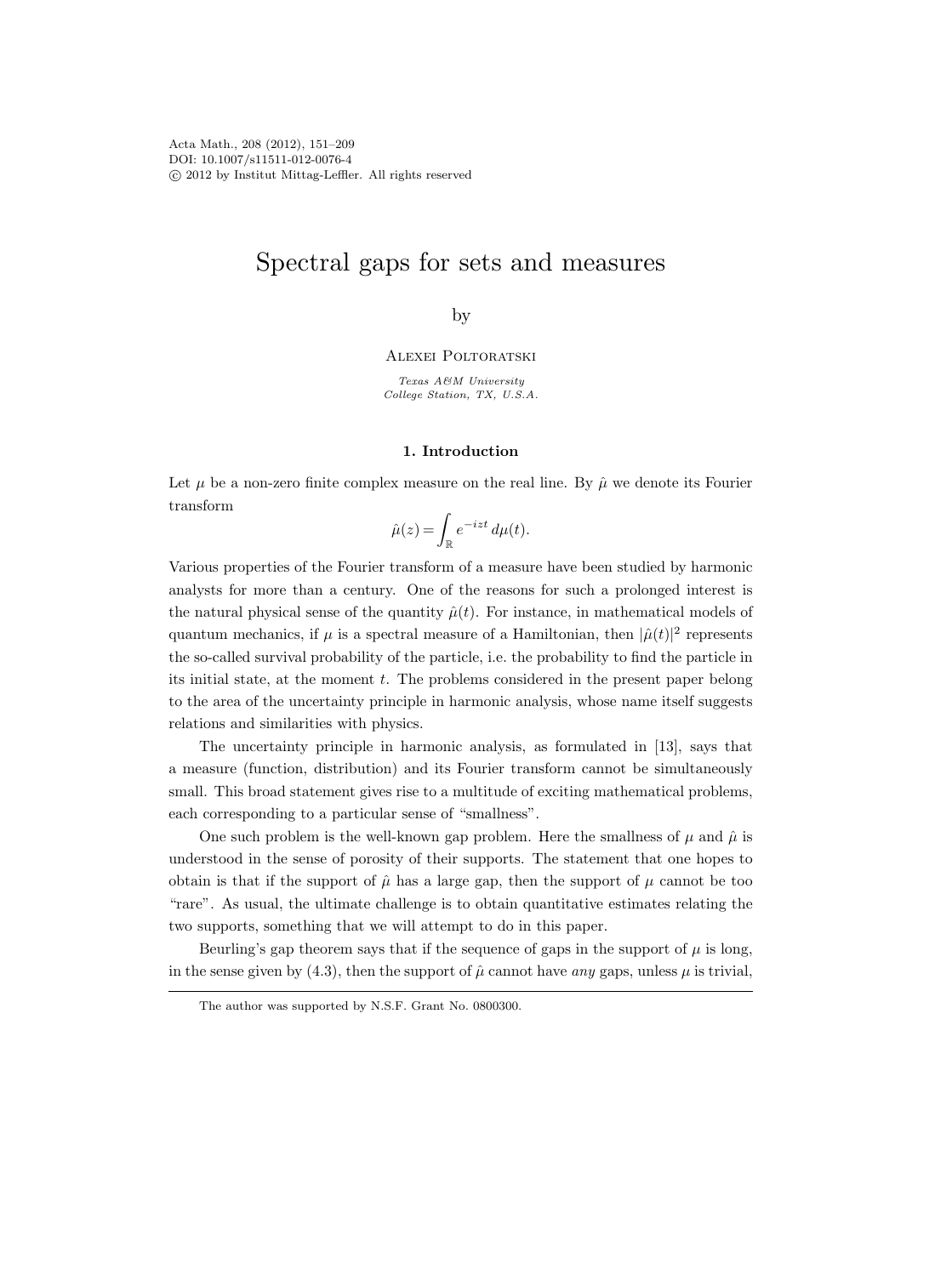see [3] or [15, Volume 1, p. 237]. We discuss this classical result in §5. Beurling's proof used some of the methods of an earlier gap theorem by Levinson [19]. In [7, Theorem 66, p. 271] de Branges proved that the existence of a measure with a given spectral gap is equivalent to the existence of a certain entire function of exponential type. In §8 we look at this result from the point of view of Toeplitz kernels and formulate its extension. Further results and references concerning the gap problem can be found in [2], [3], [6], [10], [15], [19] and [32].

To state the gap problem more precisely let us give the following definition. If  $X$  is a closed subset of the real line, denote by  $G_X$  its *gap characteristic*, i.e. the supremum of the size of the gap in the support of  $\hat{\mu}$ , taken over all non-trivial finite complex measures  $\mu$  supported on X, see §2. The gap problem is the problem of finding  $G_X$  in terms of X. To formulate a solution, we introduce a new metric characteristic of a closed set,  $\mathcal{C}_X$ , see §4. Our main result is Theorem 4.7, which says that  $G_X$  is equal to  $2\pi C_X$ .

The definition of  $\mathcal{C}_X$  contains two conditions that, for the purposes of this paper, we call the density condition and the energy condition. The density condition is similar to some of the definitions of densities used in the area of the uncertainty principle, see §4. The physical flavor of the energy condition seems to suggest new connections for the gap problem that are yet to be fully understood.

As discussed in §2, the gap problem can be equivalently reformulated as follows. Let  $\mu$  be a finite complex measure on R. Find the supremum  $G_{\mu}$  of the size of the spectral gap of the measure  $f\mu$ , taken over all non-trivial  $f \in L^1(|\mu|)$ . In this reformulation  $G_{\mu} = G_X$ for  $X = \text{supp }\mu$ , see Proposition 2.1.

A close relative of the gap problem is another classical question of harmonic analysis, the so-called type problem. It can be stated in several equivalent ways. For instance, if one replaces  $L^1$  with  $L^2$  in the above definition of  $G_\mu$  one can introduce a similar quantity  $G_{\mu}^2$ , the supremum of the size of the gap in the support of  $\tilde{f}\mu$ , taken over all non-zero  $f \in L^2(\vert \mu \vert)$ . Via duality,  $G^2_{\mu}$  can also be defined as the infimum of a such that the family of exponential functions

$$
\mathcal{E}_a = \{e^{i\lambda x} : \lambda \in [0, a]\}
$$

spans  $L^2(\mu)$ . The type problem asks for finding  $G^2_\mu$  in terms of  $\mu$ .

The type problem dates back to the works of Wiener, Kolmogorov and Kreĭn on stationary Gaussian processes. In that context the property that the family of exponentials  $\mathcal{E}_a$  is complete in  $L^2(\mu)$ , where  $\mu$  is the spectral measure of the process, is equivalent to the property that the process at any time can be predicted from the data for the time period from  $0$  to  $a$ . As any positive even measure is a spectral measure of a stationary Gaussian process and vice versa, this reformulation is practically equivalent, see [11], [16] and [18].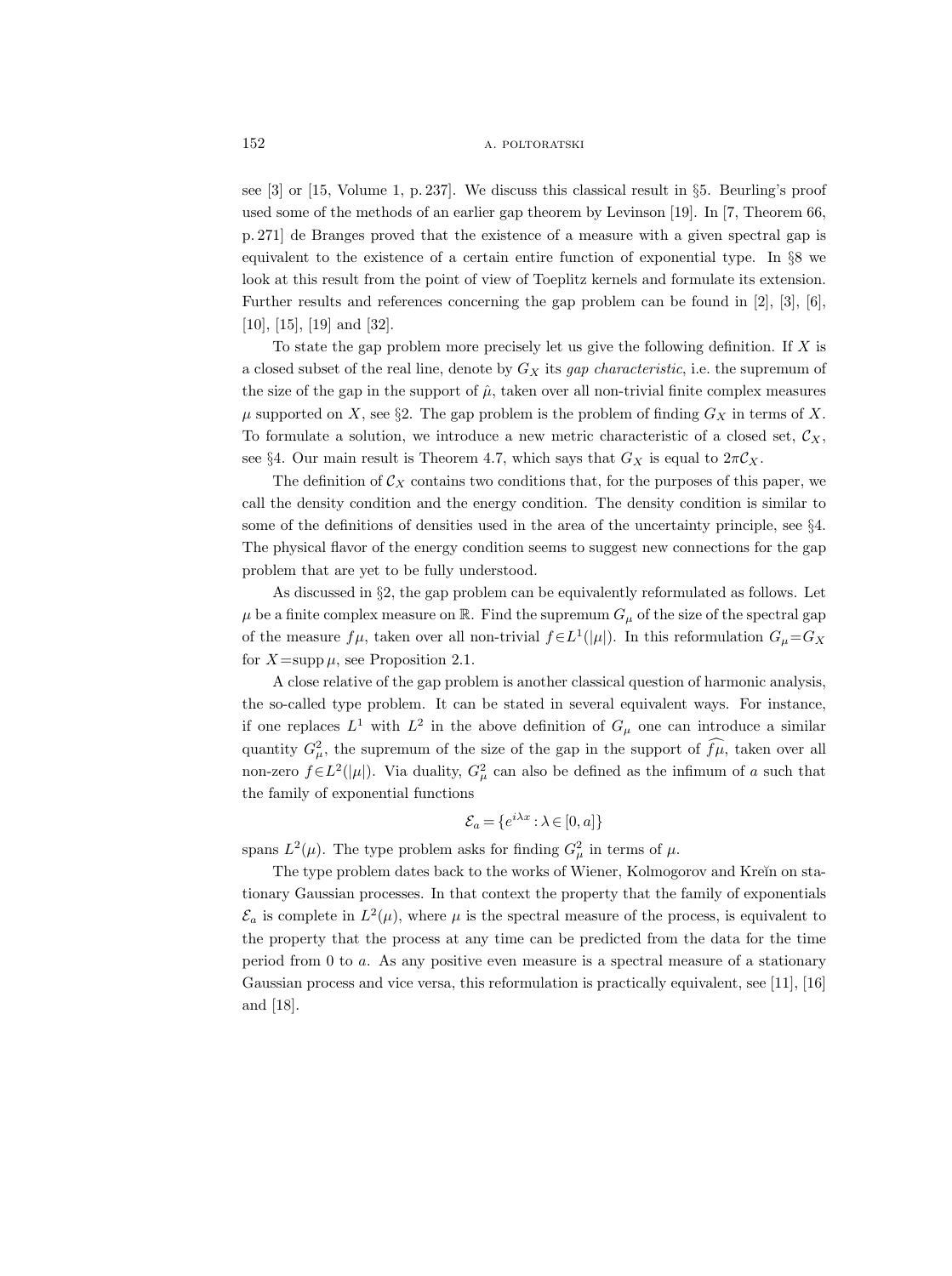Since for finite measures

$$
G_{\mu}^2 \leqslant G_{\mu} = G_{\text{supp }\mu},
$$

Theorem 4.7 gives an upper estimate for  $G^2_\mu$ . The methods we develop in this paper can be applied to give further results for the type problem, see [28].

In addition to  $G^1_\mu = G_\mu$  and  $G^2_\mu$ , one can define and study similar quantities for other p, see for instance the book by Koosis [15] for the case  $p=\infty$ , or [28].

Such problems can also be restated in terms of the Bernstein uniform weighted approximation, see for example [15]. From that point of view,  $G_X$  is the minimal size of the interval such that continuous functions on  $X$  admit weighted approximation by trigonometric polynomials with frequencies from that interval. We give a short example of a similar connection at the end of §3. Important relations with spectral theory of second order differential operators were studied by Kreĭn  $[17]$ ,  $[18]$ , Gelfand and Levitan  $[12]$ , and Borichev and Sodin [6].

Our methods are based on the approach developed by N. Makarov and the author in [20] and [21]. We utilize close connections between most problems from this area of harmonic analysis and the problem of injectivity of Toeplitz operators. In the case of the gap problem, this connection is expressed by Theorem 3.2 below. The Toeplitz approach for similar problems was first suggested by Nikol'skii in [24], see also [25]. Our main proof utilizes several important ideas of the Beurling–Malliavin theory [4], [5], [21], including its famous multiplier theorem.

One of the advantages of the Toeplitz approach is that it reveals hidden connections between various problems of analysis and mathematical physics, see [20]. The relations between the gap problem and the Beurling–Malliavin theory on the completeness of exponentials in  $L^2$  on an interval have been known to experts, at a rather intuitive level, for several decades. Now we can see this connection formulated in precise mathematical terms. Namely, the Beurling–Malliavin problem is equivalent to the problem of triviality of the kernel of a Toeplitz operator with the symbol

$$
\phi = e^{-iax}\theta,
$$

for a suitable meromorphic inner function  $\theta$ , while the gap problem reduces to the triviality of the kernel of the Toeplitz operator with the symbol

$$
\bar{\phi} = e^{iax} \bar{\theta},
$$

see [20, §4.6] and Theorem 3.2 below.

The paper is organized as follows:

• In §2 we discuss an alternative formulation of the gap problem and show that the supremum of the size of the spectral gap for a fixed measure, taken over all possible densities, is determined by the support of the measure.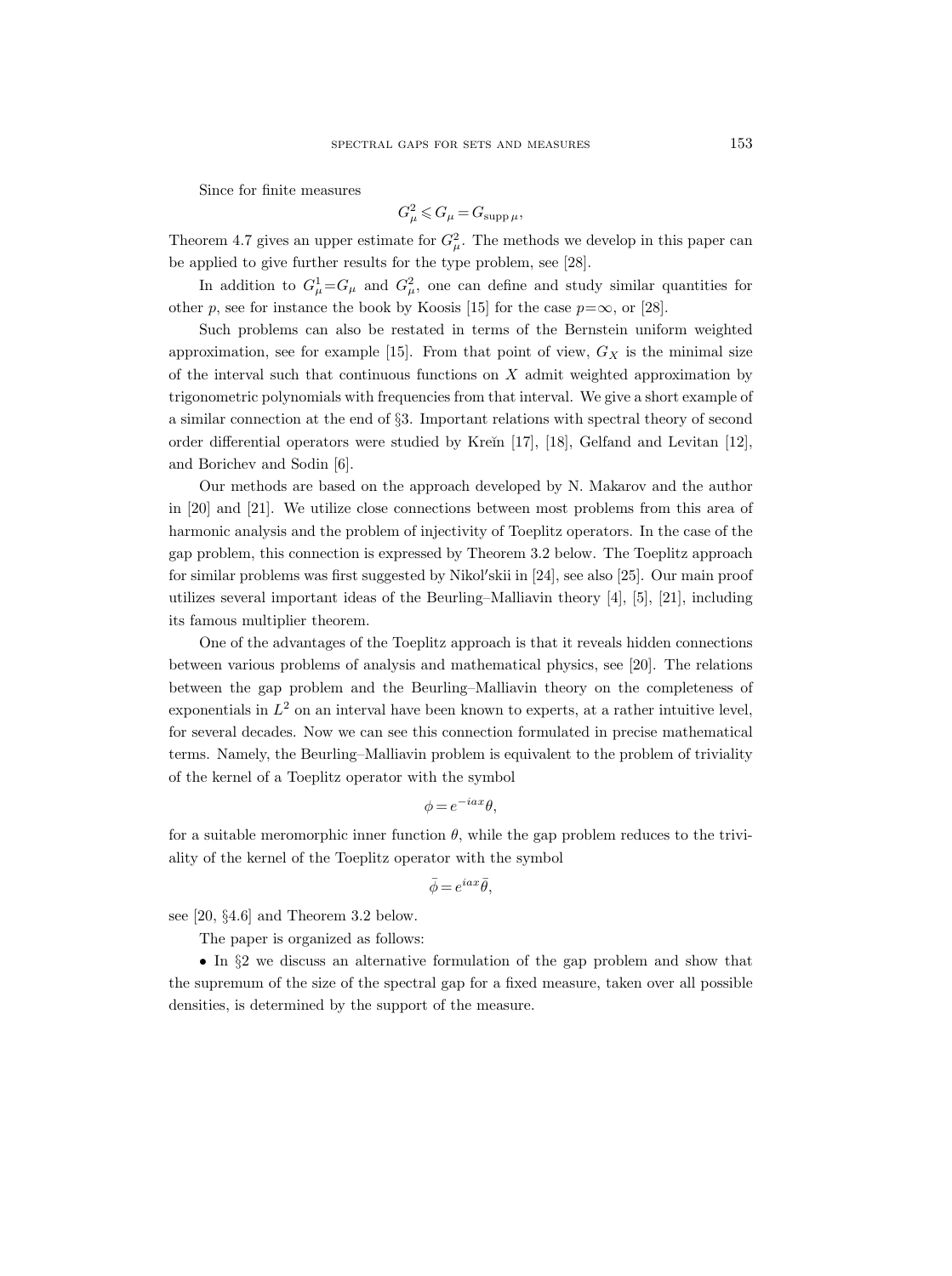• In §3 we restate the gap problem in terms of kernels of Toeplitz operators and introduce the approach that will be used in the main proof. We point out a connection with problems on uniform approximation.

• §4 contains the main definition and the main result of the paper. For a closed real set X we define a metric characteristic  $\mathcal{C}_X$  that determines the maximal size of the gap over all non-zero complex measures supported on X.

• In §5 we discuss examples pertinent to the main theorem as well as its relations with some of the known results.

- §6 contains the main proof.
- In §7 we prove several technical lemmas and corollaries used in §4 and §6.

• §8 can be viewed as an appendix. It contains a Toeplitz version of the statement and proof of de Branges' theorem [7, Theorem 66].

Acknowledgments. I would like to thank Nikolai Makarov whose mathematical intuition led to the development of the approach used in this paper. I am also grateful to Misha Sodin for getting me interested in the gap and type problems and for numerous invaluable discussions.

#### 2. Spectral gap as a property of the support

Let  $M$  be a set of all finite Borel complex measures on the real line. If  $X$  is a closed subset of the real line we set

 $G_X = \sup\{a : \text{there is } \mu \in M, \text{ with } \mu \neq 0 \text{ and } \supp \mu \subset X, \text{ such that } \hat{\mu} = 0 \text{ on } [0, a]\}.$ 

Now let  $\mu \in M$ . Denote

 $G_{\mu} = \sup\{a : \text{there is } f \in L^1(|\mu|) \text{ such that } f\mu = 0 \text{ on } [0, a]\}.$ 

PROPOSITION 2.1.  $G_{\mu} = G_{\text{supp }\mu}$ .

*Proof.* Obviously,  $G_{\text{supp}\,\mu} \geq G_{\mu}$ . To prove the opposite inequality, notice that by Lemma 8.2 below there exists a finite discrete measure

$$
\nu = \sum_{n} \alpha_n \delta_{x_n}, \quad \{x_n\}_n \subset \operatorname{supp} \mu,
$$

such that  $\hat{\mu}$  has a gap of size greater than  $G_{\text{supp}\mu}-\varepsilon$ . Around each  $x_n$  choose a small neighborhood  $V_n=(a_n, b_n)$  such that for any sequence of points

$$
Y = \{y_n\}_n, \quad y_n \in V_n,
$$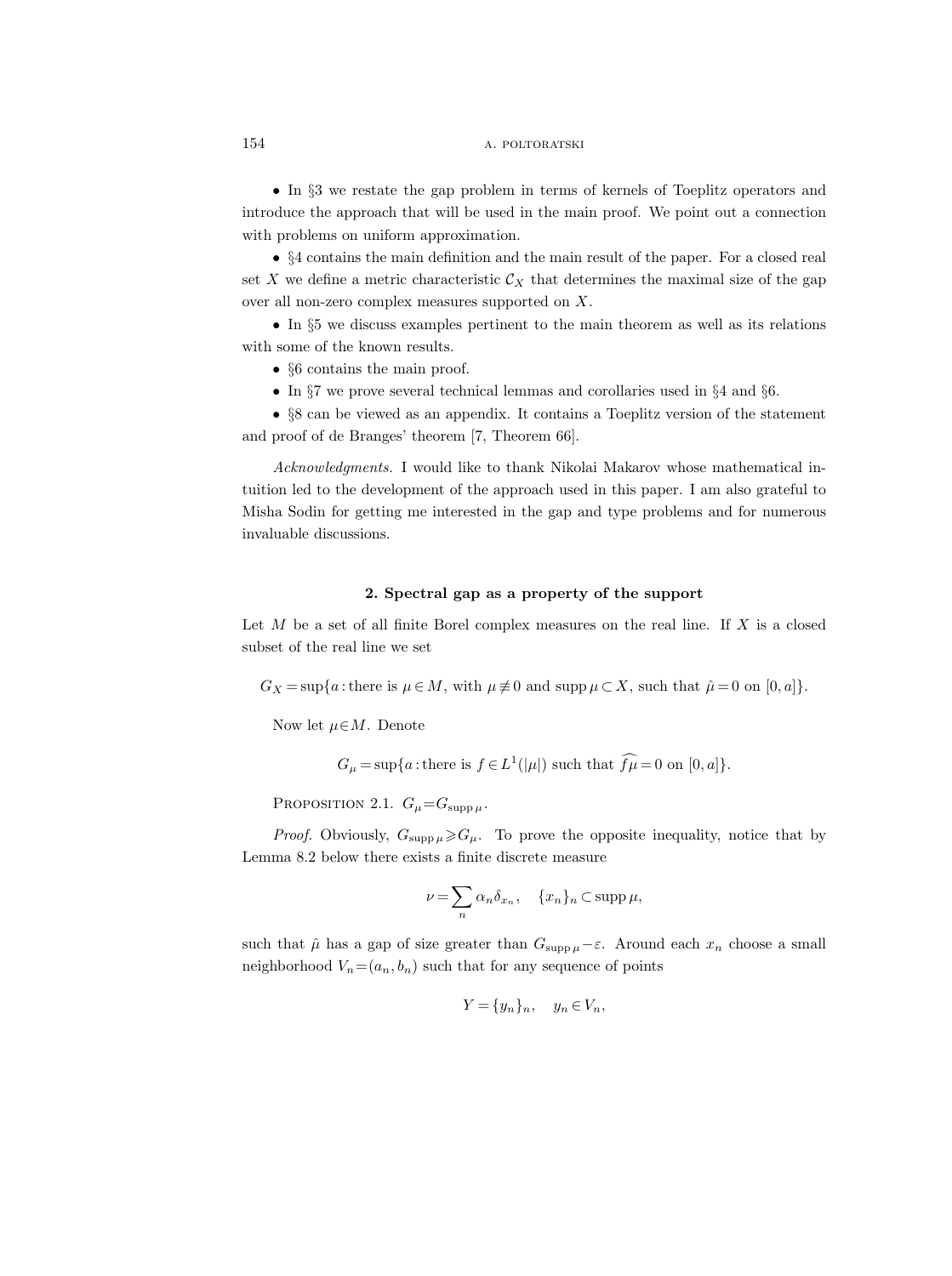there exists a non-trivial measure  $\eta_Y = \sum_n \beta_n \delta_{y_n}$  such that  $\hat{\eta}$  has a gap of size greater than  $G_{\text{supp }\eta}-\varepsilon$ . The existence of such a collection of neighborhoods follows from the results of [2] (for some sequences) and [6], as well as from Theorem 4.7 below.

Now one can choose a family of finite measures  $\eta_{\tau}$ ,  $\tau \in [0, 1]$ , with the following properties:

• For each  $\tau$ ,

$$
\eta_\tau = \sum_n \beta_n^\tau \delta_{y_n^\tau}
$$

where  $y_n^{\tau} \in V_n$  and  $\hat{\eta}_{\tau}$  has a gap of size greater than  $G_{\text{supp }\eta} - \varepsilon$  centered at 0;

 $\bullet~$  The measure

$$
\gamma = \int_0^1 \eta_\tau \, d\tau
$$

is non-trivial and absolutely continuous with respect to  $\mu$ .

It remains to observe that the support of  $\hat{\gamma}$  has a gap of size at least  $G_{\text{supp }n}-\varepsilon$ .  $\Box$ 

## 3. Clark measures, Toeplitz kernels and uniform approximation

By  $H^2$  we denote the Hardy space in the upper half-plane  $\mathbb{C}_+$ . We say that an inner function  $\theta(z)$  in  $\mathbb{C}_+$  is *meromorphic* if it has a meromorphic extension to the whole complex plane. The meromorphic extension to the lower half-plane C<sup>−</sup> is given by

$$
\theta(z) = \frac{1}{\bar{\theta}(\bar{z})}.
$$

Each inner function  $\theta(z)$  determines a model subspace

$$
K_{\theta} = H^2 \ominus \theta H^2
$$

of the Hardy space  $H^2(\mathbb{C}_+)$ . These subspaces play an important role in complex and harmonic analysis, as well as in operator theory, see [25].

Each inner function  $\theta(z)$  determines a positive harmonic function

$$
\operatorname{Re}\frac{1+\theta(z)}{1-\theta(z)}
$$

and, by the Herglotz representation, a positive measure  $\sigma$  such that

Re 
$$
\frac{1+\theta(z)}{1-\theta(z)} = py + \frac{1}{\pi} \int_{\mathbb{R}} \frac{y \, d\sigma(t)}{(x-t)^2 + y^2}, \quad z = x + iy,
$$
 (3.1)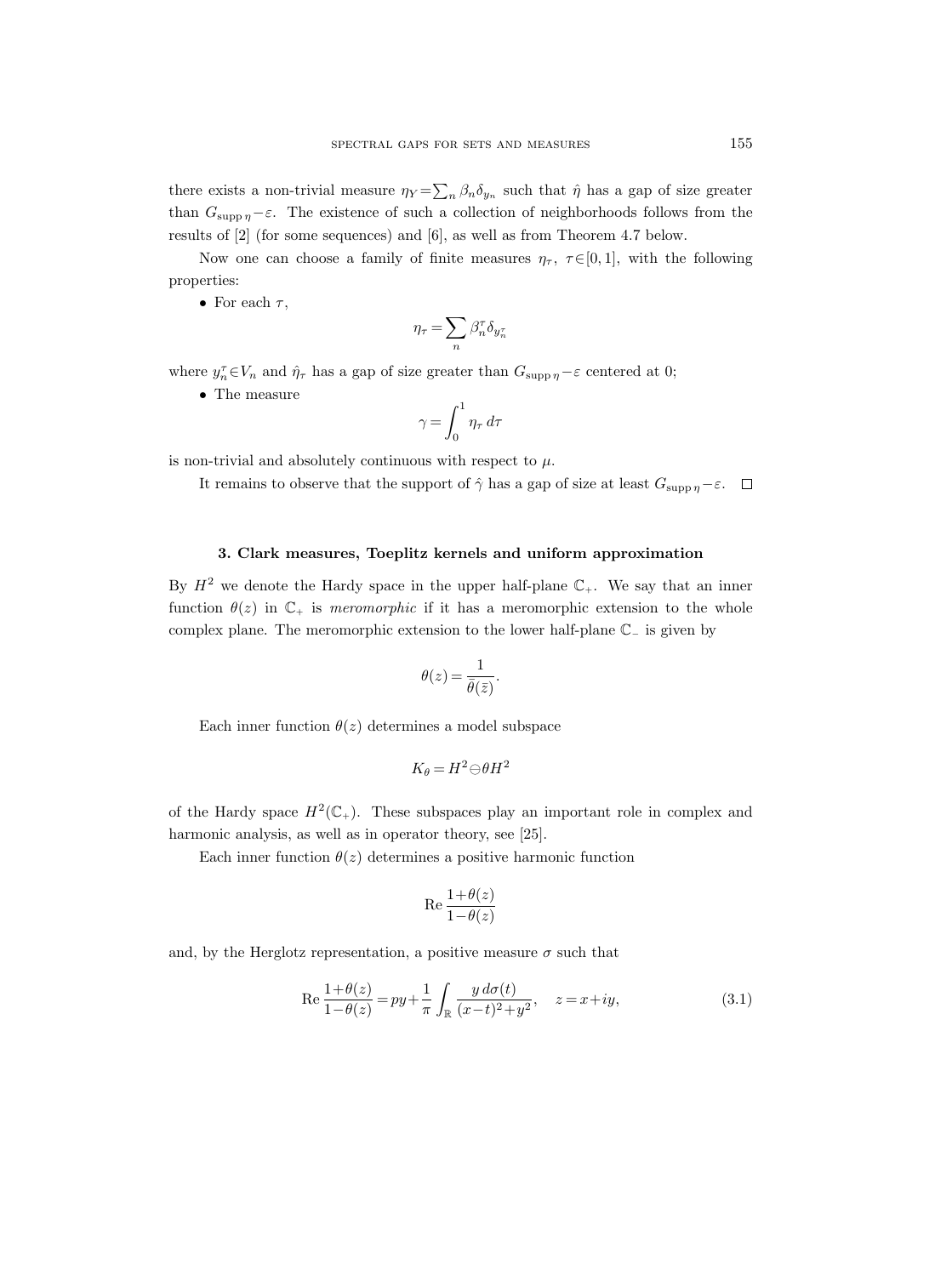for some  $p\geqslant 0$ . The number p can be viewed as a point mass at infinity. The measure  $\sigma$  is singular, supported on the set where non-tangential limits of  $\theta$  are equal to 1 and satisfies

$$
\int_{\mathbb{R}} \frac{d\sigma(t)}{1+t^2} < \infty. \tag{3.2}
$$

The measure  $\sigma+p\delta_{\infty}$  on  $\hat{\mathbb{R}}$  is called the *Clark measure* for  $\theta(z)$ . (Following a standard notation, we will sometimes denote the Clark measure defined in (3.1) by  $\sigma_1$ .)

Conversely, for every positive singular measure  $\sigma$  satisfying (3.2) and a number  $p \ge 0$ , there exists an inner function  $\theta(z)$  satisfying (3.1).

Every function  $f \in K_\theta$  has non-tangential boundary values  $\sigma$ -a.e. and can be recovered from these values via the formula

$$
f(z) = \frac{p}{2\pi i} (1 - \theta(z)) \int_{\mathbb{R}} f(t) \overline{(1 - \theta(t))} dt + \frac{1 - \theta(z)}{2\pi i} \int_{\mathbb{R}} \frac{f(t)}{t - z} d\sigma(t),
$$
 (3.3)

see [26]. If the Clark measure does not have a point mass at infinity, the formula is simplified to

$$
f(z) = \frac{1}{2\pi i} (1 - \theta(z)) K f \sigma,
$$

where  $Kf\sigma$  stands for the Cauchy integral

$$
Kf\sigma(z) = \int_{\mathbb{R}} \frac{f(t)}{t - z} d\sigma(t).
$$

This gives an isometry of  $L^2(\sigma)$  onto  $K_{\theta}$ . In the case of meromorphic  $\theta(z)$ , every function  $f\in K_{\theta}$  also has a meromorphic extension in  $\mathbb{C}$ , which is given by the formula (3.3). The corresponding Clark measure is discrete with masses at the points of  $\{z:\theta(z)=1\}$  given by

$$
\sigma({x}) = \frac{2\pi}{|\theta'(x)|}.
$$

For more details on Clark measures the reader may consult [29] or the references therein.

Each meromorphic inner function  $\theta(z)$  can be written as  $\theta(t) = e^{i\phi(t)}$  on R, where  $\phi(t)$  is a real-analytic and strictly increasing function. The function  $\phi(t) = \arg \theta(t)$  is the continuous argument of  $\theta(z)$ .

Recall that the Toeplitz operator  $T_U$  with a symbol  $U\in L^{\infty}(\mathbb{R})$  is the map

$$
T_U: H^2 \longrightarrow H^2,
$$
  

$$
F \longmapsto P_+(UF),
$$

where  $P_+$  is the orthogonal projection in  $L^2(\mathbb{R})$  onto the Hardy space  $H^2 = H^2(\mathbb{C}_+).$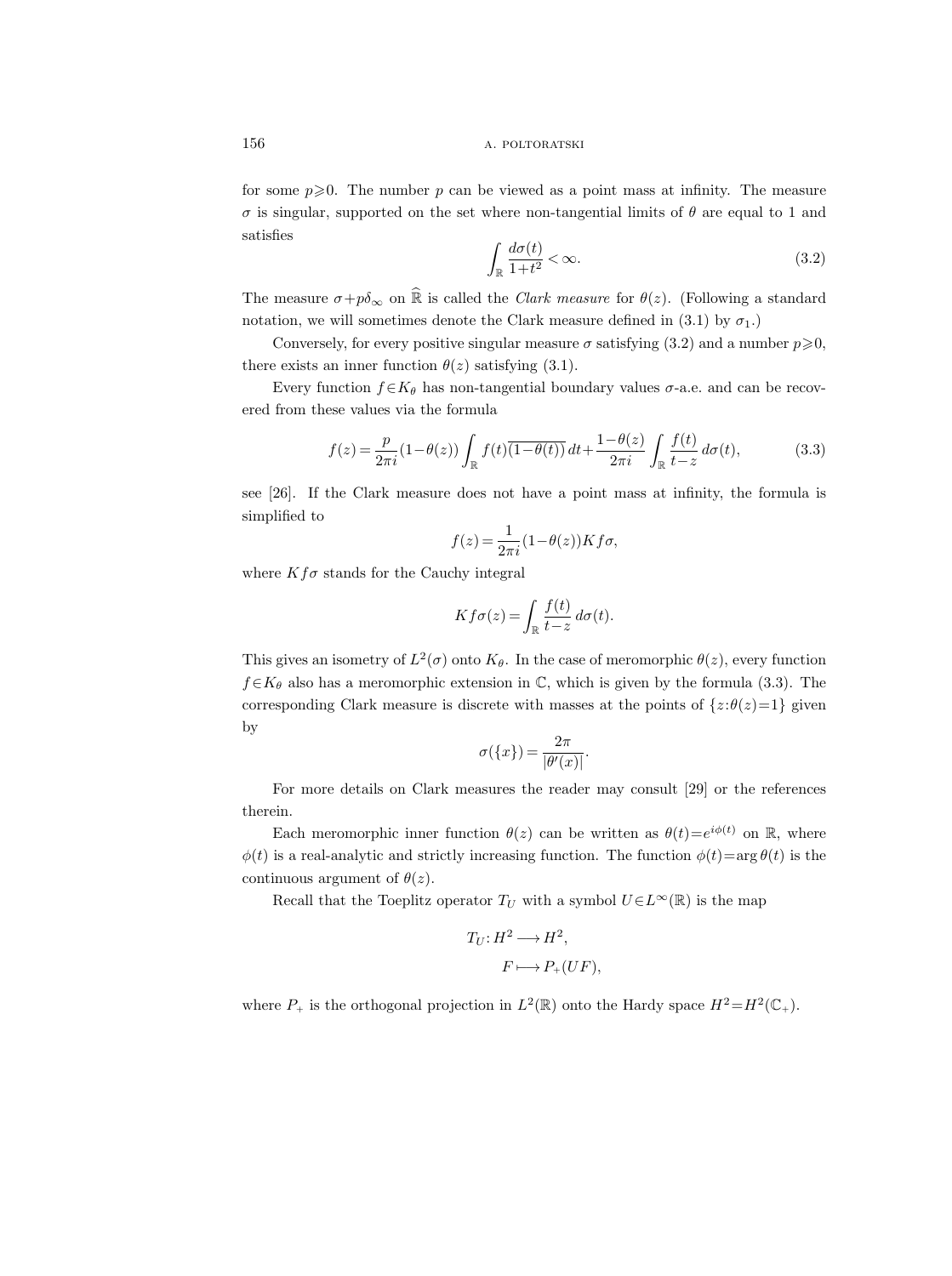We will use the following notation for kernels of Toeplitz operators (or Toeplitz kernels in  $H^2$ :

$$
N[U]=\ker T_U.
$$

For example,  $N[\bar{\theta}] = K_{\theta}$  if  $\theta$  is an inner function. Along with  $H^2$ -kernels, one may consider Toeplitz kernels  $N^p[U]$  in other Hardy classes  $H^p$ , the kernel  $N^{1,\infty}[U]$  in the "weak" space  $H^{1,\infty} = H^p \cap L^{1,\infty}$ ,  $0 < p < 1$ , or the kernel in the Smirnov class  $\mathcal{N}^+(\mathbb{C}_+)$ :

$$
N^+[U]=\{f\in \mathcal{N}^+\cap L^1_{\rm loc}(\mathbb{R}) : \overline{U}\bar{f}\in \mathcal{N}^+\}.
$$

If  $\theta$  is a meromorphic inner function,  $K_{\theta}^{+} = N^{+}[\bar{\theta}]$  can also be considered. For more on such kernels see [20] and [21].

For any inner function  $\theta$  in the upper half-plane we denote by spec<sub> $\theta$ </sub> the closure of the set  $\{z:\theta(z)=1\}$ , the set of points on the line where the non-tangential limit of  $\theta$  is equal to 1, plus the infinite point if the corresponding Clark measure has a point mass at infinity, i.e. if p in (3.1) is positive. If spec<sub> $\theta$ </sub> $\subset \mathbb{R}$ , as in the next definition, then p in (3.1) is 0. Throughout the paper, S stands for the exponential inner function  $S(z) = e^{iz}$ .

We call a sequence of real points *discrete* if it has no finite accumulation points. Note that  $\{z:\theta(z)=1\}$  is discrete if and only if  $\theta$  is meromorphic.

Definition 3.1. If  $X\subset\mathbb{R}$  is a closed set, we define

 $T_X = \sup\{a : N[\bar{\theta}S^a] \neq 0 \text{ for some meromorphic inner } \theta \text{ with } \text{spec}_{\theta} \subset X\}.$ 

The following theorem (see [22,  $\S 2.1$ ]) shows the connection between the gap problem and the problem of triviality of Toeplitz kernels. Such connections will be used throughout the paper.

THEOREM 3.2.  $([22])$   $G_X = T_X$ .

The gap problem is closely related to problems of uniform approximation of continuous functions by trigonometric polynomials, see [6] for a more detailed discussion and further references. To give a simple example of such a connection we consider the following version of the problem.

Let again X be a closed subset of the line. Denote by  $C_0(X)$  the space of all continuous functions on  $X$  tending to 0 at infinity, with the usual sup-norm. It is not possible to discuss approximation by trigonometric polynomials in this particular space directly, since finite linear combinations of exponential functions do not belong to  $C_0(X)$ . The standard solution is to consider "generalized" linear combinations of exponentials, i.e. the Paley–Wiener space

$$
PW_a = \{\hat{f} : f \in L^2([-a, a])\}.
$$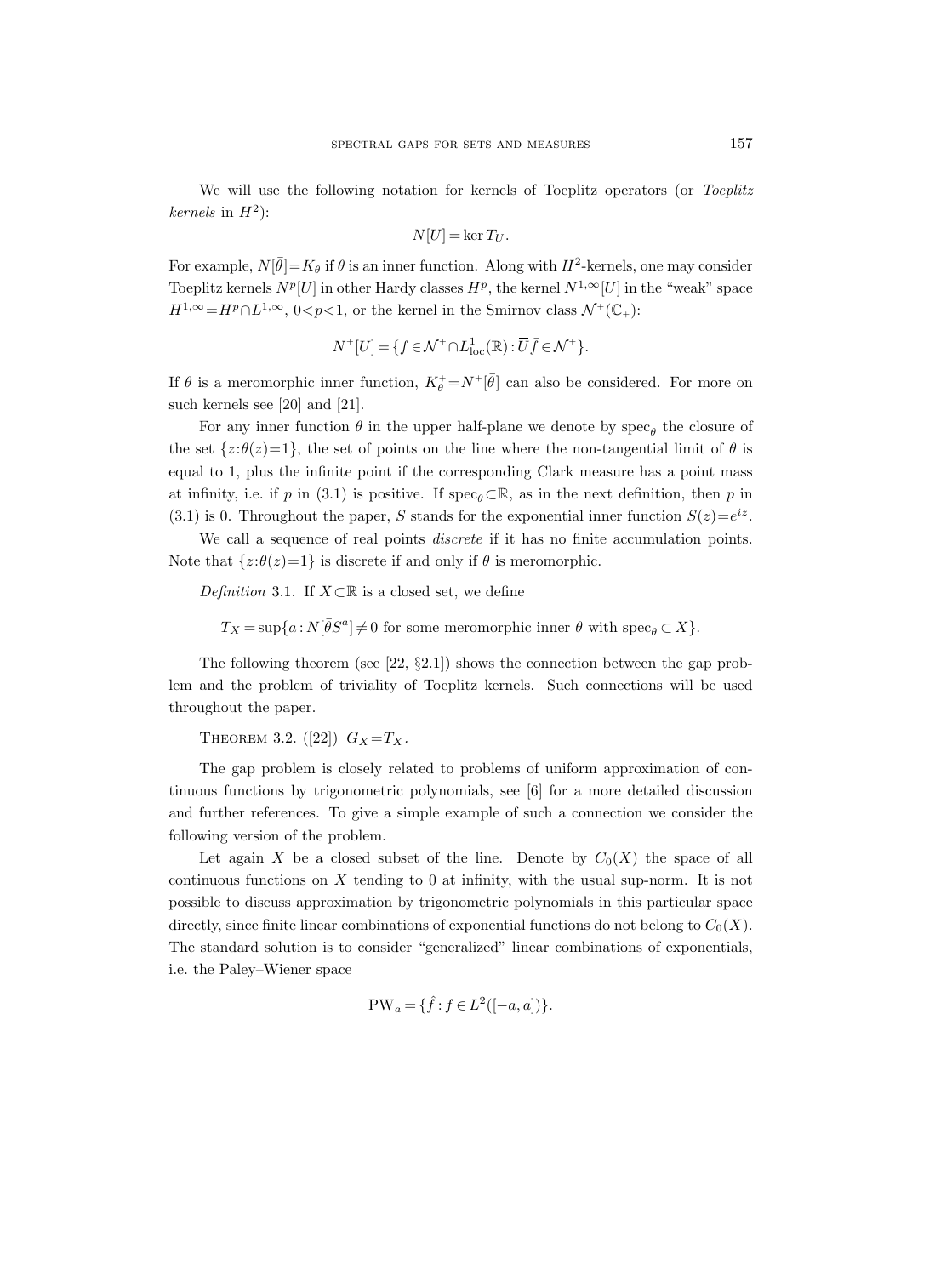Let us define

$$
A_X = \inf\{a > 0 : \text{PW}_a \text{ is dense in } C_0(X)\}
$$

or  $A_X = \infty$  if the set is empty. The following statement is a product of the standard duality argument.

PROPOSITION 3.3.  $G_X = 2A_X$ .

Together with Theorem 4.7 this statement gives a formula for  $A_X$ .

## 4. The main theorem

Before stating our main result we need to give several definitions.

Let  $\Lambda = {\lambda_1, ..., \lambda_n}$  be a finite set of points on R. Consider the quantity

$$
E(\Lambda) = \sum_{\substack{\lambda_k, \lambda_l \in \Lambda \\ \lambda_k \neq \lambda_l}} \log |\lambda_k - \lambda_l|.
$$
 (4.1)

#### Physical interpretation

According to the 2-dimensional Coulomb law,  $E(\Lambda)$  is the energy of a system of "flat" electrons placed at the points of Λ. The 2-dimensional Coulomb-gas formalism corresponds to the planar potential theory with logarithmic potential and assumes the potential energy at infinity to be equal to  $-\infty$ , see for example [9], [23] and [30].

Physically, the 2-dimensional Coulomb law can be derived from the standard 3 dimensional law via a method of "reduction". According to this method, one replaces each electron in the plane with a uniformly charged string orthogonal to the plane. After that one applies the 3-dimensional law and a renormalization procedure.

#### Key example

Let  $I \subset \mathbb{R}$  be an interval,  $C>0$  and let  $\Lambda$  be a set of k points uniformly distributed on I:

$$
\Lambda = I \cap C\mathbb{Z} = \{(n+1)C, (n+2)C, ..., (n+k)C\}.
$$

Then

$$
E(\Lambda) = \sum_{m=1}^{k} \log[C^{k-1}(m-1)!(k-m)!] = k^2 \log|I| + O(|I|^2)
$$
 (4.2)

as follows from Stirling's formula. Here  $|I|$  stands for the length of I and the notation  $O(|I|^2)$  corresponds to the direction  $|I| \rightarrow \infty$  (with C remaining fixed).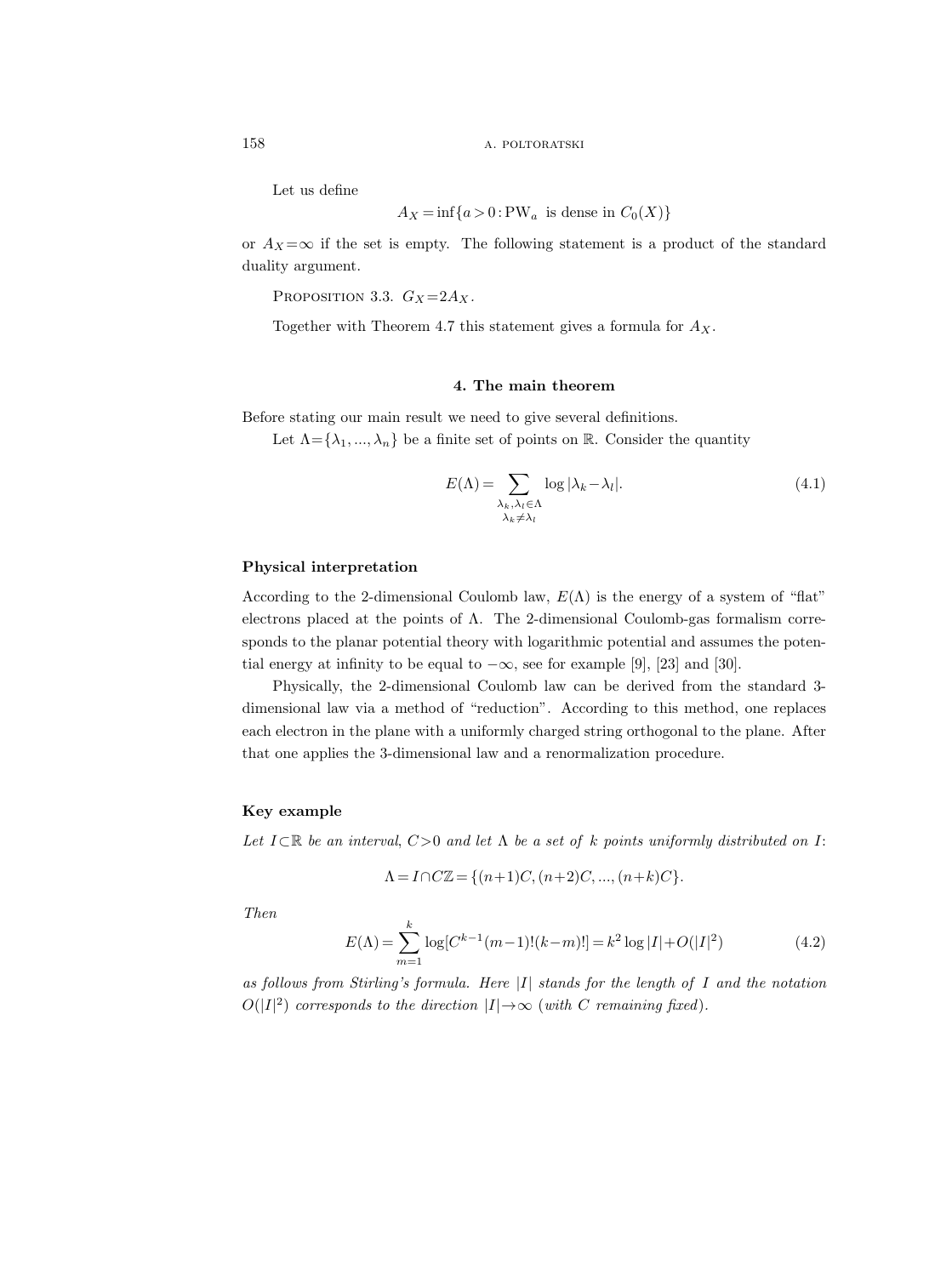Remark 4.1. The uniform distribution of points on the interval does not maximize the energy  $E(\Lambda)$  but comes within  $O(|I|^2)$  from the maximum, which is negligible for our purposes, see the main definition and its discussion below. It is interesting to observe that the maximal energy for  $k$  points is achieved when the points are placed at the endpoints of I and at the zeros of the Jacobi  $(1, 1)$ -polynomial of degree  $k-2$ , see for example [14].

We call a sequence of disjoint intervals  $\{I_n\}_n$  on the real line long (in the sense of Beurling and Malliavin) if

$$
\sum_{n} \frac{|I_n|^2}{1 + \text{dist}^2(0, I_n)} = \infty. \tag{4.3}
$$

If the sum is finite, we call  $\{I_n\}_n$  short.

Let

$$
\ldots < a_{-2} < a_{-1} < a_0 = 0 < a_1 < a_2 < \ldots
$$

be a two-sided sequence of real points. We say that the intervals  $I_n=(a_n, a_{n+1}]$  form a short partition of R if  $|I_n| \to \infty$  as  $n \to \pm \infty$  and the sequence  $\{I_n\}_n$  is short.

#### Main definition

Let  $\Lambda = {\lambda_n}_n$  be a sequence of distinct real points. We write  $\mathcal{C}_\Lambda \geq a$  if there exists a short partition  $\{I_n\}_n$  such that

$$
\Delta_n \geqslant a|I_n| \quad \text{for all } n \quad \text{(density condition)} \tag{4.4}
$$

and

$$
\sum_{n} \frac{\Delta_n^2 \log |I_n| - E_n}{1 + \text{dist}^2(0, I_n)} < \infty \quad \text{(energy condition)},\tag{4.5}
$$

where

$$
\Delta_n = \#(\Lambda \cap I_n)
$$

and

$$
E_n = E(\Lambda \cap I_n) = \sum_{\substack{\lambda_k, \lambda_l \in I_n \\ \lambda_k \neq \lambda_l}} \log |\lambda_k - \lambda_l|.
$$

If X is a closed subset of  $\mathbb{R}$ , we put

 $\mathcal{C}_X = \sup\{a : \text{ there is a sequence } \Lambda \subset X \text{ such that } \mathcal{C}_\Lambda \geq a\}.$ 

Remark 4.2. Notice that the series in the energy condition is positive. Indeed, every term in the sum defining  $E_n$  is at most  $log|I_n|$  and there are less than  $\Delta_n^2$  terms.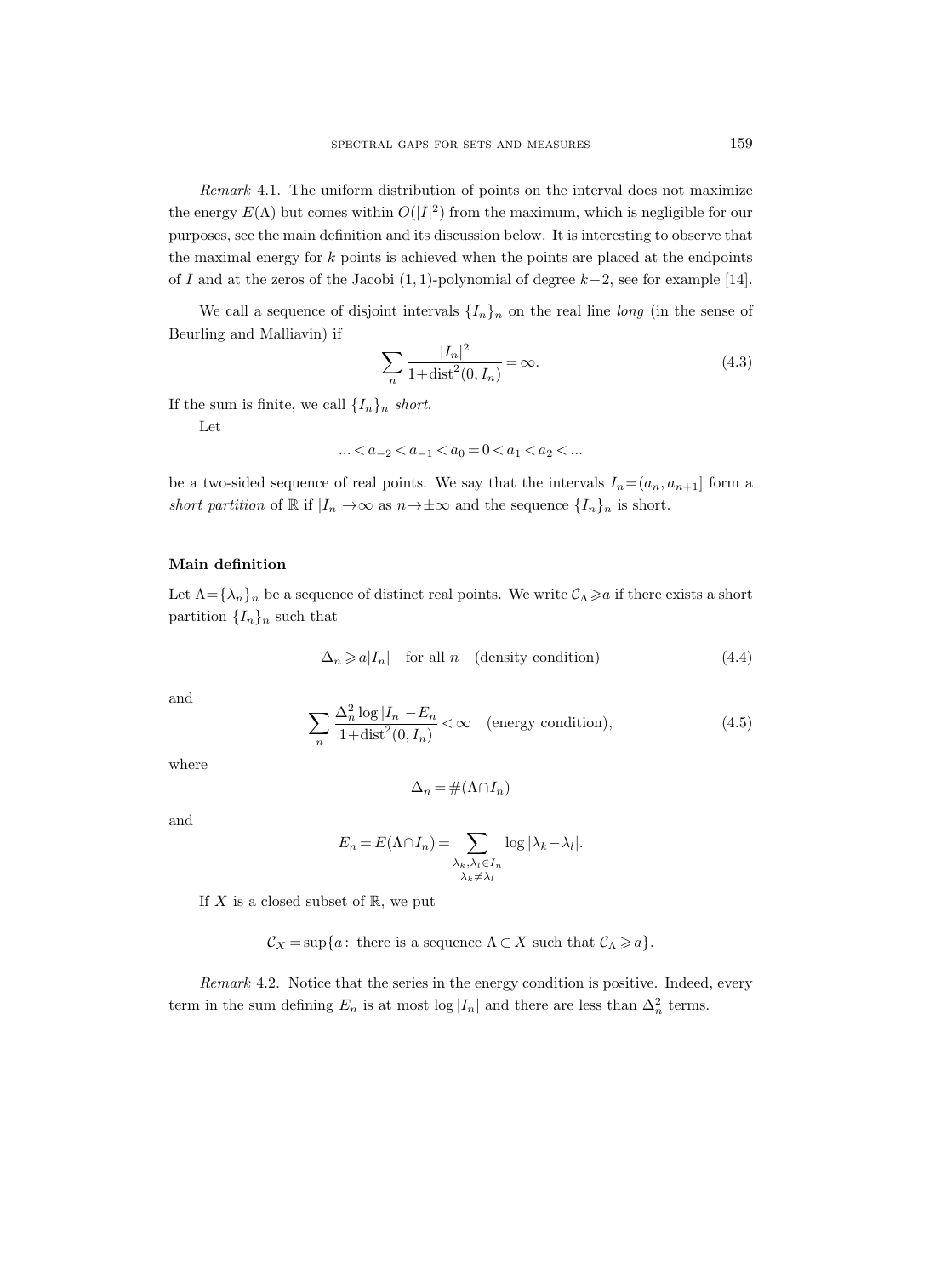The example before the definition shows that the numerator in the energy condition is (up to lower order terms) the difference between the energy of the optimal configuration, when the points are spread uniformly on  $I_n$ , and the energy of  $\Lambda \cap I_n$ .

Thus the energy condition is a requirement that the placement of the points of  $\Lambda$  is close to uniform, in the sense that the work needed to spread the points of  $\Lambda$  uniformly on each interval is summable with respect to the Poisson weight.

Remark 4.3. The inequality  $\log |I_n| - \log |\lambda_k - \lambda_l| > 0$ , which holds for any  $\lambda_k, \lambda_l \in I_n$ , also implies that if a sequence  $\Lambda$  satisfies the energy condition (4.5), then any subsequence of  $\Lambda$  also satisfies (4.5) on  $\{I_n\}_n$ . A deletion of points from  $\Lambda$  will eliminate some positive terms from the numerator in (4.5) which can only make the sum smaller.

*Remark* 4.4. We say that a partition  $\{I_n\}_n$  is monotone if  $|I_n| \leq |I_{n+1}|$  for  $n \geq 0$  and  $|I_{n+1}|\leq |I_n|$  for  $n<0$ . Corollary 7.7 shows that in the above definition the words "short" partition" can be replaced by "short monotone partition". Since monotone partitions are easier to work with, this modified definition will be used in the proof of Theorem 4.7.

Remark 4.5. The requirement that the partition  $I_n=(a_n, a_{n+1}]$  satisfied  $|I_n| \to \infty$  is not essential and can be omitted if one slightly changes the definitions of  $\Delta_n$  and  $E_n$ in (4.5). One could, for instance, use

$$
\Delta_n = \#(\Lambda \cap (a_n - 1, a_{n+1} + 1])
$$

and

$$
E_n = \sum_{\substack{\lambda_k, \lambda_l \in (a_n - 1, a_{n+1} + 1] \\ \lambda_k \neq \lambda_l}} \log |\lambda_k - \lambda_l|.
$$

Remark 4.6. The density condition says simply that the lower (interior) density of the sequence in the sense of Beurling and Malliavin, is at least  $a$ . Such a density can be defined in several different ways:

• If  $\Lambda$  is a real sequence define  $d_1(\Lambda)$  to be the supremum of all a such that there exists a short monotone partition  $\{I_n\}_n$  satisfying (4.4).

• Denote by  $d_2(\Lambda)$  the supremum of all a such that there exists a short (not necessarily monotone) partition  $\{I_n\}_n$  satisfying (4.4).

• Define  $d_3(\Lambda)$  to be the supremum of all a such that there exists a subsequence of  $\Lambda$  whose counting function  $n(x)$  satisfies

$$
\int_{\mathbb{R}} \frac{|n(x) - ax|}{1 + x^2} \, dx < \infty.
$$

This definition was used in [7].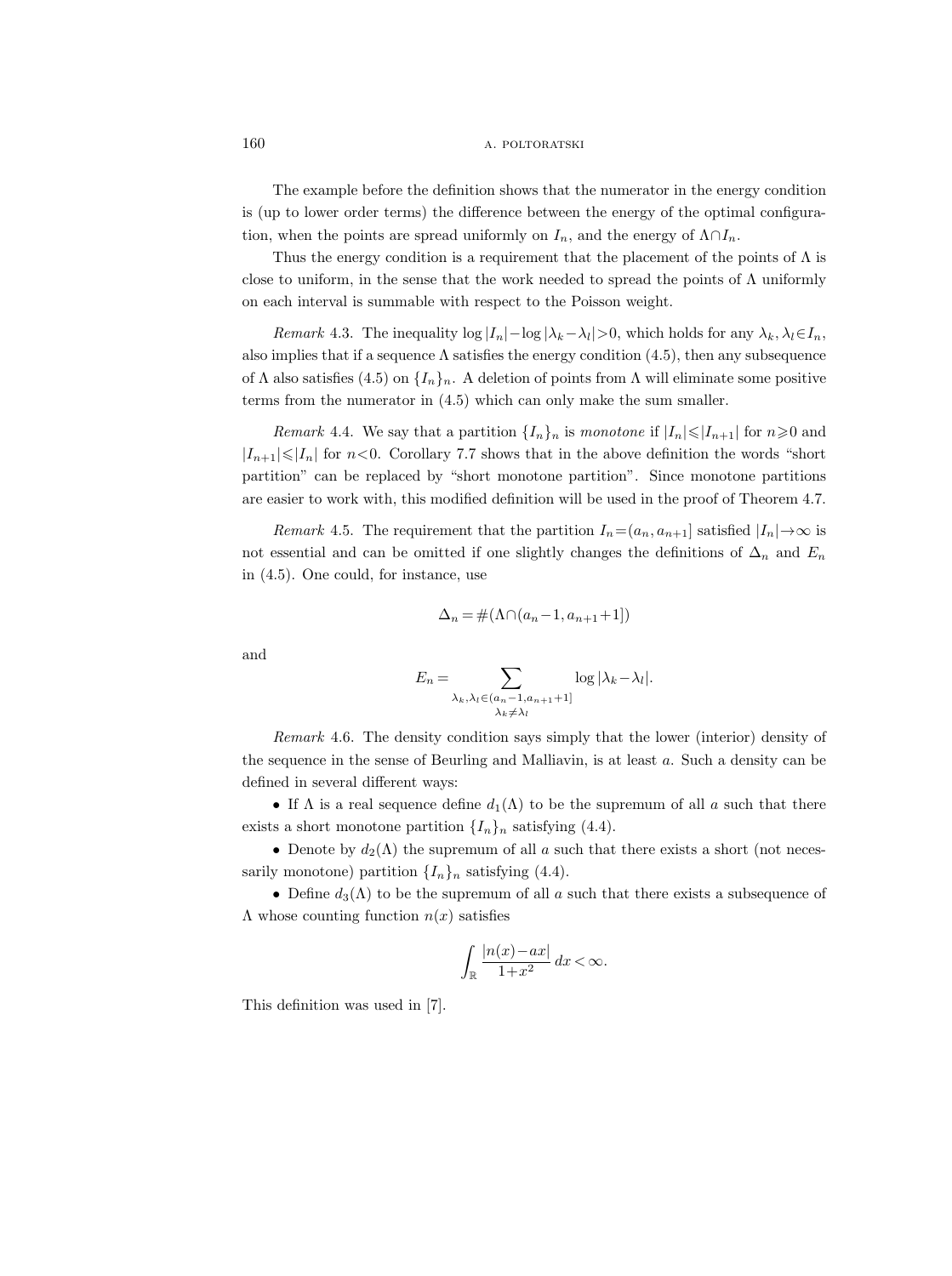• Finally, define  $d_4(\Lambda)$  to be the infimum of all a such that there exists a long sequence of disjoint intervals  $I_n$  satisfying

$$
\#(\Lambda \cap I_n) < a|I_n|.
$$

This definition was used in [22].

One can easily show that all these definitions are equivalent, i.e.

$$
d_1(\Lambda) = d_2(\Lambda) = d_3(\Lambda) = d_4(\Lambda).
$$

As was mentioned above, such a density  $d$  was introduced in [5], where it was called interior density. A closely related notion of exterior density appears in the Beurling– Malliavin theorem on the completeness of exponential functions in  $L^2$  on an interval, see [5] or [22]. We give a definition of exterior density in §7.

Now we are ready to return to the gap problem and use our newly defined metric characteristic  $\mathcal{C}_X$  of a closed set  $X\subset\mathbb{R}$ . Our main result is the following theorem.

THEOREM 4.7.  $G_X = 2\pi C_X$ .

It will be proved in §6.

#### 5. Examples and applications

In this section we discuss examples related to Theorem 4.7, including some of its relations with existing results.

Example 5.1. As discussed above, if the points of the sequence are spread uniformly over the interval, then

$$
E_n = \sum_{\lambda_k, \lambda_l \in I_n} \log |\lambda_k - \lambda_l|
$$

is roughly (up to  $O(|I_n|^2)$ , which is small for short sequences  $\{I_n\}_n$ ) equal to  $\Delta_n^2 \log |I_n|$ as follows from Stirling's formula. This happens for instance when the sequence  $\Lambda$  is separated, i.e. satisfies  $|\lambda_n-\lambda_{n+1}|>δ>0$  for all n. Thus for separated sequences  $\Lambda$  the energy condition disappears and

$$
G_{\Lambda} = 2\pi d_j(\Lambda),
$$

where  $d_j$ ,  $j=1, 2, 3, 4$ , is any of the equivalent densities defined in the last remark, i.e. the interior density of  $\Lambda$ . This is one of the results of [22].

For example, as follows from Proposition 2.1, if the support of a measure  $\mu$  contains a separated sequence of interior density D, then for any  $\varepsilon > 0$  there exists  $f \in L^1(|\mu|)$  such that  $\widehat{f\mu}=0$  on  $[0, 2\pi D-\varepsilon]$ .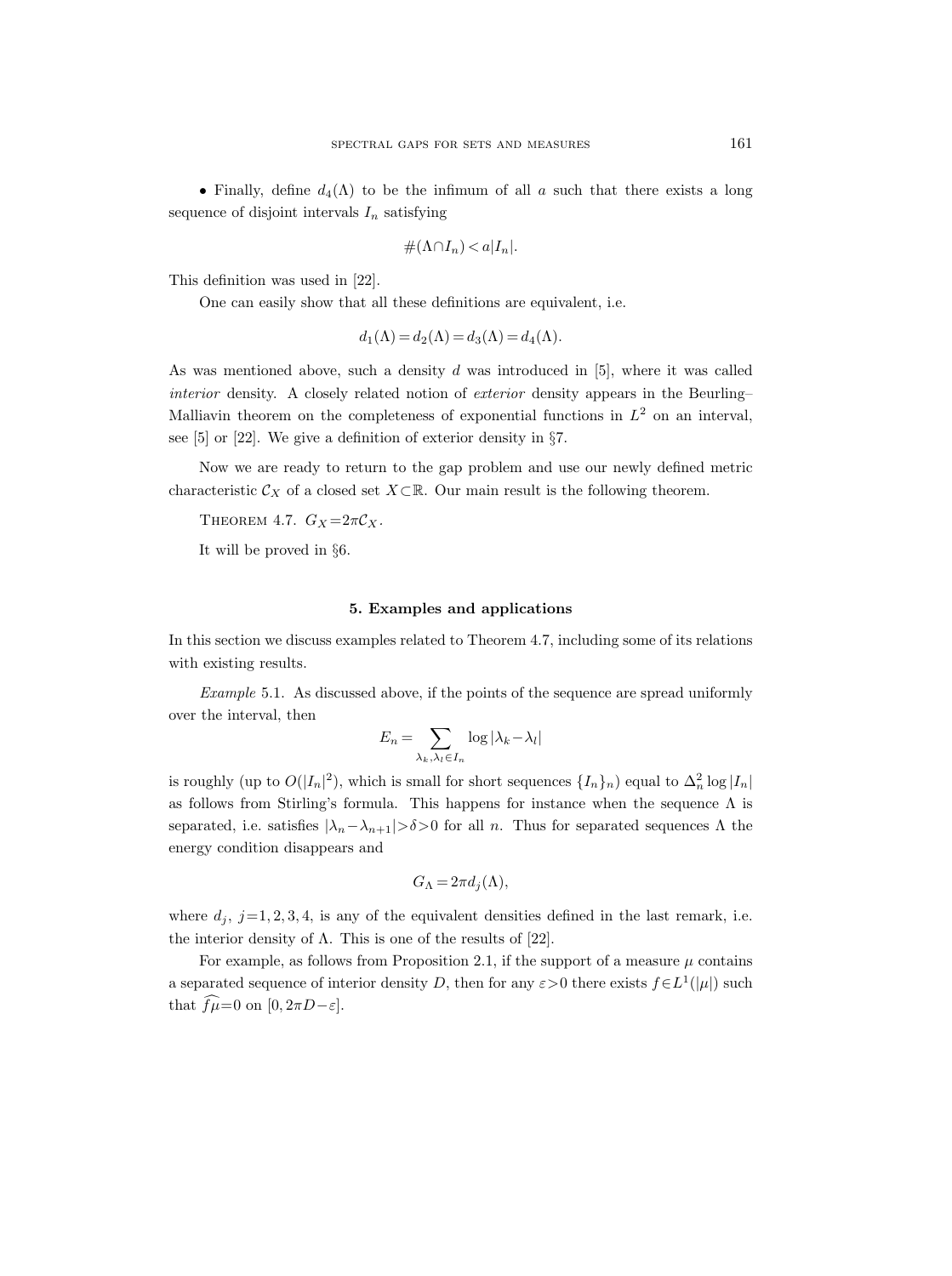Example 5.2. Let  $\Lambda$  be a real sequence such that the density condition (4.4) holds for some  $a>0$  and some partition  $\{I_n\}_n$  satisfying the stronger shortness condition

$$
\sum_{n} \frac{|I_n|^2 \log |I_n|}{1 + \text{dist}^2(0, I_n)} < \infty.
$$

Then we will automatically have that

$$
\sum_{n} \frac{\Delta_n^2 \log |I_n| - \sum_{\lambda_k, \lambda_l \in I_n} \log_+ |\lambda_k - \lambda_l|}{1 + \text{dist}^2(0, I_n)} < \infty.
$$

Accordingly, condition (4.5) will be significantly simplified and one will only need to check that  $\sqrt{ }$ 

$$
\sum_{\substack{\lambda_k,\lambda_l\in\Lambda\\ \lambda_k\neq \lambda_l}}\frac{\log_-|\lambda_k-\lambda_l|}{1+\lambda_k^2}<\infty
$$

to conclude that  $G_{\Lambda} = 2\pi \mathcal{C}_{\Lambda} \geq 2\pi a$ .

Consider, for instance, the log-short partition

$$
I_0 = (-1, 1], I_n = (n^{\alpha}, (n+1)^{\alpha}], I_{-n} = (-(n+1)^{\alpha}, -n^{\alpha}], n = 1, 2, ...,
$$

for some  $\alpha > 1$ . Let an increasing discrete sequence  $\Lambda = {\lambda_n}_n$  be such that

$$
\alpha |n|^{\alpha - 1} \leq \#(\Lambda \cap I_n) \leq \alpha |n|^{\alpha - 1} + 1 \tag{5.1}
$$

for all  $n$  and

$$
\lambda_{k+1} - \lambda_k \ge \text{const} e^{-|k|/\log^2 |k|} \tag{5.2}
$$

for all k,  $|k|>1$ . Then by the previous discussion  $G_{\Lambda}=2\pi$ .

Similarly to the last example, if  $\mu$  is a finite measure whose support contains  $\Lambda$ , then for any  $\varepsilon > 0$  there exists  $f \in L^1(|\mu|)$  such that  $f \mu = 0$  on  $[0, 2\pi - \varepsilon]$ .

On the other hand, if (5.1) holds, but instead of (5.2) we have that on each  $J_n$ ,

$$
\lambda_{k+1} - \lambda_k \leqslant \text{const} e^{-|k|/\log|k|}
$$

for any  $\lambda_k, \lambda_{k+1} \in I_n$ ,  $|k| > 1$ , then the interior density of  $\Lambda$  is still 1, but the energy condition is not satisfied by any subsequence of  $\Lambda$  of positive interior density on any short partition. Thus  $G_{\Lambda}=0$ .

As was mentioned in the introduction, one of the classical results on the gap problem is the following theorem by Beurling.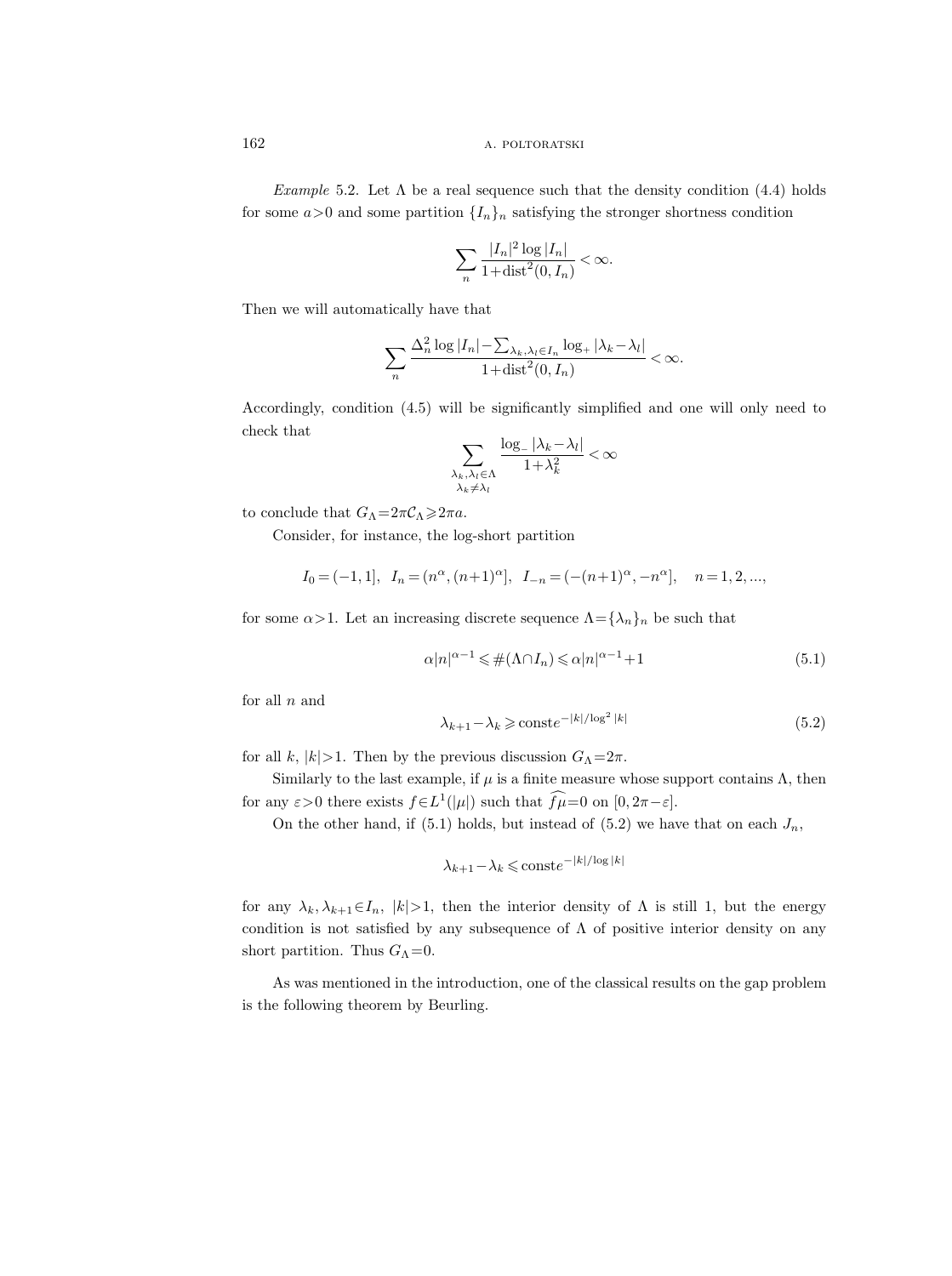THEOREM 5.3. ([3], [15]) Let  $\mu$  be a finite complex measure on R such that the complement of its support contains a long sequence of intervals (in the sense of (4.3)). Suppose that  $\hat{\mu}=0$  on an interval of positive length. Then  $\mu \equiv 0$ .

To obtain this statement from Theorem 4.7, notice that if  $\mu$  is a measure as in the statement, then for any short partition of R one of the intervals of the partition will be contained in a gap of  $X=\text{supp }\mu$ . Hence X does not contain a sequence  $\Lambda$  that satisfies the density condition (4.4) on a short partition with  $a>0$ . Therefore  $G_X=0$ .

To see another application of Theorem 4.7 in the "positive" direction, let us formulate the following result proved by Benedicks in [2]. This statement provides one of the very few non-trivial examples of sets with positive gap characteristic that exist in the literature.

THEOREM 5.4. ([2]) Let  $\dots \le a_{-1} \le a_0 \le a_1 \le a_2 \le \dots$  be a discrete sequence of points and let  $I_n = (a_n, a_{n+1}]$  be the corresponding partition of  $\mathbb{R}$ . Suppose that there exist positive constants  $C_1$ ,  $C_2$  and  $C_3$  such that

(1) if  $C_1^{-1}a_{2n+1} < a_{2k+1} < C_1a_{2n+1}$ , then

$$
C_2^{-1}|I_{2n+1}| < |I_{2k+1}| < C_2|I_{2n+1}|;
$$

 $(2)$  for all n,

$$
C_1^{-1}|a_{2n+1}| < |a_{2n-1}| < C_1|a_{2n+1}|;
$$

 $(3)$  for all  $n$ ,

$$
|I_{2n+1}| > C_3 \max\{|I_{2n}|, 1\};
$$

(4)

$$
\sum_{n} \frac{|I_{2n+1}|^2}{1+a_{2n+1}^2} \left( \log_+ \frac{|I_{2n+1}|}{|I_{2n}|} + 1 \right) < \infty.
$$

Then for any real number  $A>0$  and  $1\leq p<\infty$  there exists a non-zero function

$$
f \in L^1(\mathbb{R}) \cap L^p(\mathbb{R}) \cap C^{\infty}(\mathbb{R}), \quad \text{supp } f \subset \bigcup_n I_{2n},
$$

such that  $\hat{f} = 0$  on  $[0, A]$ .

One can show that the part pertaining to the gap problem, i.e. the existence of  $f \in L^1(\bigcup_n I_{2n})$  with a spectral gap of size A, follows from Theorem 4.7.

For simplicity, let us consider the case when  $|I_n| \to \infty$ . In this case conditions (1) and (2) of the theorem prove to be redundant. Indeed, put  $X = \text{clos}(\bigcup_n I_{2n})$  and let  $\mu$ be the restriction of the Poisson measure  $dx/(1+x^2)$  to X. By Proposition 2.1, we need to show that  $G_{\mu} > A$ .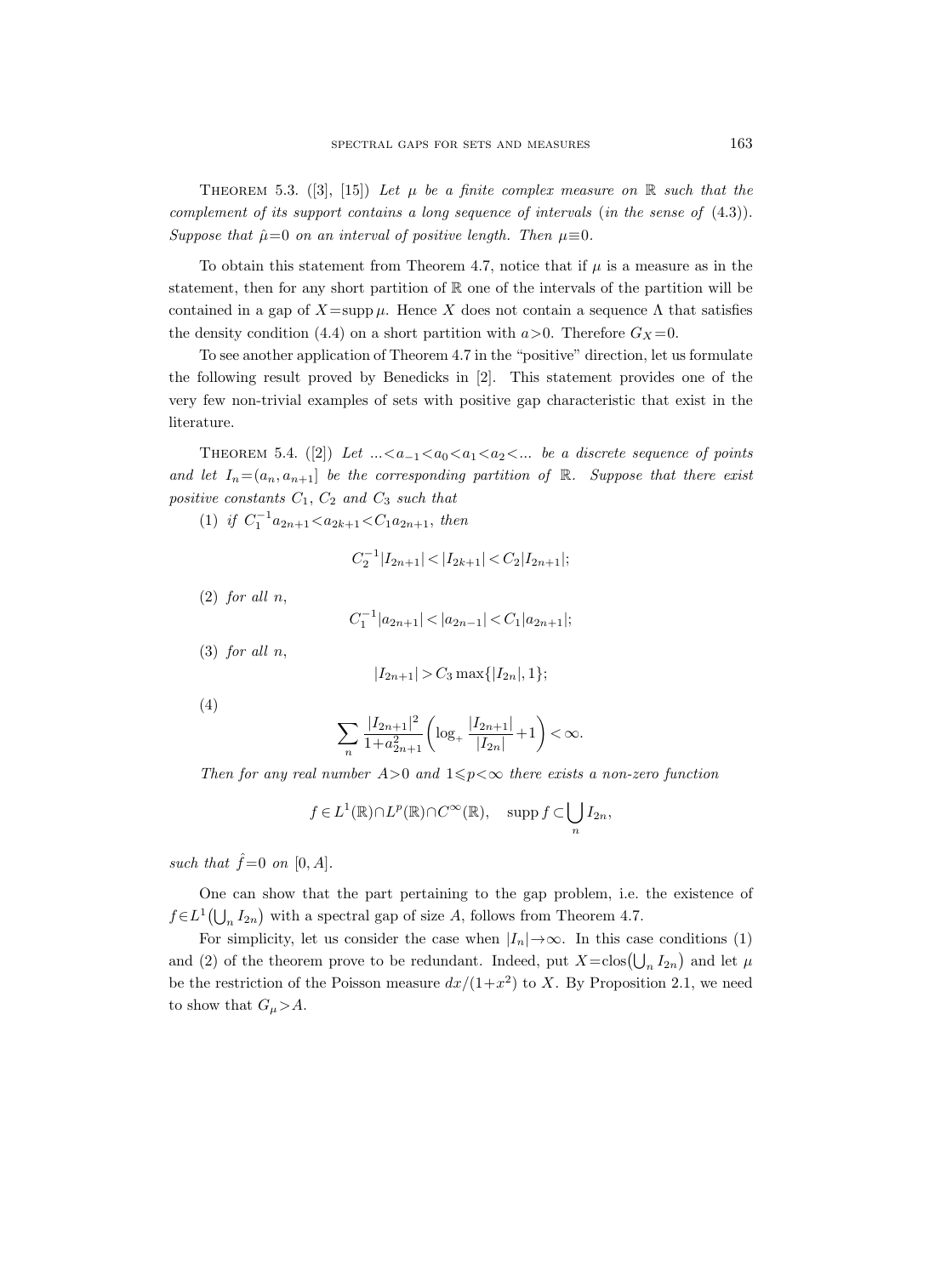Let

$$
J_n = (a_{2n}, a_{2n+2}) = I_{2n} \cup I_{2n+1}.
$$

Then, by conditions (3) and (4) of the theorem,  $J_n$  is a short partition.

Consider the sequence  $\Lambda \subset \bigcup_n I_{2n}$  such that

$$
2A|J_n| \leq \#(\Lambda \cap I_{2n}) \leq 2A|J_n| + 1
$$

for each n and the points of  $\Lambda$  are spread uniformly on each  $I_{2n}$ . Then  $\Lambda$  satisfies the density condition (4.4) on  $\{J_n\}_n$  with  $a=2A$ . As for the energy condition, the numerator in  $(4.5)$  is at most

$$
const(|J_n|^2 \log_+ |J_n| - |J_n|^2 \log_+ |I_{2n}|) + O(|J_n|^2)
$$

by (4.2), and the energy condition follows immediately from conditions (3) and (4) of the theorem. Hence  $G_{\mu} = G_X \geq 2A$ .

Similar examples with  $1 \leq p \leq \infty$  are discussed in [28].

#### 6. The proof of the main theorem

Before starting the proof, let us introduce the following notation. If f is a function on  $\mathbb R$ and  $I\subset\mathbb{R}$  we denote by  $f|_I$  the function that is equal to f on I and to 0 on  $\mathbb{R}\setminus I$ .

In our estimates we write  $a(n) \leq b(n)$  if  $a(n) < Cb(n)$  for some positive constant C, not depending on n, and large enough |n|. We write  $a(n) \geq b(n)$  if  $ca(n) < b(n) < Ca(n)$  for some  $C > c > 0$ . Some formulas will have other parameters in place of n or no parameters at all. For instance,  $\geq$  may be put between two improper integrals to indicate that they either both converge or both diverge.

By  $\Pi$  we denote the Poisson measure  $dx/(1+x^2)$  on the real line. In particular,  $L_{\Pi}^p = L^p(\mathbb{R}, dx/(1+x^2)).$ 

We will denote by  $\mathcal{D}(\mathbb{R})$  the standard Dirichlet space on  $\mathbb{R}$  (in  $\mathbb{C}_+$ ). Recall that the Hilbert space  $D = \mathcal{D}(\mathbb{R})$  consists of functions  $h \in L^1_{\Pi}$  such that the harmonic extension  $u=u(z)$  of h to  $\mathbb{C}_+$  has a finite gradient norm,

$$
||h||_{\mathcal{D}}^2 \equiv ||u||_{\nabla}^2 \stackrel{\text{def}}{=} \int_{\mathbb{C}_+} |\nabla u|^2 dA < \infty,
$$

where dA is the area measure. If  $h \in \mathcal{D}(\mathbb{R})$  is a smooth function, then we also have

$$
||h||_{\mathcal{D}}^2 = \int_{\mathbb{R}} \bar{h}\tilde{h}' dx,
$$

where  $\tilde{h}$  denotes a harmonic conjugate function.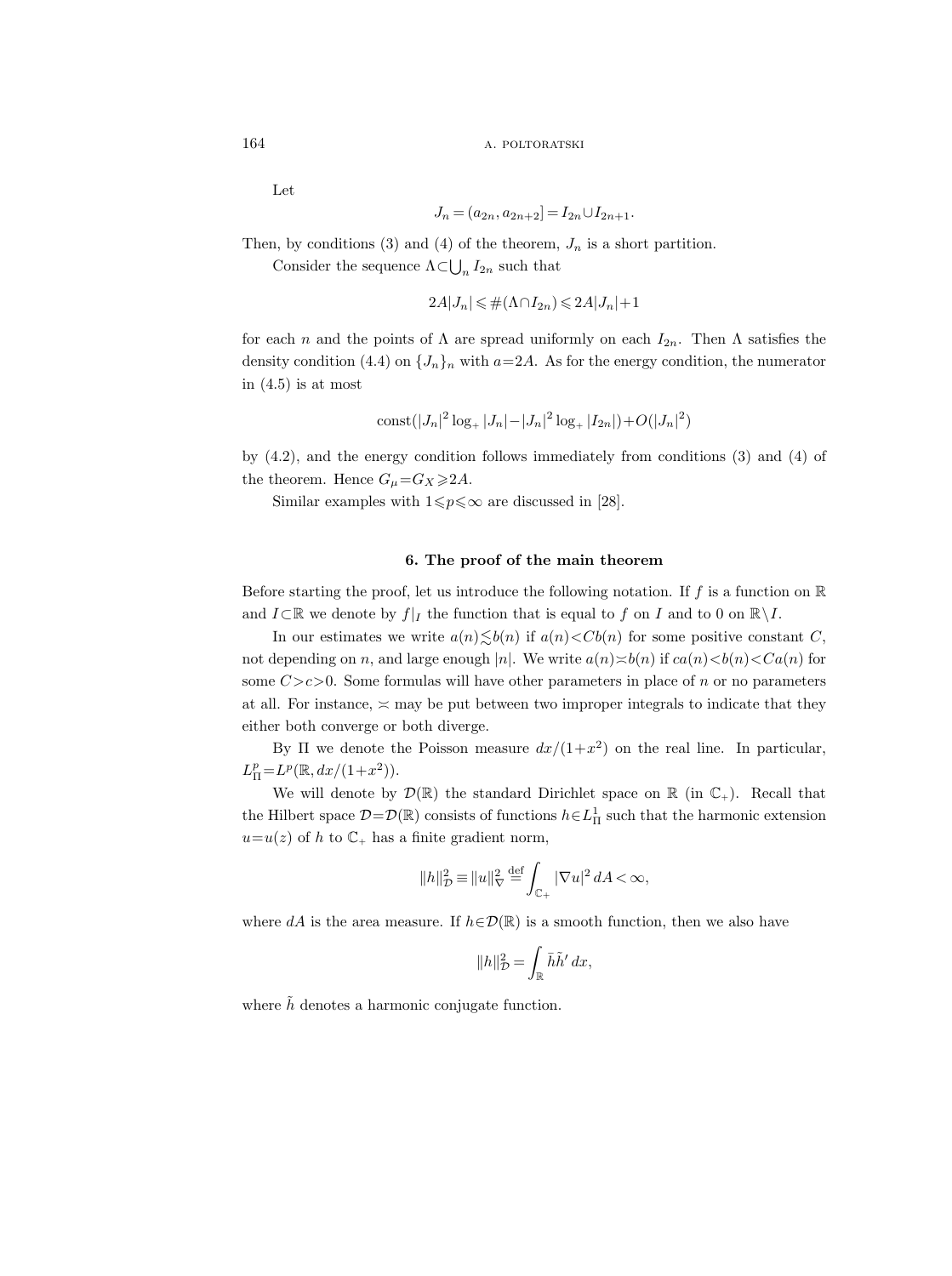#### 6.1. Proof of the main theorem, part I

First suppose that  $\mathcal{C}_X > 1/2\pi$ . We will show that  $G_X \geq 1$ .

Choose  $\varepsilon > 0$ . As  $\mathcal{C}_X > 1/2\pi$ , there exists a sequence  $\Lambda = {\lambda_n}_n \subset X$ ,  $\mathcal{C}_\Lambda > 1/2\pi$ . Let

$$
I_n = (a_n, a_{n+1}]
$$

be the corresponding short monotone partition, see Remark 4.4. Without loss of generality, we may assume that

$$
\frac{1}{2\pi}|I_n|<\#(\Lambda\cap I_n)\leqslant\frac{1}{2\pi}|I_n|+1
$$

(otherwise just delete some of the points from  $\Lambda$ , see Remark 4.3). We will assume that  $|I_n|\gg1/\varepsilon\gg1$  for all n.

By Lemma 7.1 and Corollary 7.5, we may assume that the lengths of the intervals  $(\lambda_n, \lambda_{n+1})$  are bounded from above. It will be convenient for us to assume that the endpoints of  $I_n$  belong to  $\Lambda$ , i.e. that  $I_n = (\lambda_{k_n}, \lambda_{k_{n+1}}]$  for some  $\lambda_{k_n}, \lambda_{k_{n+1}} \in \Lambda$ . We will also include the endpoints of the intervals into the energy condition, by defining  $E_n$  as

$$
E_n = \sum_{\substack{\lambda_k, \lambda_k < \lambda_k, \lambda_l \le \lambda_{k_{n+1}} \\ \lambda_k \ne \lambda_l}} \log |\lambda_k - \lambda_l|,
$$
\n(6.1)

and assuming that  $(4.5)$  is satisfied with these  $E_n$ . Such an assumption can be made because if the sum in (4.5) becomes infinite with  $E_n$  defined by (6.1), one can, for instance, delete the first point  $\lambda_{n_k+1}$  from  $\Lambda$  on all  $I_n$  for large n. After the addition of  $\lambda_{k_n}$  and deletion of  $\lambda_{n_k+1}$  in the sum defining  $E_n$ , each term in (4.5) will become smaller and the sum will remain finite. At the same time, since

$$
|I_n| \asymp \#(\Lambda \cap I_n) \to \infty,
$$

the subsequence will still have more than  $|I_n|$  points on each  $I_n$  and will satisfy the density condition.

Our goal is to show that  $G_\Lambda \geq 1$  by producing a measure on  $\Lambda$  with spectral gap of size arbitrarily close to 1. Due to connections discussed in §3, the existence of such a measure will follow from the non-triviality of a certain Toeplitz kernel.

Since the lengths of  $(\lambda_n, \lambda_{n+1})$  are bounded from above, we can apply Lemma 7.8. Denote by  $\theta$  the corresponding meromorphic inner function with spec<sub> $\theta$ </sub>=Λ.

Let  $u=\arg(\theta \overline{S})=\arg \theta-x$ . First, we choose a larger partition  $J_n=(b_n, b_{n+1})$  and a small "correction" function v such that  $u-v$  becomes an atom on each  $J_n$ .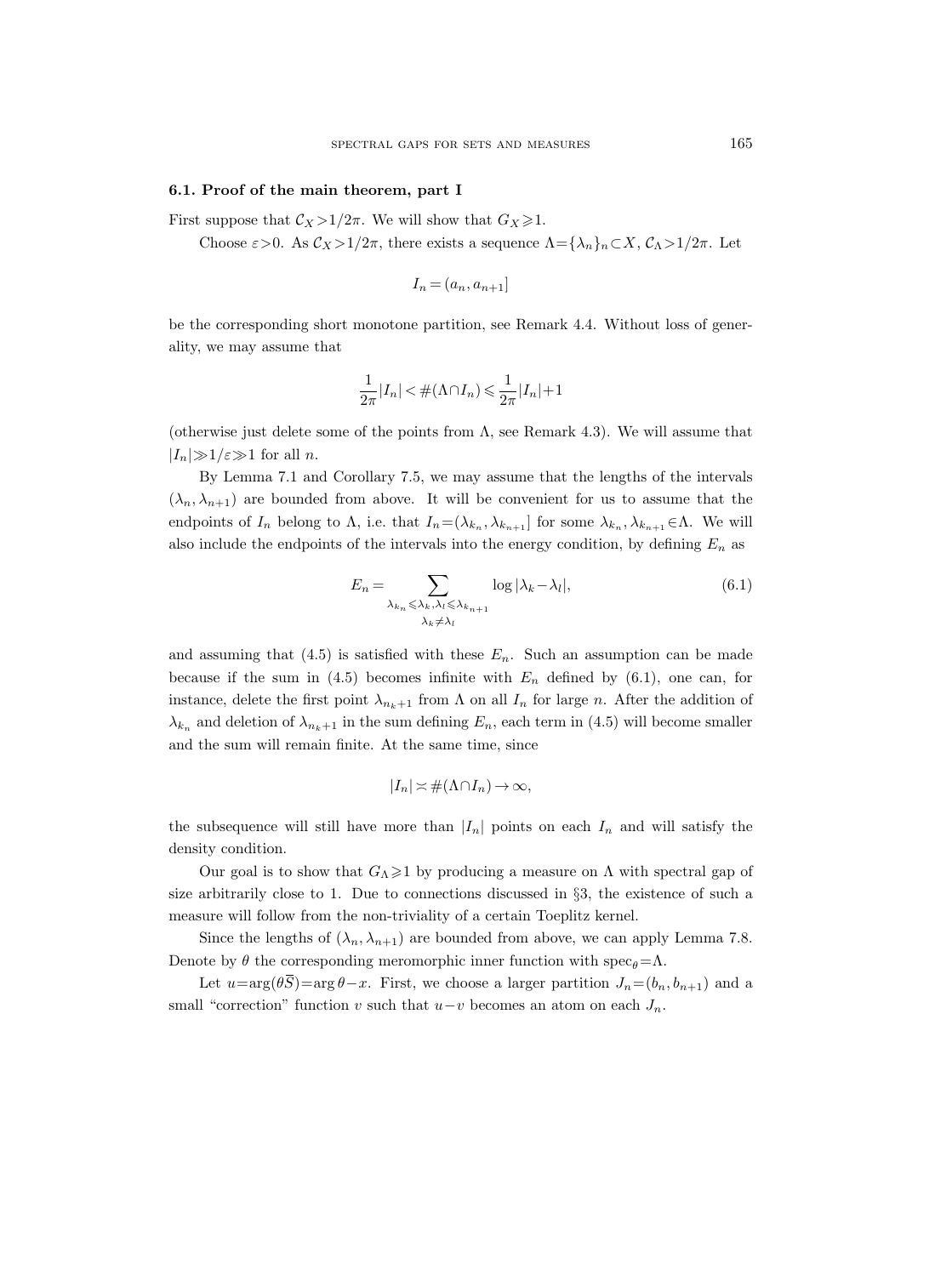CLAIM 6.1. There exists a subsequence  $\{b_n\}_n$  of the sequence  $\{a_n\}_n$  and smooth functions  $v_1$  and  $v_2$  such that

- (1)  $|v'_1| < \frac{1}{2}\varepsilon$  and  $u v_1 = 0$  at all  $a_n$ ; (2)  $J_n=(b_n, b_{n+1})$  is a short monotone partition; (3)  $|v_2'| < \frac{1}{2}\varepsilon$  and  $u-v=u-(v_1+v_2)=0$  at all  $b_n$ ; (4)  $\int_{J_n}(u-v) dx = 0$  for all n;
- (5)  $\tilde{u} \tilde{v} \in L^1_{\Pi}$ .

*Proof.* First, choose a smooth function  $v_1$  satisfying (1). Such a function exists because

$$
\left|2\pi\Delta_n - |I_n|\right| \leq 2\pi \ll \frac{1}{2}\varepsilon |I_n|.
$$

Notice that because the sequence  $I_n$  is short and

$$
(u-v_1)' > -1 - \frac{1}{2}\varepsilon,
$$

condition (1) implies that

$$
u - v_1 \in L^1_{\Pi}.\tag{6.2}
$$

Choose  $b_0=a_0=0$ . Choose  $b_1=a_{n_1}>b_0$  to be the smallest element of  $\{a_k\}_k$  satisfying

$$
\left| \int_{b_0}^{a_{n_1}} (u - v_1) \, dx \right| < \frac{\varepsilon}{8} (a_{n_1} - b_0)^2.
$$

Notice that, because of  $(6.2)$ , such an  $a_{n_1}$  will always exist. After that proceed choosing  $b_2, b_3, \ldots$  in the following way: If  $b_j$  is chosen, choose  $b_{j+1}=a_{n_{j+1}}$  to be the smallest element of  $\{a_k\}_k$  satisfying  $a_{n_{j+1}} > b_j$ ,

$$
\left| \int_{b_j}^{a_{n_{j+1}}} (u - v_1) \, dx \right| < \frac{\varepsilon}{8} (a_{n_{j+1}} - b_j)^2 \tag{6.3}
$$

and

$$
a_{n_{j+1}} - b_j \geq b_j - b_{j-1}.
$$

Choose  $b_k$ ,  $k < 0$ , in the same way.

We claim that the resulting sequence  $J_k=(b_{k-1}, b_k)$  forms a short monotone partition.

Let k be positive. By our construction,  $I_{n_k}$  is the last (rightmost) among the intervals  $I_n$  contained in  $J_k$ . Notice that, because of monotonicity,  $I_{n_k}$  is the largest interval among the intervals  $I_n$  contained in  $J_k$ . We will show that for each k,

$$
|J_k| < \left( \left\lfloor \frac{10}{\varepsilon} \right\rfloor + 1 \right) |I_{n_k}|,\tag{6.4}
$$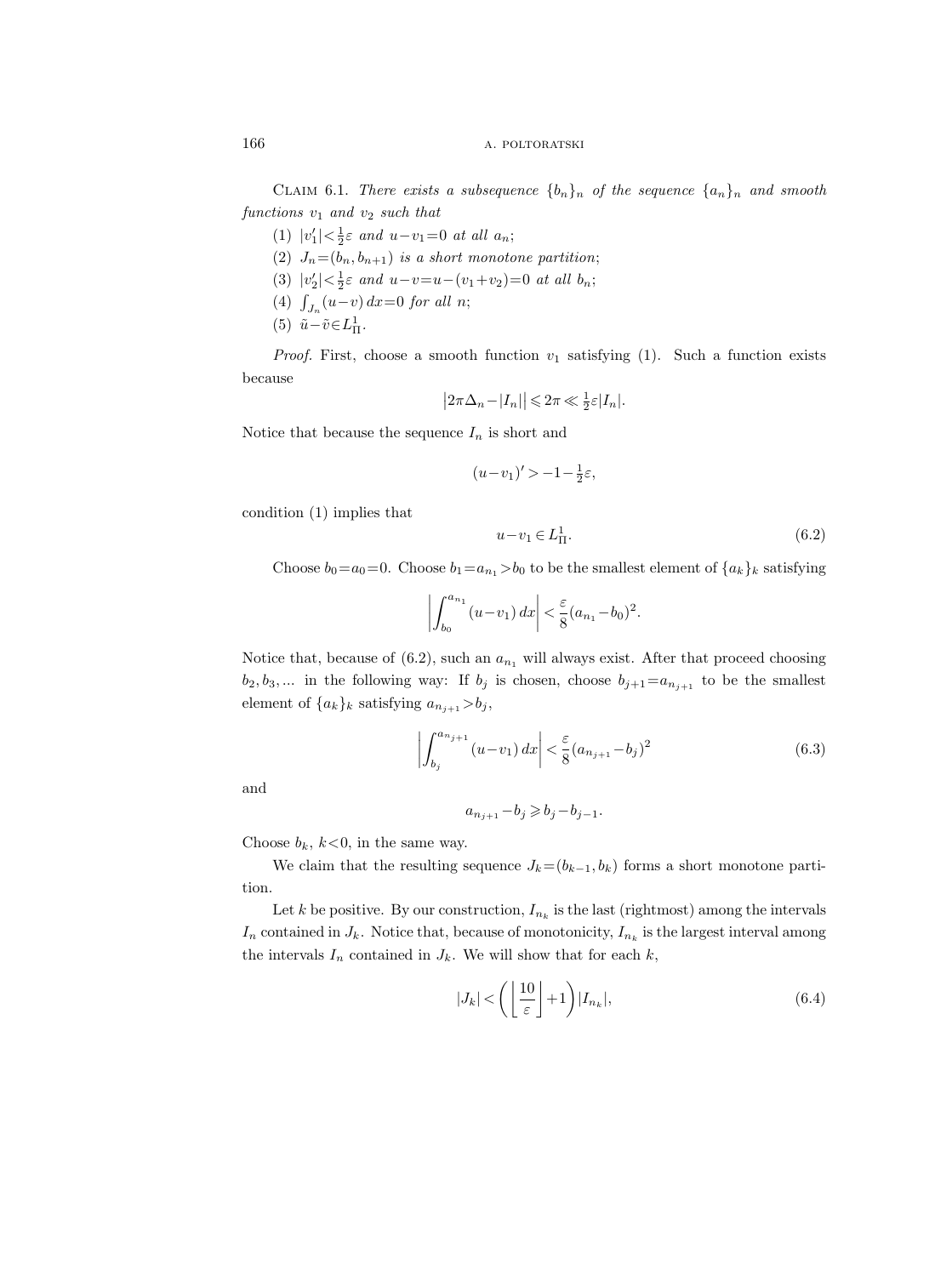where  $\lvert \cdot \rvert$  stands for the integer part (floor function) of a real number.

This can be proved by induction. The basic step: By our construction  $b_1=a_{n_1}$  and

$$
\left| \int_{b_0}^{a_{n_1-1}} (u-v_1) \, dx \right| \geqslant \frac{\varepsilon}{8} (a_{n_1-1}-b_0)^2.
$$

Since  $(u-v_1)'>-1-\varepsilon$  and  $u-v_1=0$  at all  $a_n$ ,  $|u-v_1| \leq (1+\varepsilon)|I_{n_1-1}|$  on  $(b_0, a_{n_1-1})$ . Hence

$$
(1+\varepsilon)|I_{n_1-1}|(a_{n_1-1}-b_0) \geqslant \left|\int_{b_0}^{a_{n_1-1}} (u-v_1) dx\right| \geqslant \frac{\varepsilon}{8}(a_{n_1-1}-b_0)^2
$$

and

$$
a_{n_1-1}-b_0 \leqslant 8\frac{1+\varepsilon}{\varepsilon}|I_{n_1-1}|.
$$

It follows that

$$
|J_1| = (a_{n_1 - 1} - b_0) + |I_{n_1}| \leqslant \frac{9}{\varepsilon} |I_{n_1 - 1}| + |I_{n_1 - 1}| \leqslant \frac{10}{\varepsilon} |I_{n_1 - 1}| \tag{6.5}
$$

(if  $\varepsilon$  is small enough). For the inductional step, assume that (6.4) holds for  $k=l-1$ . For  $J_l = (b_{l-1}, b_l), b_l = a_{n_l}$ , there are two possibilities:

$$
\left| \int_{b_{l-1}}^{a_{n_l-1}} (u-v_1) \, dx \right| \geqslant \frac{\varepsilon}{8} (a_{n_l-1} - b_{l-1})^2
$$

or

$$
a_{n_l-1} - b_{l-1} < b_{l-1} - b_{l-2}.
$$

In the first case we prove (6.5) in the same way as in the basic step. In the second case we note that, by the monotonicity of  $\{I_n\}_n$ , the number of intervals  $I_n$  inside  $(b_{l-1}, a_{n_l-1})$ is at most  $(a_{n_l-1}-b_{l-1})/|I_{n_{l-1}}|$ , which is strictly less than  $|J_{l-1}|/|I_{n_{l-1}}| \leq 10/\varepsilon+1$ . Accordingly the number of intervals in  $(b_{l-1}, a_{n_l-1})$  is at most  $\lfloor 10/\varepsilon \rfloor$ . Therefore the number of intervals in  $J_l=(b_{l-1}, b_l)$  is at most  $\lfloor 10/\varepsilon\rfloor+1$ . Now, since  $I_{n_l}$  is the largest interval in  $J_l$ , we again get (6.4), which implies the shortness of  $\{J_n\}_n$ . The monotonicity follows from our construction.

Now define the function  $v_2$  on each  $J_k$  in the following way. First consider the tent function  $T_k$  defined on  $\mathbb R$  as

$$
T_k(x) = \frac{1}{4}\varepsilon \operatorname{dist}(x, \mathbb{R}\setminus J_k).
$$

Notice that, because of (6.3), for each k there exists a constant  $C_k$ ,  $|C_k| \leq 1$ , such that

$$
\int_{J_k} [(u - v_1) - C_k T_k] dx = 0.
$$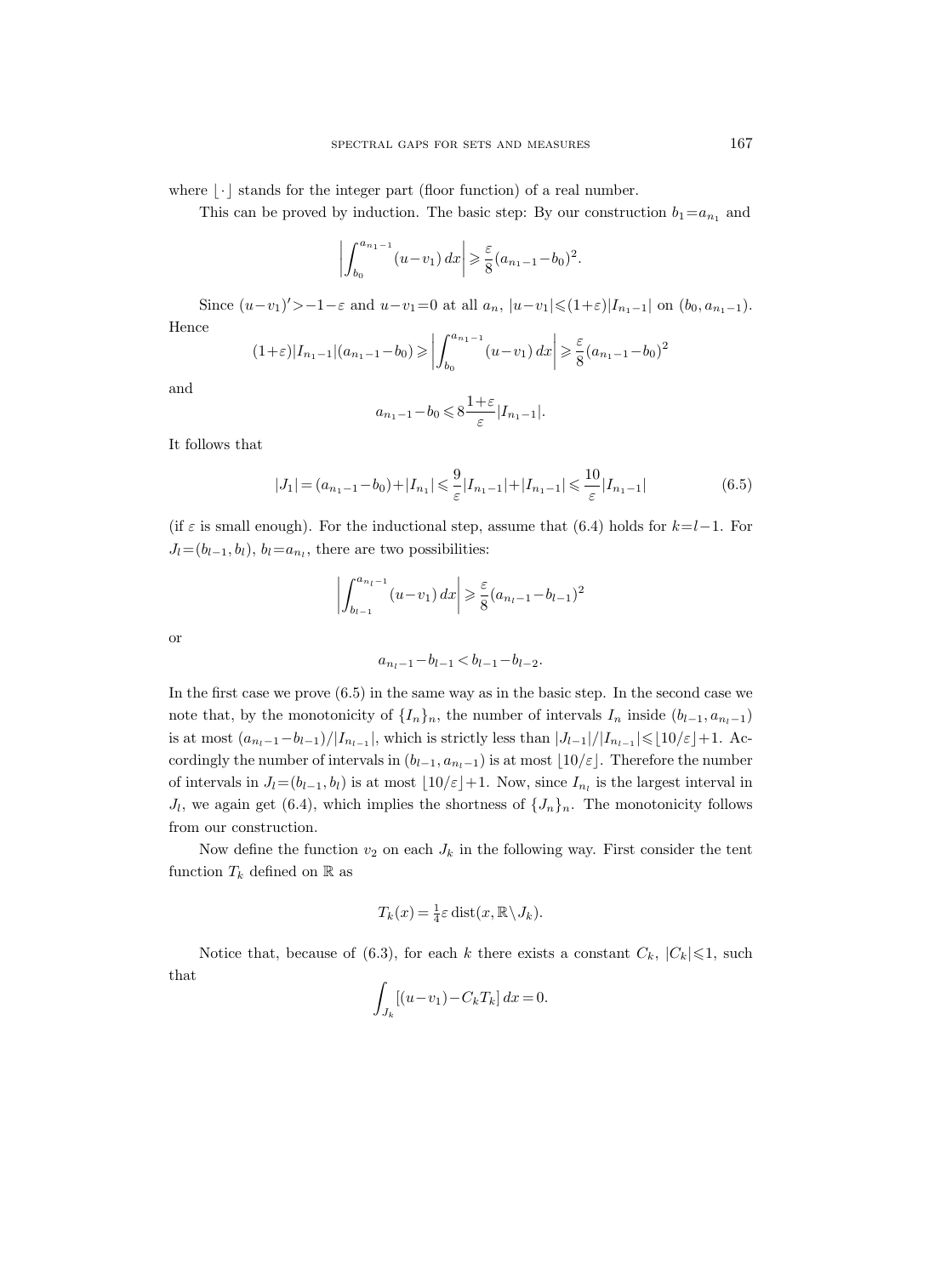Now define  $v_2$  as a smoothed-out sum  $\sum_k C_k T_k$  that satisfies  $|v_2'| < \frac{1}{2}\varepsilon$  and still has the properties that  $v_2(b_k)=0$  and

$$
\int_{J_k} [(u - v_1) - v_2] dx = 0
$$

for each k. Finally, let  $v=v_1+v_2$ . The last condition of the claim will be satisfied because the restrictions  $(u-v)|_{J_k}$  form a collection of atoms with a finite sum of  $L<sup>1</sup><sub>\Pi</sub>$ -norms:

$$
||(u-v)|_{J_k}||_{L_{\Pi}^1} \lesssim \frac{|J_k|^2}{1+\text{dist}^2(0,J_k)}
$$

(for more on atomic decompositions see [8]).

The function v from the last claim is a smooth function satisfying  $|v'| \leq \varepsilon$ . Therefore it can be represented as  $v=v_+-v_-\$ , where  $v_{\pm}$  are smooth growing functions,  $\varepsilon \leq v'_{\pm} \leq 2\varepsilon$ . Hence one can choose two meromorphic inner functions  $I_{\pm}$  satisfying

$$
\{x: \arg I_{\pm}(x) = k\pi\} = \{x: v_{\pm}(x) = k\pi\}
$$

and

$$
|I'_{\pm}| \lesssim \varepsilon.
$$

The existence of such  $I_{\pm}$  follows from Lemma 7.8 below.

Note that then, automatically,  $|\arg(\bar{I}_{+}I_{-})-v|<2\pi$ . The function  $\arg(\theta \bar{S}I_{+}\bar{I}_{-})$ , as well as its harmonic conjugate, still belongs to  $L<sup>1</sup><sub>\Pi</sub>$ .

Without loss of generality, we may assume that  $\arg(\theta \vec{S} I_+ \vec{I}_-) = 0$  at 0.

Claim 6.2. The function

$$
\frac{\arg(\theta(x)\bar{S}(x)I_{+}(x)\bar{I}_{-}(x))}{x}
$$

belongs to the Dirichlet class  $\mathcal{D}(\mathbb{R})$ .

*Proof.* We will actually prove that the function  $w/x$ ,  $w=\arg \theta-x-v$ , belongs to  $\mathcal{D}(\mathbb{R})$  instead (again, without loss of generality, we may assume that  $w(0)=0$  with large multiplicity). The function

$$
\frac{v - (\arg I_{+} - \arg I_{-})}{x}
$$

is a bounded function with bounded derivative which obviously belongs to  $\mathcal{D}(\mathbb{R})$ .

Let q be the harmonic extension of  $w/x$  in the upper half-plane. We need to show that the gradient norm of  $q+i\tilde{q}$  in  $\mathbb{C}_+$  is finite, i.e. that

$$
||q+i\tilde{q}||_{\nabla}^2 = \lim_{r \to \infty} \int_{\partial D(r)} q \, d\tilde{q} = -\lim_{r \to \infty} \int_{\partial D(r)} \tilde{q} \, dq < \infty,
$$

 $\Box$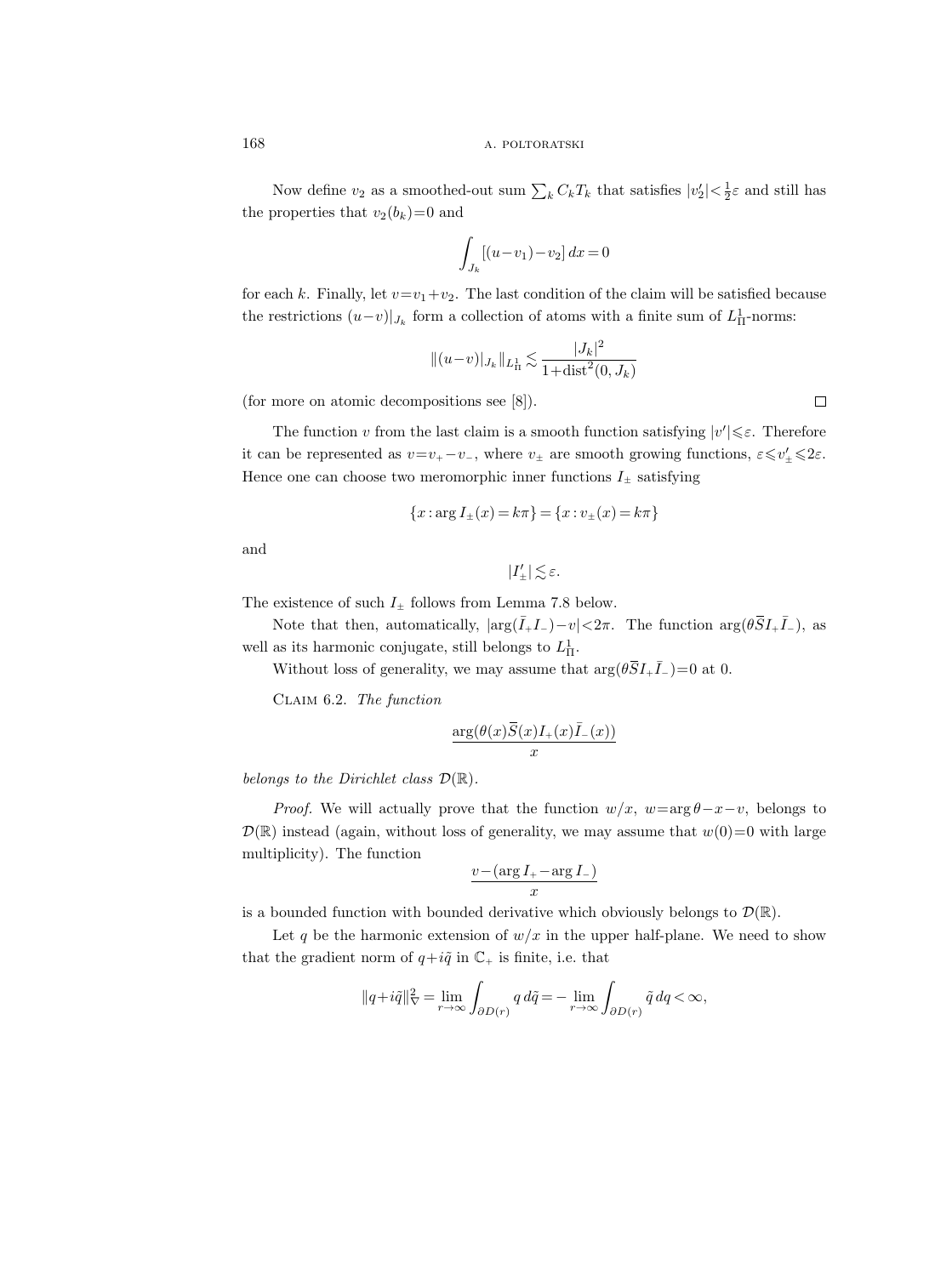where  $D(r)$  is the semidisk  $\{z \in \mathbb{C}_+ : |z| < r\}.$ 

We first prove that the integrals over  $\partial D(r) \cap \mathbb{R}$  are uniformly bounded from above, i.e. that

$$
-\int_{\mathbb{R}} \tilde{q}\,dq < \infty.
$$

First, notice that the harmonic conjugate of  $w/x = q$  is  $\tilde{w}/x = \tilde{q}$  (we may assume that  $\widetilde{w}(0)=0$  and  $(w/x)'=w'/x-w/x^2$ . Recall that, by our construction (see Claim 6.1), w' is bounded from below and is zero at the endpoints of every  $J_n$ . Hence  $|w| \lesssim |J_n|$  on every  $J_n$ . Since the partition  $\{J_n\}_n$  is short, it follows that  $|w(x)| = o(|x|)$  and that  $w/x^2$ is a bounded function. Therefore,

$$
-\int_{\mathbb{R}} \tilde{q} \, dq \asymp -\int_{\mathbb{R}} w' \tilde{w} \, \frac{dx}{x^2}
$$

and we can estimate the last integral instead.

If  $I$  is an interval, then  $2I$  denotes the interval with the same center as  $I$  satisfying  $|2I|=2|I|.$ 

Put  $w_n = w|_{J_n}$ . Then

$$
\int_{\mathbb{R}} w' \widetilde{w} \frac{dx}{x^2} = \sum_{n} \sum_{k} \int_{J_n} w' \widetilde{w}_k \frac{dx}{x^2}.
$$
\n(6.6)

To estimate the last integral, let us first consider the case when the intervals  $J_n$  and  $J_k$  are far from each other:

$$
\max\{|J_n|, |J_k|\} \leq \text{dist}(J_n, J_k).
$$

In this case

$$
\left| \int_{J_n} w' \widetilde{w}_k \, \frac{dx}{x^2} \right| \lesssim \int_{J_n} |w'| \frac{|J_k|^3}{\text{dist}^2(J_k, x)} \frac{dx}{x^2} \lesssim \frac{|J_k|^3}{1 + \text{dist}^2(J_n, 0)} \int_{J_n} \frac{dx}{\text{dist}^2(J_k, x)}.
$$
 (6.7)

Here we used the property that each  $w_k$  is an atom supported on  $J_k$  whose  $L^1$ -norm is  $\lesssim |J_k|^2$  and employed the standard estimates from the theory of atomic decompositions, see [8]. In the last inequality we used the property

$$
\int_{J_n} |w'(x)| dx \lesssim |J_n|.\tag{6.8}
$$

Now let us consider the "mid-range" case when

$$
\min\{|J_n|, |J_k|\} \leq \text{dist}(J_n, J_k) < \max\{|J_n|, |J_k|\}.
$$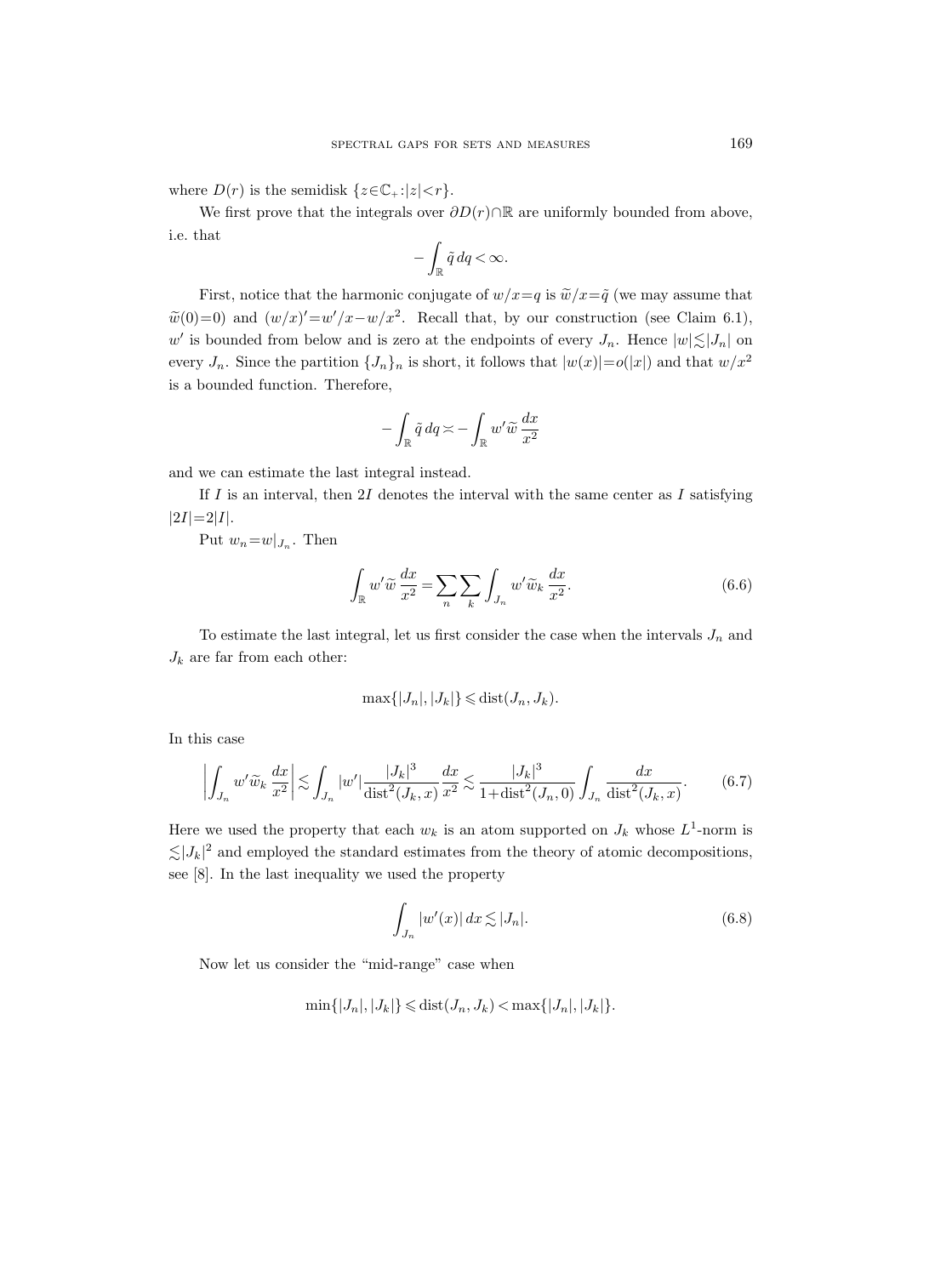Assume that  $0 < k < n$  (other cases are analogous). Then, by monotonicity  $|J_k| \leq |J_n|$  and

$$
\left| \int_{J_n} w' \widetilde{w}_k \frac{dx}{x^2} \right| \lesssim \frac{1}{1 + \text{dist}^2(J_k, 0)} \int_{J_n} |w'| \frac{|J_k|^3}{\text{dist}^2(J_k, x)} dx
$$
\n
$$
\leqslant \frac{|J_k|}{1 + \text{dist}^2(J_k, 0)} \frac{|J_k|^2}{\text{dist}^2(J_k, J_n)} \int_{J_n} |w'| dx \lesssim \frac{|J_k| |J_n|}{1 + \text{dist}^2(J_k, 0)}.
$$
\n(6.9)

Finally, the last case is

$$
dist(J_n, J_k) < \min\{|J_n|, |J_k|\}.
$$
\n(6.10)

Again we assume that  $n\geq k>0$ . Then, by monotonicity, either  $n=k$  or  $|n-k|=1$ , i.e. the intervals are either the same or adjacent. The estimates in this case are more complicated and will be done differently. First, integrating by parts we get

$$
- \int_{J_n} w' \widetilde{w}_k \, \frac{dx}{x^2} = \int_{J_n} w' \bigg( \int_{J_k} \frac{w(t) \, dt}{t - x} \bigg) \frac{dx}{x^2} = - \int_{J_n} w' \bigg( \int_{J_k} \log |t - x| w'(t) \, dt \bigg) \frac{dx}{x^2}.
$$

By the first inequality of (7.5) in Lemma 7.10, applied to  $h=w'$ ,  $f=(\arg \theta)'$  and  $g=(x+v)$ , for  $1 \ll k \leq n$  we have

$$
-\int_{J_n} w' \left( \int_{J_k} \log |t - x| w'(t) dt \right) \frac{dx}{x^2}
$$
  

$$
\lesssim -\frac{1}{1 + \text{dist}^2(J_n, 0)} \left( \iint_{J_n \times J_k} \log |t - x| w'(x) w'(t) dx dt + C |J_n|^2 \right)
$$
(6.11)

and we can work with the latter integral instead of the former. To verify the conditions of Lemma 7.10, note that if  $E=J_n$  and  $I=J_k$ , then, for large enough k and n, we will have  $E \cup I \subset [d, 2d]$  as a consequence of the shortness condition and (6.10). The relation (7.4) will be satisfied because  $w=0$  at the endpoints of  $J_k$ , see condition (3) of Claim 6.1. The constant  $D_1$  satisfies

$$
D_1 \leqslant \int_{J_n} (\arg \theta)' \, dx + \int_{J_n} (x+v)' \, dx \lesssim |J_n|.
$$

Finally,

$$
\frac{D_2}{d^2} \lesssim \left\| \int_{J_k} \log |t-x| w'(t) \, dt \right\|_{L^1_\Pi} = \| \widetilde{w}_k \|_{L^1_\Pi} \lesssim \| w_k \|_{L^1_\Pi} \lesssim \frac{|J_k|^2}{d^2},
$$

because  $w_k$  is an atom.

To estimate the integral in the right-hand side of (6.11), let

$$
p = \arg \theta - x - v_1 = w + v_2,
$$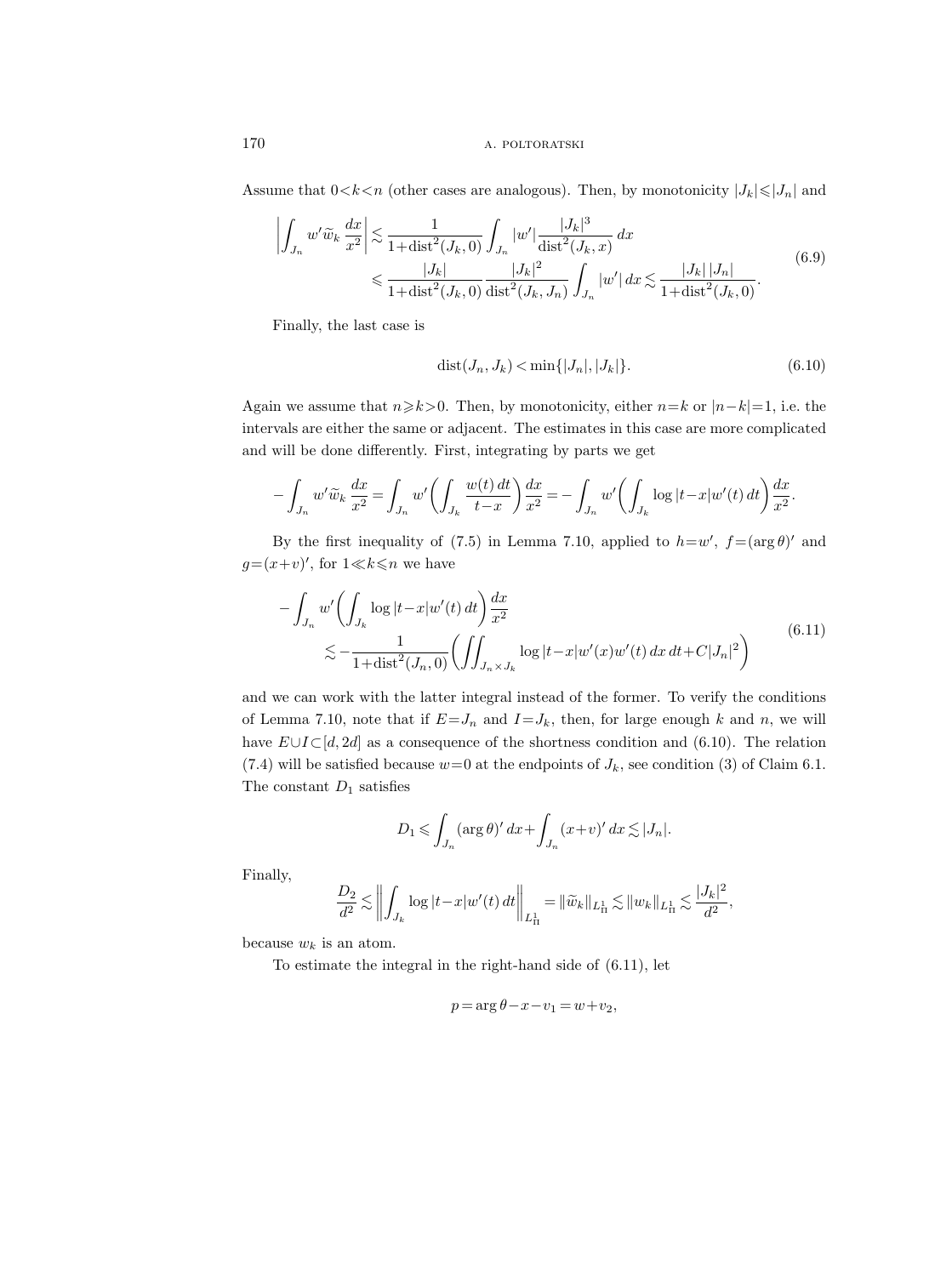where the functions  $v_1$  and  $v_2$  are from Claim 6.1. Also let  $p_n = p|_{J_n}$  and  $v_2^n = v_2|_{J_n}$ . The key properties of  $v_1$  that we will use are that  $\arg \theta - x - v_1 = 0$  at the endpoints of all  $I_n$ ,  $v_2=0$  at the endpoints of  $J_n$  and  $|v'_1|, |v'_2| < \varepsilon$ . Then

$$
-\iint_{J_n \times J_k} \log |t - x| w'(x) w'(t) \, dx \, dt = -\iint_{J_n \times J_k} \log |t - x| p'(x) p'(t) \, dx \, dt - \int_{J_k} (\tilde{p}_n v'_2 + \tilde{v}_2^n p' + \tilde{v}_2^n v'_2) \, dx.
$$

Notice that

$$
\left| \int_{J_k} \tilde{p}_n v_2' \, dx \right| \leqslant \varepsilon ||\tilde{p}_n||_2 \sqrt{|J_k|} \leqslant \varepsilon ||p_n||_2 \sqrt{|J_k|} \lesssim |J_n|^2,
$$

because  $|p_n| \lesssim |J_n|$  on  $J_n$  and  $p_n=0$  outside. Also,

$$
\left| \int_{J_k} p' \tilde{v}_2^n dx \right| = \left| \langle p_k, v_2^n \rangle_{\mathcal{D}} \right| = \left| \int_{J_n} \tilde{p}_k v_2' dx \right| \lesssim |J_n|^2,
$$

by the same estimate. Similarly, since  $|v_2^n| \lesssim |J_n|$  on  $J_n$  and equals zero outside,

$$
\left| \int_{J_k} \tilde{v}_2^n v_2' \, dx \right| \lesssim |J_n|^2.
$$

Hence

$$
-\iint_{J_n \times J_k} \log |t - x| w'(x) w'(t) \, dx \, dt = -\iint_{J_n \times J_k} \log |t - x| p'(x) p'(t) \, dx \, dt + O(|J_n|^2). \tag{6.12}
$$

For the last integral we have

$$
-\iint_{J_n \times J_k} \log|t - x| p'(x) p'(t) \, dx \, dt = -\sum_{I_j \subset J_k} \sum_{I_{j'} \subset J_n} \iint_{I_j \times I_{j'}} \log|t - x| p'(x) p'(t) \, dx \, dt. \tag{6.13}
$$

To estimate

$$
-\iint_{I_j \times I_{j'}} \log |t - x| p'(x) p'(t) dx dt = \iint_{I_j \times I_{j'}} \log_- |t - x| p'(x) p'(t) dx dt -\iint_{I_j \times I_{j'}} \log_+ |t - x| p'(x) p'(t) dx dt
$$
\n(6.14)

we consider three cases. First, to estimate the integral in the case when  $j=j'$ , notice that, since  $1+v'_1$  is bounded,

$$
\int_{I_j} \log_{-} |x - t| (1 + v_1'(x)) dx < \text{const}
$$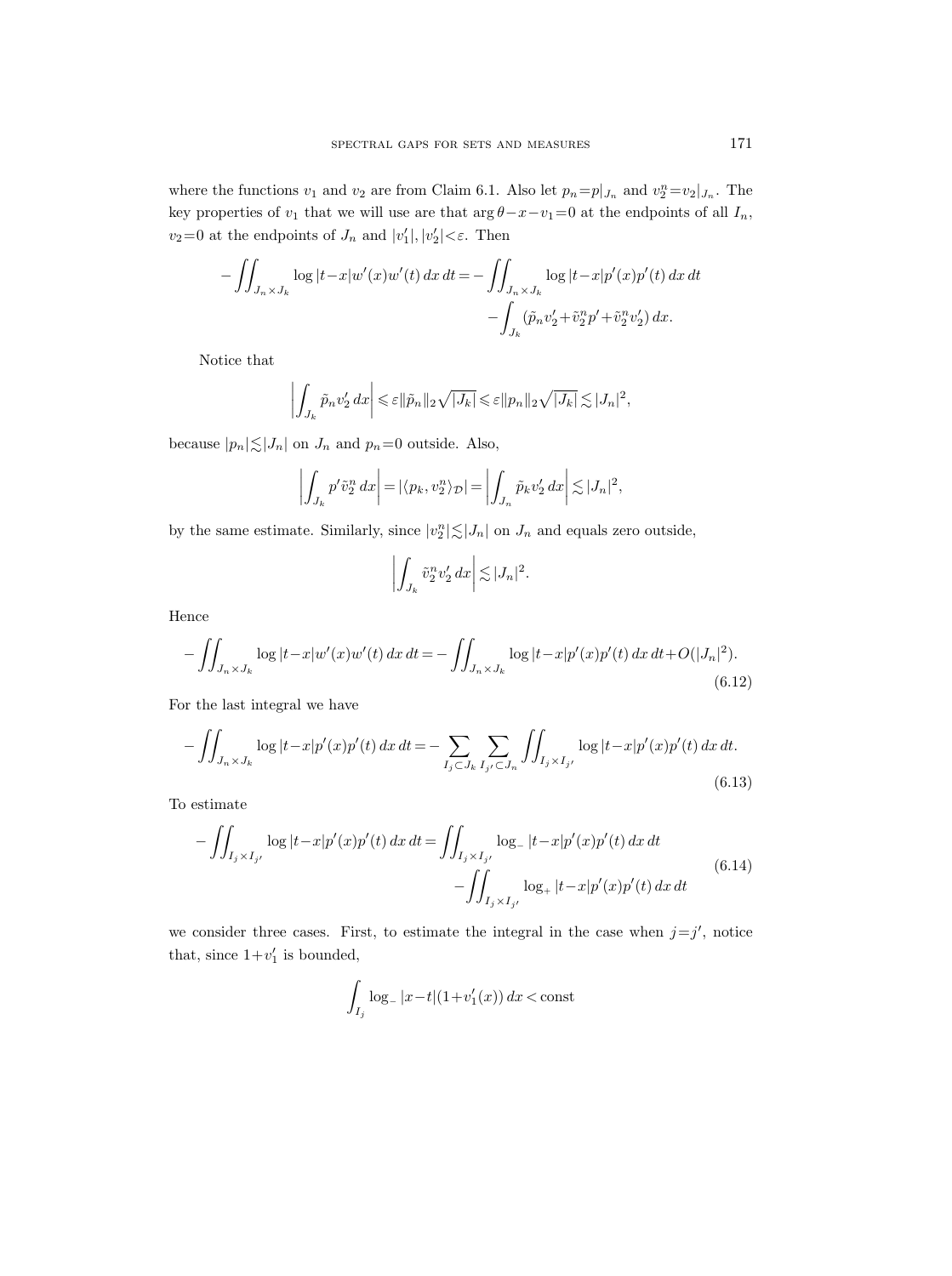for any  $t \in I_j$ . Once again, the positive functions  $(\arg \theta)'$  and  $v'_1 + 1$  satisfy

$$
\int_{I_l} (\arg \theta)' dx = \int_{I_l} (v_1' + 1) dx = 2\pi \Delta_l + O(1) = |I_l| + O(1).
$$
 (6.15)

Hence

$$
\iint_{I_j \times I_j} \log_- |t - x| p'(x) p'(t) \, dx \, dt
$$
\n
$$
= \iint_{I_j \times I_j} \log_- |t - x| (\arg \theta)'(x) (\arg \theta)'(t) \, dx \, dt
$$
\n
$$
- 2 \iint_{I_j \times I_j} \log_- |t - x| (1 + v'_1(x)) (\arg \theta)'(t) \, dx \, dt
$$
\n
$$
+ \iint_{I_j \times I_j} \log_- |t - x| (1 + v'_1(x)) (1 + v'_1(t)) \, dx \, dt
$$
\n
$$
= \iint_{I_j \times I_j} \log_- |t - x| (\arg \theta)'(x) (\arg \theta)'(t) \, dx \, dt + O(|I_j|).
$$

For the last integral we have

$$
\iint_{I_j \times I_j} \log_{-} |t - x| (\arg \theta)'(x) (\arg \theta)'(t) dx dt
$$
  
= 
$$
\sum_{(\lambda_l, \lambda_{l+1}) \subset I_j} \sum_{(\lambda_m, \lambda_{m+1}) \subset I_j} \int_{\lambda_l}^{\lambda_{l+1}} \int_{\lambda_m}^{\lambda_{m+1}} (\arg \theta)'(x) (\arg \theta)'(t) dx dt.
$$

Using that

$$
\int_{\lambda_s}^{\lambda_{s+1}} (\arg \theta)' \, dx = 2\pi
$$

and that

$$
(\arg \theta)' \lesssim \frac{1}{\min\{|I_{s-1}|, |I_s|, |I_{s+1}|\}} + \frac{1}{|I_s|^2} \quad \text{on } (\lambda_s, \lambda_{s+1}),
$$

for all s by Lemma 7.8, we can apply Lemma 7.9 (1)–(3). Assuming that  $\lambda_l \leq \lambda_m$ , we conclude that

$$
\int_{\lambda_l}^{\lambda_{l+1}} \int_{\lambda_m}^{\lambda_{m+1}} \log_- |t-x| (\arg \theta)'(x) (\arg \theta)'(t) dx dt
$$
  
\n
$$
\lesssim \begin{cases}\n\log_-(\lambda_m - \lambda_{l+1}), & \text{if } \lambda_m > \lambda_{l+1}, \\
\max \{ \log_-(\lambda_l - \lambda_{l-1}), \log_-(\lambda_{l+1} - \lambda_l), \log_-(\lambda_{l+2} - \lambda_{l+1}), \log_-(\lambda_{l+3} - \lambda_{l+2}) \} + 1, \\
\max \{ \log_-(\lambda_l - \lambda_{l-1}), \log_-(\lambda_{l+1} - \lambda_l), \log_-(\lambda_{l+2} - \lambda_{l+1}) \} + 1, & \text{if } \lambda_m = \lambda_l,\n\end{cases}
$$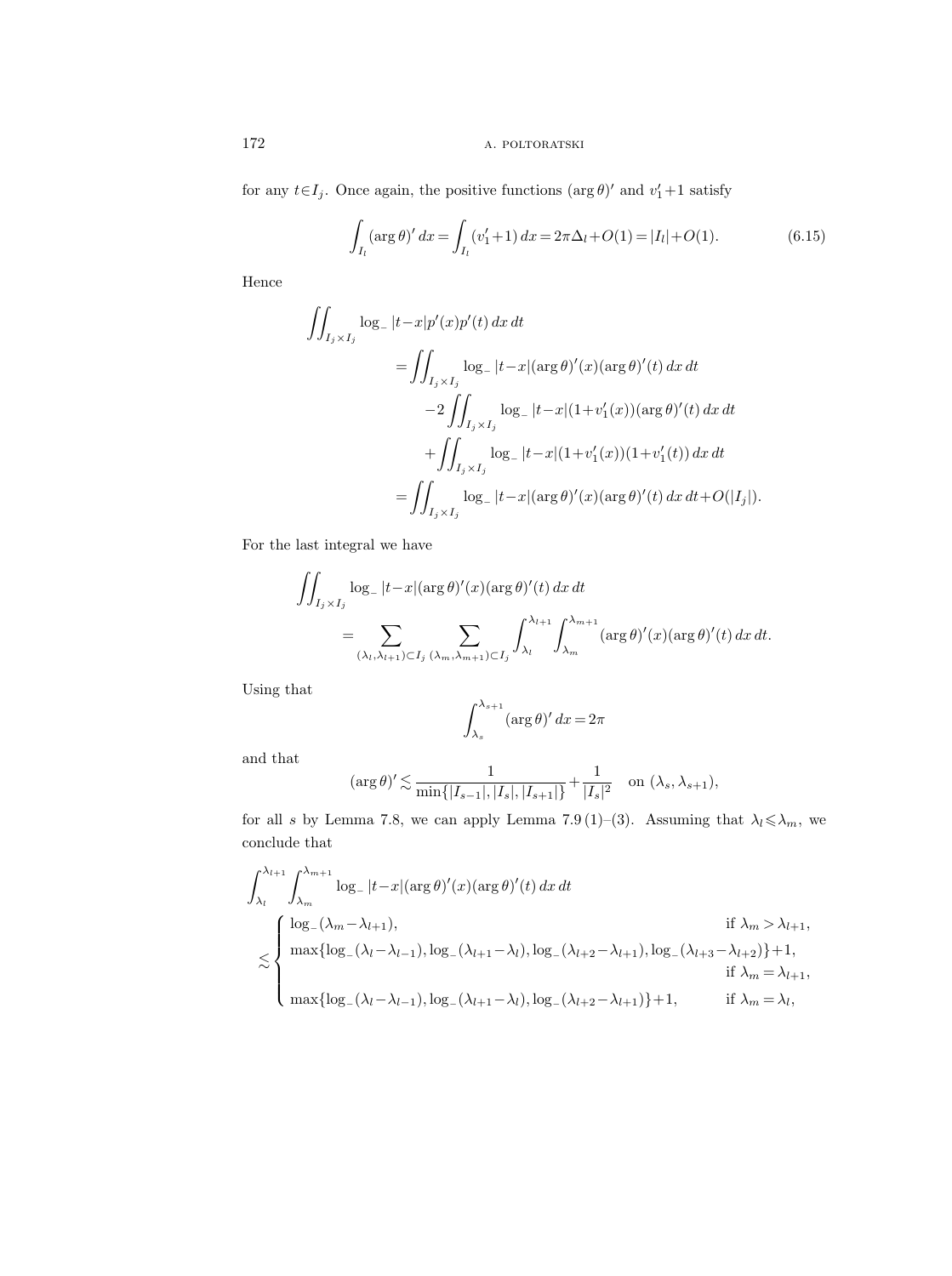which implies that

$$
\iint_{I_j \times I_j} \log_- |t - x| p'(x) p'(t) \, dx \, dt \lesssim \sum_{\substack{a_j \le \lambda_k, \lambda_l \le a_{j+1} \\ \lambda_k \ne \lambda_l}} \log_- |\lambda_k - \lambda_l| + |I_j|. \tag{6.16}
$$

To estimate the integral of  $log_+$ , first notice that, by Lemma 7.9 (5) and (6.15),

$$
\int_{I_j} \log_+ |x - t| (1 + v_1'(x)) dx = |I_j| \log_+ |I_j| + O(|I_j|)
$$

for any  $t \in I_j$ .

Together with Lemma 7.9 (4) and (6.15), we get

$$
\iint_{I_j \times I_j} \log_+ |t - x| p'(x) p'(t) \, dx \, dt
$$
\n
$$
= \iint_{I_j \times I_j} \log_+ |t - x| (\arg \theta)'(x) (\arg \theta)'(t) \, dx \, dt
$$
\n
$$
- 2 \iint_{I_j \times I_j} \log_+ |t - x| (v_1'(x) + 1) (\arg \theta)'(t) \, dx \, dt
$$
\n
$$
+ \iint_{I_j \times I_j} \log_+ |t - x| (v_1'(x) + 1) (v_1'(t) + 1) \, dx \, dt
$$
\n
$$
= \sum_{a_j \leq \lambda_k, \lambda_l < a_{j+1}} \int_{\lambda_k}^{\lambda_{k+1}} \int_{\lambda_l}^{\lambda_{l+1}} \log_+ |t - x| (\arg \theta)'(x) (\arg \theta)'(t) \, dx \, dt
$$
\n
$$
- |I_j|^2 \log |I_j| + O(|I_j|^2)
$$
\n
$$
\geq 4\pi^2 \sum_{a_j \leq \lambda_k, \lambda_l < a_{j+1}} \log_+ |\lambda_k - \lambda_l| - |I_j|^2 \log |I_j| + O(|I_j|^2).
$$
\n(11)

Next, let us consider the case when  $j \neq j'$  and the intervals  $I_j$  and  $I_{j'}$  are not adjacent. This estimate is similar to (6.9), but we will treat it using a different technique. Assume for example that  $j' \geq j+1$ .

For log<sub>-</sub>, recalling that  $|I_k|>1$  for all k, we get

$$
-\int\!\!\int_{I_j \times I_{j'}} \log_- |t - x| p'(x) p'(t) \, dx \, dt = 0. \tag{6.18}
$$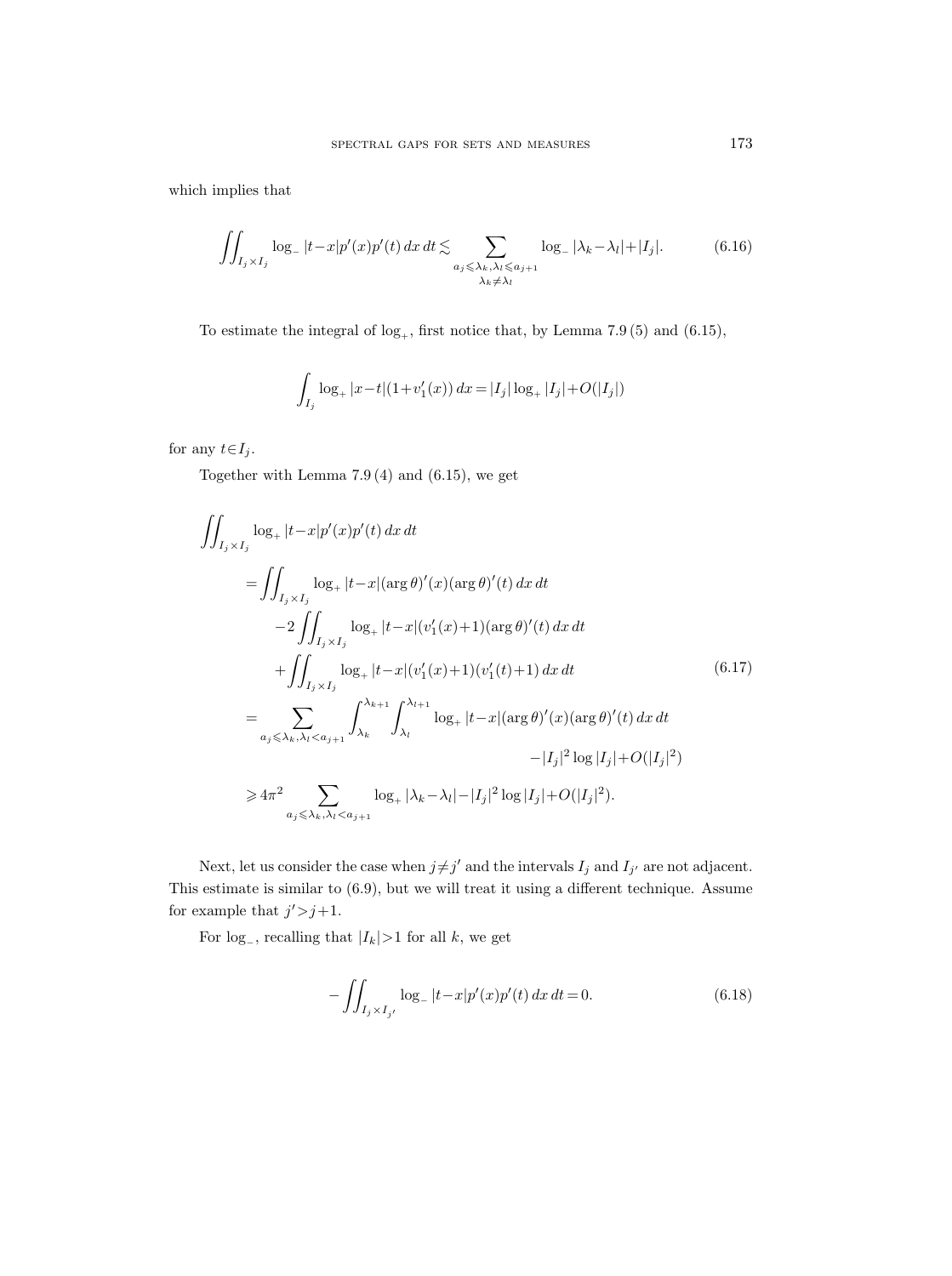For  $log_+$  we have

$$
-\iint_{I_j \times I_{j'}} \log_+ |t-x| p'(x) p'(t) dx dt
$$
  
\n
$$
= -\int_{a_j}^{a_{j+1}} \int_{a_{j'}}^{a_{j'+1}} \log_+ |t-x| p'(x) p'(t) dx dt
$$
  
\n
$$
= -\int_{a_j}^{a_{j+1}} \int_{a_{j'}}^{a_{j'+1}} \log_+ |t-x| (\arg \theta - x - v_1)'(x) (\arg \theta - x - v_1)'(t) dx dt
$$
  
\n
$$
\leq -\int_{I_{j'}} \left( \log |a_{j+1} - t| \int_{I_j} (\arg \theta)'(x) dx - \log |a_j - t| \int_{I_j} (v'_1 + 1)(x) dx \right) (\arg \theta)'(t) dt
$$
  
\n
$$
+ \int_{I_{j'}} \left( \log |a_j - t| \int_{I_j} (\arg \theta)'(x) dx - \log |a_{j+1} - t| \int_{I_j} (v'_1 + 1)(x) dx \right) (v'_1 + 1)(t) dt
$$
  
\n
$$
\leq 2|I_j| |I_{j'}|.
$$
\n(6.19)

Here we used that  $dist(I_j, I_{j'}) \geqslant |I_j|$  by monotonicity and (6.15).

In the case when  $I_j$  and  $I_{j'}$  are adjacent, i.e.  $j' = j+1$ , the estimate can be done differently. Note that  $p_n = p|_{I_n}$  is a compactly supported function with bounded derivative (the bound depends on *n*). Therefore it belongs to the Dirichlet space  $\mathcal{D}(\mathbb{R})$ . The estimates (6.16) and (6.17) yield

$$
||p_n||_D^2 \lesssim \frac{1}{4\pi^2} |I_n|^2 \log |I_n| - E_n + |I_n|^2. \tag{6.20}
$$

Hence

$$
\iint_{I_j \times I_{j+1}} \log |t - x| p'(x) p'(t) \, dx \, dt = \langle p_j, p_{j+1} \rangle_{\mathcal{D}} \le ||p_j||^2 + ||p_{j+1}||^2
$$
\n
$$
\lesssim \left( \frac{1}{4\pi^2} |I_j|^2 \log |I_j| - E_j \right) + \left( \frac{1}{4\pi^2} |I_{j+1}|^2 \log |I_{j+1}| - E_{j+1} \right) + |I_j|^2 + |I_{j+1}|^2. \tag{6.21}
$$

Now we can return to estimating

$$
-\int_{J_n}w'\widetilde{w}_k\,\frac{dx}{x^2}
$$

in the case when  $|k-n| \leq 1$ . Using the estimates (6.11)–(6.13), we obtain

$$
-\int_{J_n} w' \widetilde{w}_k \frac{dx}{x^2}
$$
  
= 
$$
-\frac{1}{1 + \text{dist}^2(0, J_n)} \bigg( \sum_{I_j \subset J_k} \sum_{I_{j'} \subset J_n} \iint_{I_j \times I_{j'}} \log |t - x| p'(x) p'(t) dx dt + O(|J_n|^2) \bigg).
$$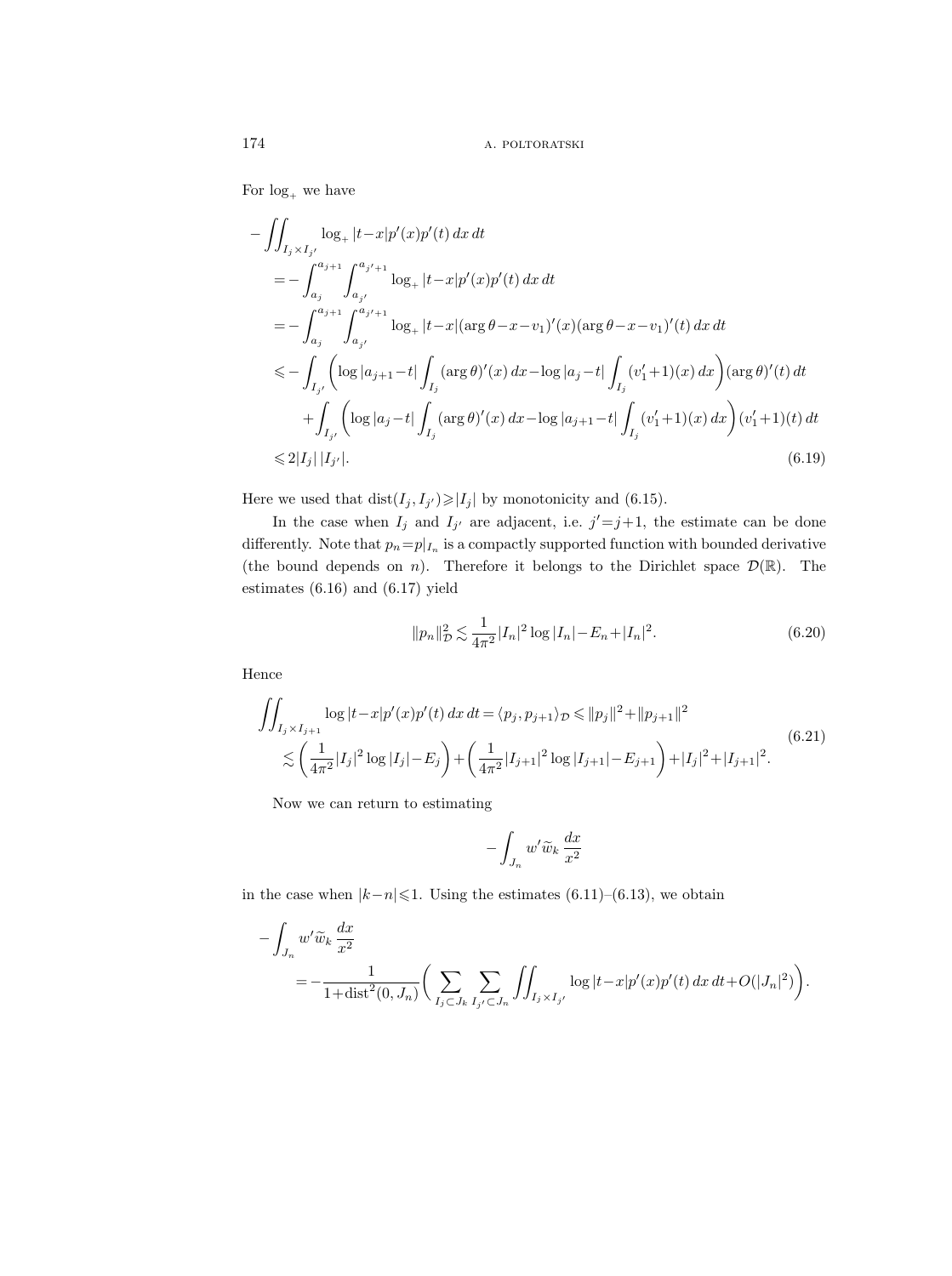The estimates (6.16)–(6.21) yield

$$
- \sum_{I_j \subset J_n} \sum_{I_{j'} \subset J_k} \iint_{I_j \times I_{j'}} \log |t - x| p'(x) p'(t) \, dx \, dt
$$
  
\$\lesssim \sum\_{I\_j \subset J\_k \cup J\_n} \left( \frac{1}{4\pi^2} |I\_j|^2 \log |I\_j| - E\_j + |I\_j|^2 \right) + \sum\_{I\_j, I\_{j'} \subset J\_k \cup J\_n} |I\_j| |I\_{j'}|\$  
\$\lesssim \sum\_{I\_j \subset J\_k \cup J\_n} \left( \frac{1}{4\pi^2} |I\_j|^2 \log |I\_j| - E\_j \right) + |J\_n|^2 + |J\_k|^2\$.

All in all, in the case  $|n\!-\!k|\!\leqslant\!1,$  we have

$$
-\int_{J_n} w' \widetilde{w}_k \frac{dx}{x^2} \lesssim \frac{1}{1 + \text{dist}^2(0, J_n)} \bigg( \sum_{I_j \subset J_k \cup J_n} \bigg( \frac{1}{4\pi^2} |I_j|^2 \log |I_j| - E_j \bigg) + |J_n|^2 + |J_k|^2 \bigg). \tag{6.22}
$$

To continue the estimate of the right-hand side of (6.6), notice that

$$
\sum_{n} \sum_{k} \left( - \int_{J_n} w' \widetilde{w}_k \frac{dx}{x^2} \right)
$$
\n
$$
= \sum_{n} \sum_{\substack{\max\{|J_k|, |J_n|\} \leq \text{dist}(J_k, J_n) \\ \min\{|J_k|, |J_n|\} \leq \text{dist}(J_k, J_n)}} \left( - \int_{J_n} w' \widetilde{w}_k \frac{dx}{x^2} \right)
$$
\n
$$
+ \sum_{n} \sum_{\substack{\min\{|J_k|, |J_n|\} \leq \text{dist}(J_k, J_n) < \max\{|J_k|, |J_n|\} \\ \text{dist}(J_k, J_n) < \min\{|J_k|, |J_n|\}}}} \left( - \int_{J_n} w' \widetilde{w}_k \frac{dx}{x^2} \right)
$$
\n
$$
=: \mathbf{I} + \mathbf{II} + \mathbf{III}.
$$

For the first sum, by (6.7), we get

$$
I \lesssim \sum_{k} \sum_{\substack{n > k \\ \text{dist}(J_k, J_n) > |J_k|}} \frac{|J_k|^3}{1 + \text{dist}^2(J_n, 0)} \int_{J_n} \frac{dx}{\text{dist}^2(J_k, x)}
$$
  

$$
\le \sum_{k} \frac{|J_k|^3}{1 + \text{dist}^2(J_k, 0)} \frac{1}{|J_k|} = \sum_{k} \frac{|J_k|^2}{1 + \text{dist}^2(J_k, 0)} < \infty.
$$
 (6.23)

For the second sum, by (6.9),

$$
\mathcal{I} \lesssim \sum_{n} \sum_{\substack{k \neq n \\ \text{dist}(J_k, J_n) < \max\{|J_k|, |J_n|\}}} \frac{|J_k| |J_n|}{1 + \text{dist}^2(J_n, 0)}.
$$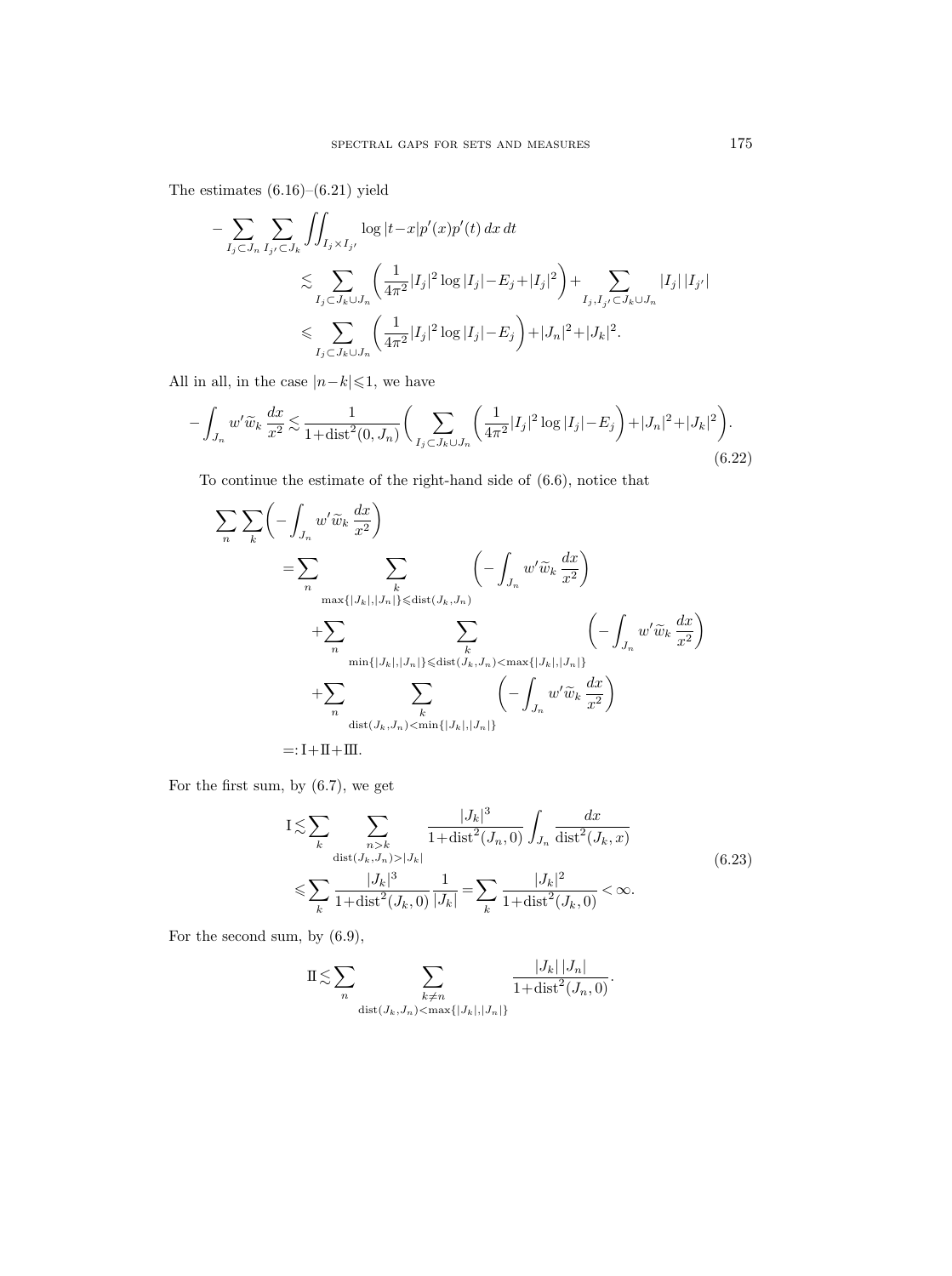Recall that, by our assumption,  $|J_n| \leq d$ ist $(J_n, 0)$  for all  $n \neq 0, -1$ . We may also assume that  $|J_{-1}|=|J_0|$ . Then in each term in the last sum k and n have the same sign. Let us estimate the part of the sum with non-negative  $k$  and  $n$ .

$$
\sum_{n\geqslant 0}\sum_{\substack{0\leqslant k\neq n\\ \text{dist}(J_k,J_n)<\max\{|J_k|,|J_n|\}}}\frac{|J_k|\,|J_n|}{1+\text{dist}^2(J_n,0)}=2\sum_{n\geqslant 0}\sum_{\substack{0\leqslant k< n\\ \text{dist}(J_k,J_n)<|J_n|\\1+\text{dist}^2(J_n,0)}}\frac{|J_k|\,|J_n|}{1+\text{dist}^2(J_n,0)}
$$
  

$$
\leqslant 4\sum_{n\geqslant 0}\frac{|J_n|^2}{1+\text{dist}^2(J_n,0)}<\infty.
$$

Terms with negative indices  $k$  and  $n$  can be estimated similarly to conclude that

$$
\mathbb{I} \lesssim \sum_{n} \frac{|J_n|^2}{1 + \text{dist}^2(J_n, 0)} < \infty.
$$

Finally, for the third sum, by (6.22),

$$
\begin{split} & \mathrm{III} \lesssim \sum_{n} \sum_{\substack{k \\ |k-n| \leqslant 1}} \frac{1}{1 + \mathrm{dist}^2(0, J_n)} \bigg( \sum_{I_j \subset J_k \cup J_n} \bigg( \frac{1}{4\pi^2} |I_j|^2 \log |I_j| - E_j \bigg) + |J_n|^2 + |J_k|^2 \bigg) \\ & \lesssim \sum_{n} \frac{1}{1 + \mathrm{dist}^2(0, J_n)} \bigg( \sum_{I_j \subset J_n} \bigg( \frac{1}{4\pi^2} |I_j|^2 \log |I_j| - E_j \bigg) + |J_n|^2 \bigg) < \infty, \end{split}
$$

because  $\Lambda$  satisfies the energy condition on  $I_n$ . Altogether these estimates give us

$$
-\int_{\mathbb{R}}\widetilde{w}w'\,\frac{dx}{x^2}<\infty.
$$

The integrals over the circular part of  $\partial D(r)$  can be estimated like in [21, §5.3]. We need to show that the integrals

$$
-\int_{\partial D(r)\setminus\mathbb{R}} \tilde{q} \, dq = rI'(r) \quad \text{and} \quad I(r) := \frac{1}{2} \int_0^{\pi} \tilde{q}^2(re^{i\phi}) \, d\phi
$$

do not tend to  $\infty$  as  $r \rightarrow \infty$ . In fact, it is enough to show that

$$
I(r)\not\to\infty,
$$

because if  $rI'(r) \to \infty$ , then  $I'(r) \geq 1/r$  for all  $r \gg 1$ , and we have  $I(r) \to \infty$ .

As we will see shortly,  $I(r)$  does not tend to  $\infty$  for any  $h \in L^1(1+|x|^{-1})$  in place of  $\tilde{q}$ (recall that  $\tilde{q} = \tilde{w}/x$  and  $\tilde{w} \in L^1_{\Pi}$ ). It will be more convenient for us to prove an equivalent statement in the unit disk D.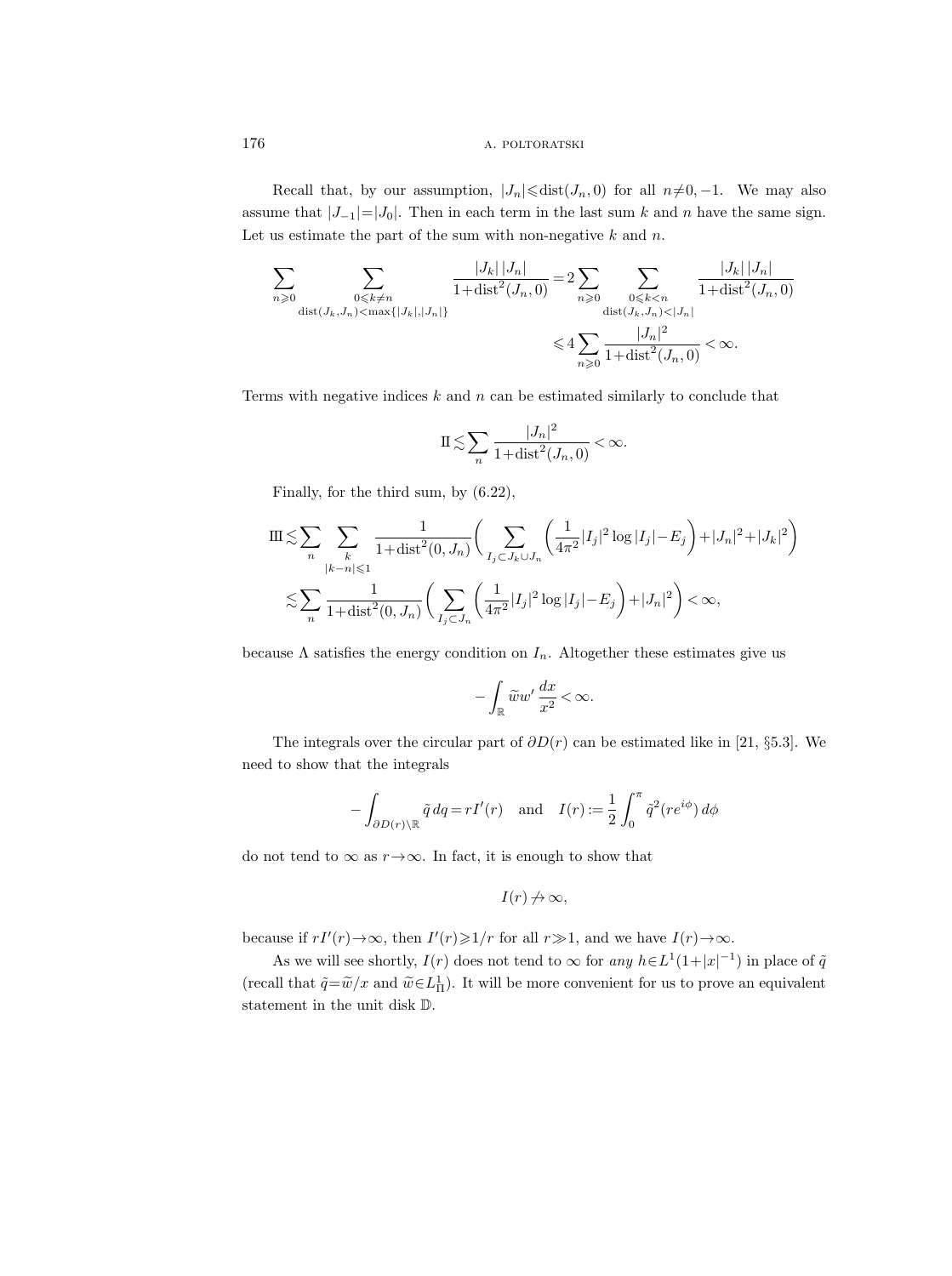Let  $h+i\tilde{h}$  be an analytic function in  $\mathbb D$  such that

$$
\frac{h(\zeta)}{1-|\zeta|}\in L^1({\mathbb T}),
$$

where  $\mathbb{T}=\partial \mathbb{D}$ . Define

$$
l(z) = \frac{1+z}{1-z}(h(z)+i\tilde{h}(z)), \quad z \in \mathbb{D},
$$

and denote by  $l^M(\zeta)$ ,  $\zeta \in \mathbb{T}$ , the angular maximal function. Then Im  $l \in L^1(\mathbb{T})$  and, by the Hardy–Littlewood maximal theorem,

$$
l^M \in L^{1,\infty}(\mathbb{T}).\tag{6.24}
$$

Let us show that, as  $\varepsilon \rightarrow 0$ ,

$$
\frac{1}{\varepsilon} \int_{C_{\varepsilon}} |h + i\tilde{h}|^2 |dz| \nrightarrow \infty, \quad C_{\varepsilon} := \{ z \in \mathbb{D} : |1 - z| = \varepsilon \}.
$$

We have

$$
\frac{1}{\varepsilon} \int_{C_{\varepsilon}} |h + i\tilde{h}|^2 |dz| \leq \varepsilon \int_{C_{\varepsilon}} |l|^2 |dz| \lesssim (\varepsilon l^M(\zeta))^2 + (\varepsilon l^M(\bar{\zeta}))^2,
$$

where  $\zeta \in \mathbb{T}$ ,  $|1-\zeta| = \varepsilon$ . The right-hand side cannot tend to infinity because otherwise, for all small  $\varepsilon$ , we would have

$$
l^M(\zeta) + l^M(\bar{\zeta}) \gg \frac{1}{\varepsilon}
$$

on an interval of length  $\varepsilon$ , which would contradict (6.24).

Let

$$
\phi = \frac{1}{2} \arg \left( \theta \overline{S} I_+ \overline{I}_- \right).
$$

Recall that  $\phi, \tilde{\phi} \in L^1_{\Pi}$ . By the last claim  $\phi/x$  belongs to the Dirichlet class. Since  $\tilde{\phi}/x$  is the conjugate of  $\phi/x$ ,  $\tilde{\phi}/x$  belongs to  $\mathcal{D}(\mathbb{R})$  as well. Hence, by the Beurling–Malliavin multiplier theorem, see for instance [21, §5.1], there exists a smooth function m on  $\mathbb R$ satisfying

 $m' < \varepsilon$ ,  $\widetilde{m} \in L^1_{\Pi}$  and  $\widetilde{m} \ge \max\{0, -\widetilde{\phi}\}.$ 

In other words, if  $\Phi$  and M are outer functions,

$$
\Phi = e^{i\phi - \tilde{\phi}} \quad \text{and} \quad M = e^{im - \tilde{m}},
$$

then  $\Phi M$  is bounded in  $\mathbb{C}_+$ .

Since  $m' < \varepsilon$ ,  $\varepsilon x - m$  is an increasing function. There exists a meromorphic inner function  $J$  such that

$$
\{x: J(x) = \pm 1\} = \{x: 2(\varepsilon x - m) = k\pi\}.
$$

 $\Box$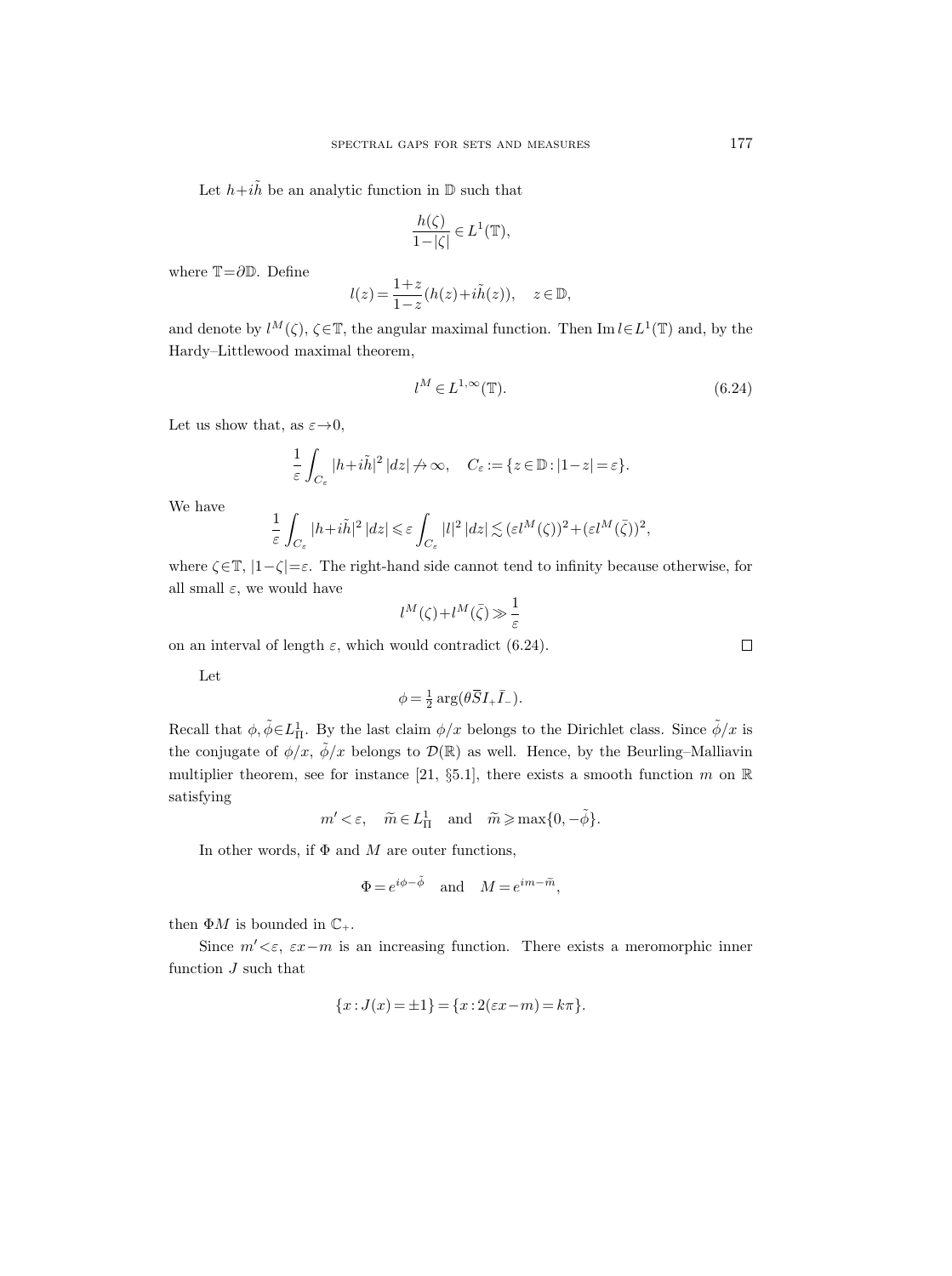Let

$$
d_1 = 2(\varepsilon x - m)
$$
 and  $d_2 = \arg J$ .

Then the difference

$$
d = d_1 - d_2 = 2(\varepsilon x - m) - \arg J
$$

satisfies  $|d| < \pi$ .

Put

$$
l(x) = \varepsilon x - \frac{1}{2} \arg J.
$$

Notice that  $\tilde{l} \in L^1_{\Pi}$  because  $2l = d + 2m$ , where d is bounded and  $\tilde{m} \in L^1_{\Pi}$ . Consider an outer function  $\Psi = e^{il - \tilde{l}}$ . Then

$$
\bar{S}^{2\varepsilon}\Psi=\bar{J}\bar{\Psi},\quad\text{or equivalently}\quad \bar{S}^{2\varepsilon}J\Psi=\bar{\Psi}
$$

on R. Thus  $\Psi \in N^+[\overline{S}^{2\varepsilon} J]$ .

Moreover, the ratio  $\Psi/M$  is equal to  $e^{id/2-\tilde{d}/2}$ . Since  $|d|\leq \pi$ ,  $\Psi/M$  belongs to every  $L_{\Pi}^p$ ,  $p<1$ . Our next goal is to construct another "small" outer multiplier function k so that  $k\Psi/M \in L^2_{\Pi}$ .

Consider the step function

$$
\alpha(x) = \frac{\pi}{5} \left[ \frac{5}{\pi} d_1 \right] - \frac{\pi}{5} \left[ \frac{5}{\pi} d_2 \right],
$$

where again  $|\cdot|$  denotes the integer part of a real number. Then

$$
|d - \alpha| < \frac{2}{5}\pi. \tag{6.25}
$$

Since  $d_1=d_2=\pi m$  at the points  ${c_m}_m={x:J(x)=\pm 1}$ , the function  $\alpha$  only takes values  $\frac{1}{5}k\pi$ ,  $k=-4, ..., 4$ . Therefore  $\alpha$  can be represented as

$$
\alpha = \frac{\pi}{5} \bigg( \sum_{n=1}^{4} \beta_n - \sum_{n=5}^{8} \beta_n \bigg),
$$

where  $\beta_n$  are elementary step functions, each taking only two values, 0 and 1, and making at most one positive and one negative jump on each interval  $[c_m, c_{m+1}]$ . For each  $n=1, ..., 8$  one can choose an inner function  $Q_n$  such that

$$
\frac{1 - Q_n}{1 + Q_n} = \text{const} e^{K\beta_n}.
$$

Notice that then

$$
e^{\tilde{\alpha} - i\alpha} = \text{const} \bigg( \prod_{n=1}^{4} \frac{1 + Q_n}{1 - Q_n} \prod_{n=5}^{8} \frac{1 - Q_n}{1 + Q_n} \bigg)^{1/5}.
$$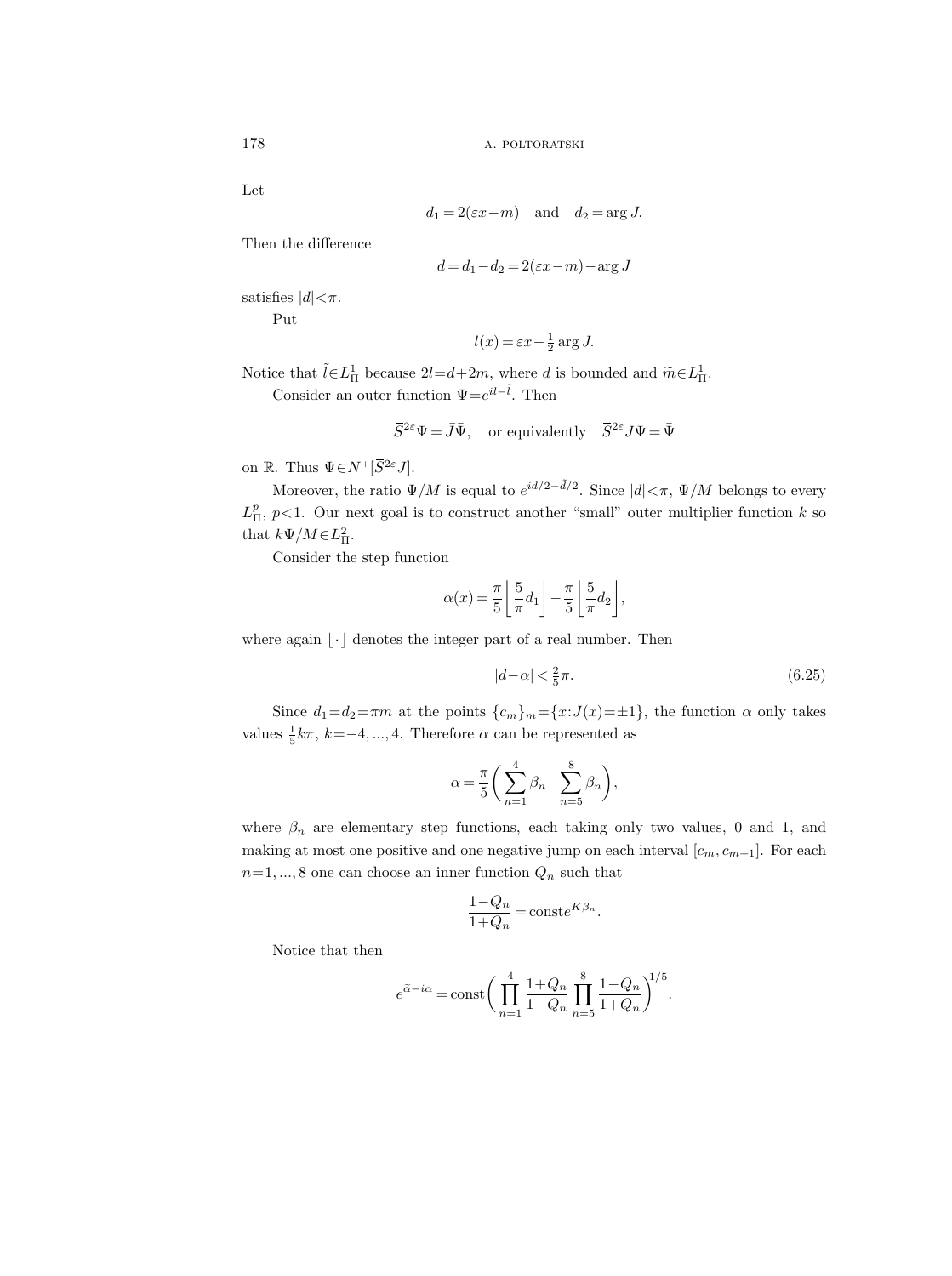Because of (6.25), we have

$$
\left| \frac{\Psi}{M} \prod_{n=1}^{4} (1+Q_n) \prod_{n=5}^{8} (1-Q_n) \right| \lesssim \left| \frac{\Psi}{M} \right| \left| \prod_{n=1}^{4} \frac{1+Q_n}{1-Q_n} \prod_{n=5}^{8} \frac{1-Q_n}{1+Q_n} \right|^{1/10}
$$

$$
= \text{const} e^{\tilde{\alpha}/2 - \tilde{d}/2} \in L^2_{\text{II}}(\mathbb{R})
$$

and, since the function  $M\Phi$  is bounded,

$$
\Psi \Phi \prod_{n=1}^{4} (1+Q_n) \prod_{n=5}^{8} (1-Q_n) = \frac{\Psi}{M} M \Phi \prod_{n=1}^{4} (1+Q_n) \prod_{n=5}^{8} (1-Q_n) \in L^2_{\Pi}(\mathbb{R}).
$$

Now notice that since  $N^+[\bar{S}^{2\varepsilon}J]\neq0$ , the set  $\{x:J(x)=1\}$  has Beurling–Malliavin density at most  $2\varepsilon$ , see [20, §4.6]. By our construction, the Beurling–Malliavin density of each of the sets  $\{x:Q_n(x)=1\}$  is the same as that of  $\{x:J(x)=1\}$ , i.e. at most  $2\varepsilon$ . Consequently, the kernel

$$
N^{\infty} \left[ \overline{S}^{17\varepsilon} \prod_{n=1}^{8} Q_n \right]
$$

contains a non-zero function  $\tau$ , see [20, §4.2 and §4.6].

Similarly, since the Beurling–Malliavin density of  $\{x:I_+(x)=1\}$  is less than  $\varepsilon$ , the kernel  $N^{\infty}[\bar{S}^{\varepsilon}I_{+}]$  is infinite-dimensional. Hence it contains a non-trivial function  $\eta$  with at least one zero a in  $\mathbb{C}_+$ . Then the function  $\varkappa = \eta/(z-a)$  also belongs to  $N^{\infty}[\overline{S}^{\varepsilon}I_+]$  and satisfies  $|x| \lesssim (1+|x|)^{-1}$  on R.

Therefore

$$
\begin{split} \bar{\theta} S^{1-20\varepsilon} &\varkappa\tau\prod_{n=1}^4(1+Q_n)\prod_{n=5}^8(1-Q_n)\Psi\Phi \\ &\qquad =(\bar{S}^\varepsilon I_+\varkappa)\bigg(\bar{S}^{17\varepsilon}\prod_{n=1}^4(1+Q_n)\prod_{n=5}^8(1-Q_n)\tau\bigg)(\bar{S}^{2\varepsilon}\Psi)(\bar{\theta} S^1\bar{I}_+\Phi)\in\overline{H}^2. \end{split}
$$

Accordingly, the space  $K_{\theta}$  contains the function

$$
f = S^{1-20\varepsilon} \varkappa \tau \prod_{n=1}^{4} (1+Q_n) \prod_{n=5}^{8} (1-Q_n) \Psi \Phi.
$$

Now we could simply refer to Theorem 3.2 to conclude this part of the proof. For the sake of completeness we also present a direct argument.

By the Clark representation formula

$$
f = (1+\theta)Kf\sigma_1,
$$

where  $\sigma_1$  is the Clark measure corresponding to  $\theta$  concentrated on  $\{x:\theta(x)=1\}=\Lambda$ . Since 1+θ is bounded in the upper half-plane and f decreases faster than  $e^{-(1-21\varepsilon)y}$  along the positive y-axis, so does  $Kf\mu$ . Hence  $f\mu$  is the measure concentrated on  $\Lambda$  with the spectral gap at least  $1-21\varepsilon$ .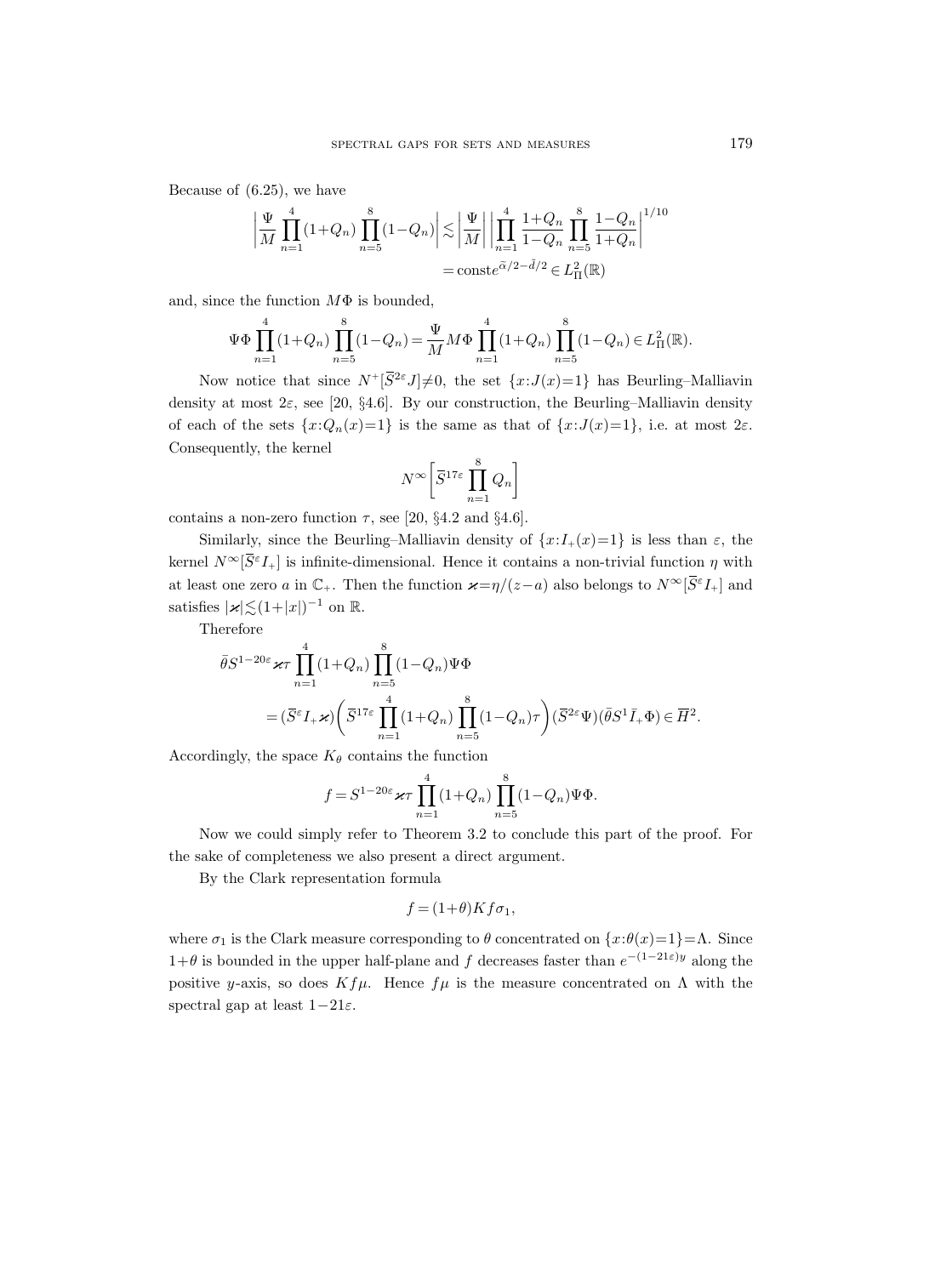#### Proof of the main theorem, part II

Now suppose that  $G_X > 1$  but  $C_X < 1/2\pi$ .

By Lemma 8.3 there exists a discrete increasing sequence  $\Lambda = {\lambda_n}_{n \in \mathbb{Z}} C X$  and a measure  $\nu$ , with supp  $\nu = \Lambda$ , such that  $\nu$  has a spectral gap of size 1 and  $K\nu$  does not have any zeros in C.

Similarly to the previous part, we assume that  $\sup_n(\lambda_n-\lambda_{n-1})<\infty$ . The general case is discussed at the end of the proof. If  $\sup_n(\lambda_n-\lambda_{n-1})<\infty$ , we can apply Lemma 7.8 and consider the inner function  $\theta$  corresponding to  $\Lambda$ . A function  $f \in N[\phi]$  is called *purely outer* if f is outer in the upper half-plane and  $\phi f = \bar{g}$  is outer in the lower half-plane. Since  $K\nu$  is divisible by S, the function

$$
f = S^{-1}(1-\theta)K\nu \in K^{1,\infty}_{\theta}
$$

is a purely outer element of  $N^{1,\infty}[\bar{\theta}S]$ , see §8. Note that  $f=e^{i\phi-\tilde{\phi}}$  in  $\mathbb{C}_+$ , where

$$
2\phi = \arg \theta - x.
$$

Denote by  $\Gamma_n$  the middle third of the interval  $(\lambda_n, \lambda_{n+1})$ . Our plan is to calculate the integral

$$
\int_{\bigcup_{n} \Gamma_n} \phi' \tilde{\phi} \frac{dx}{x^2} \tag{6.26}
$$

in two different ways and arrive at a contradiction by obtaining two different answers.

First let us choose a short monotone partition  $\{I_n\}_n$  of R such that  $\Lambda$  satisfies the density condition (4.4) with  $a=1/2\pi$  on that partition.

Put  $a_0=0$ . Choose  $a_1>a_0$  to be the smallest point such that

$$
\#(\Lambda\cap(a_0,a_1])\geqslant \frac{a_1-a_0}{2\pi}.
$$

Note that such a point always exists because  $\Lambda$  supports a measure with a spectral gap greater than 1: otherwise we would be able to choose a long sequence of intervals satisfying (7.1) in Lemma 7.2 with  $a=1/2\pi$  and arrive at a contradiction. After  $a_j$ ,  $j\geqslant 1$ , is chosen, choose  $a_{j+1} > a_j$  as the smallest point such that

$$
\#(\Lambda \cap (a_j, a_{j+1}]) \geqslant \frac{a_{j+1} - a_j}{2\pi} \quad \text{and} \quad a_{j+1} - a_j \geqslant a_j - a_{j-1}.
$$

Choose  $a_j$ ,  $j<0$ , in a similar way. Put  $I_n=(a_n, a_{n+1}]$ . Again, by Lemma 7.2,  $\{I_n\}_n$  has to be short.

In what follows we will assume, without loss of generality, that  $|I_n|/2\pi = \#(\Lambda \cap I_n)$ .

Note that, since  $\mathcal{C}_X$ <1, the sum in the energy condition (4.5) has to be infinite. At the same time, a part of that sum has to be finite, as we state in the next claim.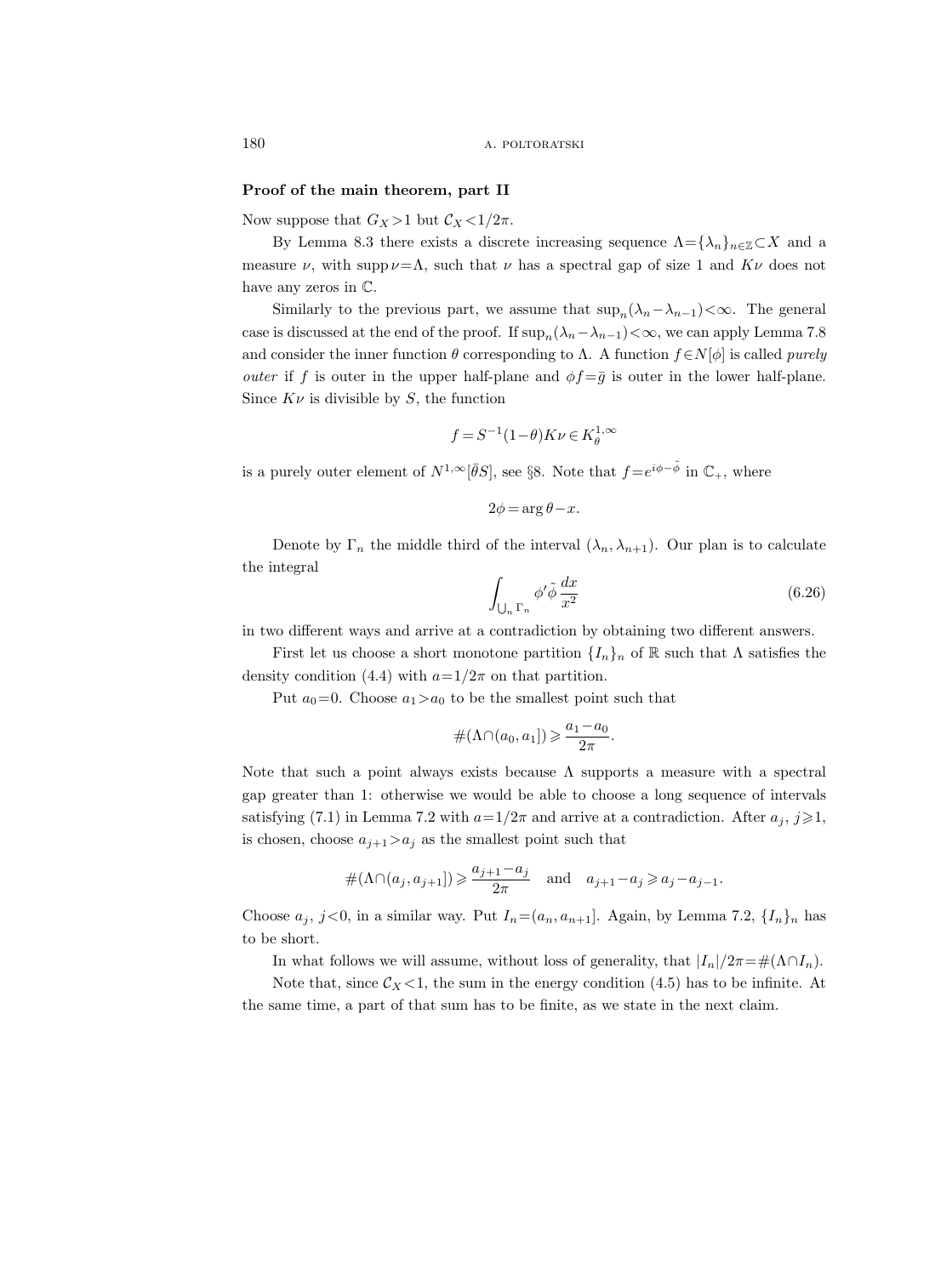Claim 6.3.

$$
\sum_{n} \frac{\log_{-}(\lambda_{n+1} - \lambda_{n})}{\lambda_{n}^{2} + 1} < \infty.
$$

*Proof.* Suppose that the sum is infinite. Put  $\mu = |\nu|$  and let  $\Phi$  be the inner function such that  $\mu$  is its Clark measure. Let  $\psi = \arg \Phi - x$ .

Define the intervals  $J_n$  and the function v as in Claim 6.1, in the first part of the proof, with  $\Phi$  replacing  $\theta$ . Put  $w = \psi - v = \arg \Phi - x - v$ . Let again  $w_n = w|_{J_n}$ . Then  $\widetilde{w} \in L^1_{\Pi}$ , because  $w_n$  are atoms with summable  $L<sub>\Pi</sub><sup>1</sup>$ -norms.

As in the first part of the proof, we can use "atomic" estimates to show that if dist $(J_k, J_n)$ >max $\{|J_k|, |J_n|\}$  and  $x \in J_n$ , then

$$
|\widetilde{w}_k(x)| \lesssim \frac{|J_k|^3}{\text{dist}^2(x, J_k)}.
$$

By the monotonicity and the shortness of  $J_k$ , we conclude that

$$
\sum_{\lambda_j \in J_n} \frac{|\widetilde{w}_k(\lambda_j)|}{\lambda_j^2} \lesssim \sum_{\lambda_j \in J_n} \frac{|\widetilde{w}_k(\lambda_j)|}{1 + \text{dist}^2(0, J_n)} \lesssim \frac{1}{1 + \text{dist}^2(0, J_n)} \int_{J_n} \frac{|J_k|^3}{\text{dist}^2(x, J_k)} dx.
$$

Hence, similarly to (6.23),

$$
\begin{split} \sum_{n} & \sum_{\substack{k \\ \text{dist}(J_k,J_n) > \max\{|J_k|,|J_n|\}}} \sum_{\substack{\lambda_j \in J_n \\ \lambda_j \in J_n}} \frac{|\widetilde{w}_k(\lambda_j)|}{\lambda_j^2} \\ & = 2 \sum_{n} \sum_{\substack{k < n \\ \text{dist}(J_k,J_n) > \max\{|J_k|,|J_n|\}}} \sum_{\substack{\lambda_j \in J_n \\ \lambda_j \in J_n}} \frac{|\widetilde{w}_k(\lambda_j)|}{\lambda_j^2} \\ & \lesssim \sum_{n} \sum_{\substack{k < n \\ \text{dist}(J_k,J_n) > \max\{|J_k|,|J_n|\}}} \frac{1}{1 + \text{dist}^2(0,J_n)} \int_{J_n} \frac{|J_k|^3}{\text{dist}^2(x,J_k)} dx < \infty. \end{split}
$$

In other words, on each  $J_n$ ,

$$
\sum_{\substack{k \\ \text{dist}(J_k,J_n) > \max\{|J_k|,|J_n|\}}} |\widetilde{w}_k| \leqslant g_1,
$$

where  $g_1$  is a positive function satisfying

$$
\sum_{n} \frac{g_1(\lambda_n)}{1 + \lambda_n^2} < \infty.
$$

Also, for any  $x \in J_n$ ,

$$
-\widetilde{w}_k(x) = \int_{J_k} \frac{w_k(t) dt}{t - x} = -\int_{J_k} \log|t - x| w'(t) dt.
$$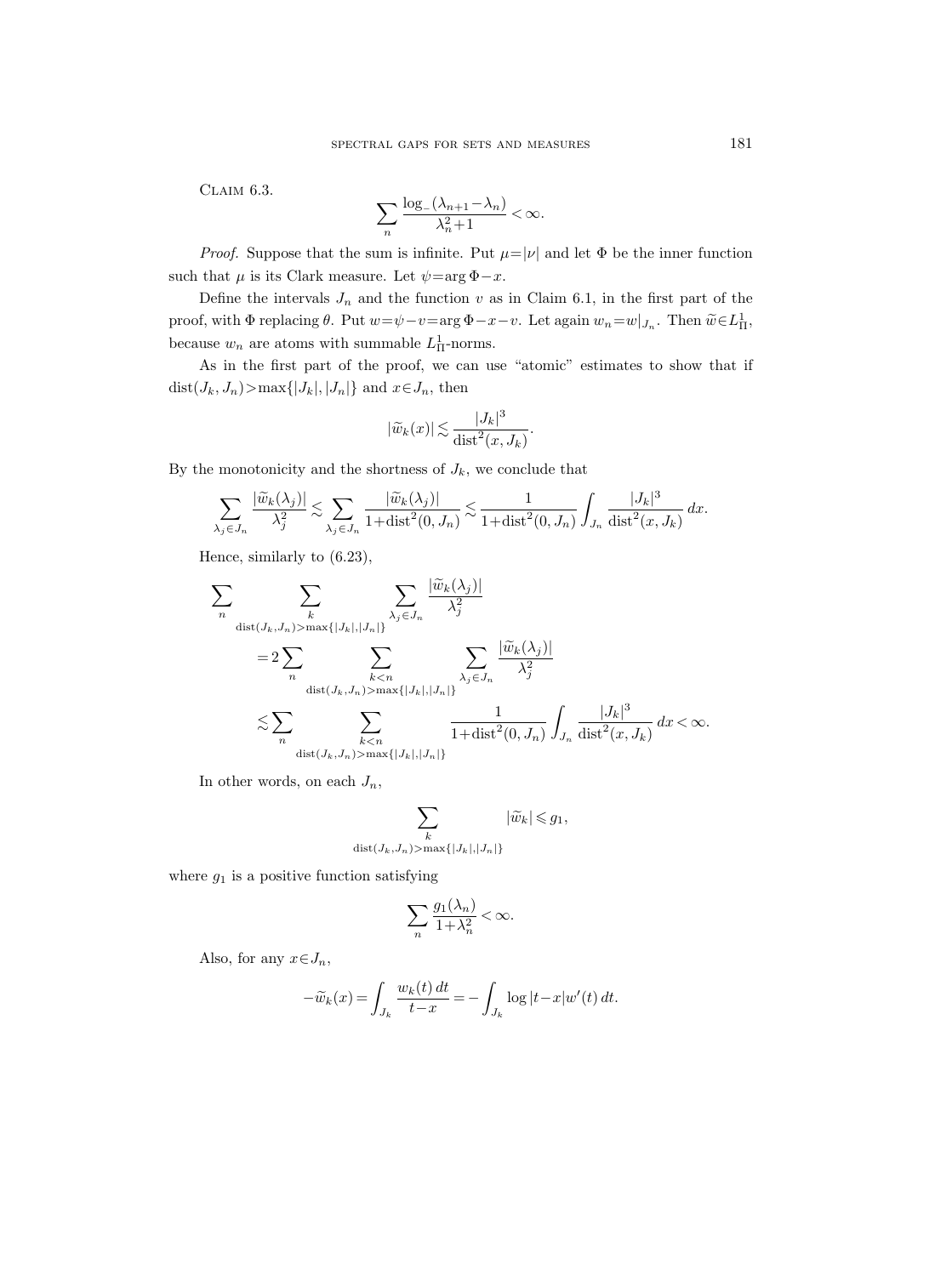If  $k < n$  (the case  $k > n$  is similar) then

$$
-\int_{J_k} \log|t-x|w'(t) dt \ge -\int_{J_k} \log_+|t-x| (\arg \Phi)'(t) dt + \int_{J_k} \log_+|t-x| (1+v')(t) dt - \text{const} \gtrsim -|J_k|.
$$
\n(6.27)

Here we again used that

$$
\int_{J_k} (\arg \Phi)'(t) dt = \int_{J_k} (1 + v')(t) dt = |J_k| + O(1),
$$

applied Lemma 7.9 (6) to the integral in the second line of (6.27) and used the estimate

$$
-\int_{J_k} \log_+ |t - x| (\arg \Phi)'(t) dt \ge -\log(x - b) \int_{J_k} (\arg \Phi)'(t) dt, \tag{6.28}
$$

where b is the left (right if  $k>n$ ) endpoint of  $J_k$ , for the first integral.

Thus, for  $x \in J_n$ ,

$$
-\sum_{\substack{k \\ |k-n|>1 \\ \operatorname{dist}(J_k,J_n)\leqslant\max\{|J_k|,|J_n|\}}} \widetilde{w}_k(x)\!\geqslant\! g_2(x),
$$

where again

$$
\sum_{n} \frac{|g_2(\lambda_n)|}{1 + \lambda_n^2} < \infty.
$$

Also, for  $x \in J_n$  and  $k \in \{n-1, n, n+1\}$ , similarly to (6.27),

$$
-\int_{J_k} \log_+ |x - t| w'(t) dt = -\int_{J_k} \log_+ |x - t| (\arg \Phi)'(t) dt + \int_{J_k} \log_+ |x - t| (1 + v')(t) dt \gtrsim -|J_k|,
$$
(6.29)

by applying (6.28) to the first integral and Lemma 7.9 (5) to the second integral if  $k=n$ , or Lemma 7.9 (6) if  $k=n\pm 1$ .

Hence for any  $x \in \mathbb{R}$ , if  $x \in J_n$  for some n, then

$$
-\widetilde{w}(x) \geq \int_{J_{n-1} \cup J_n \cup J_{n+1}} \log_- |x - t| w'(t) dt + g(x) = \int_{\mathbb{R}} \log_- |x - t| w'(t) dt + g(x)
$$

for some function  $g$  satisfying

$$
\sum_{n} \frac{|g(\lambda_n)|}{1 + \lambda_n^2} < \infty.
$$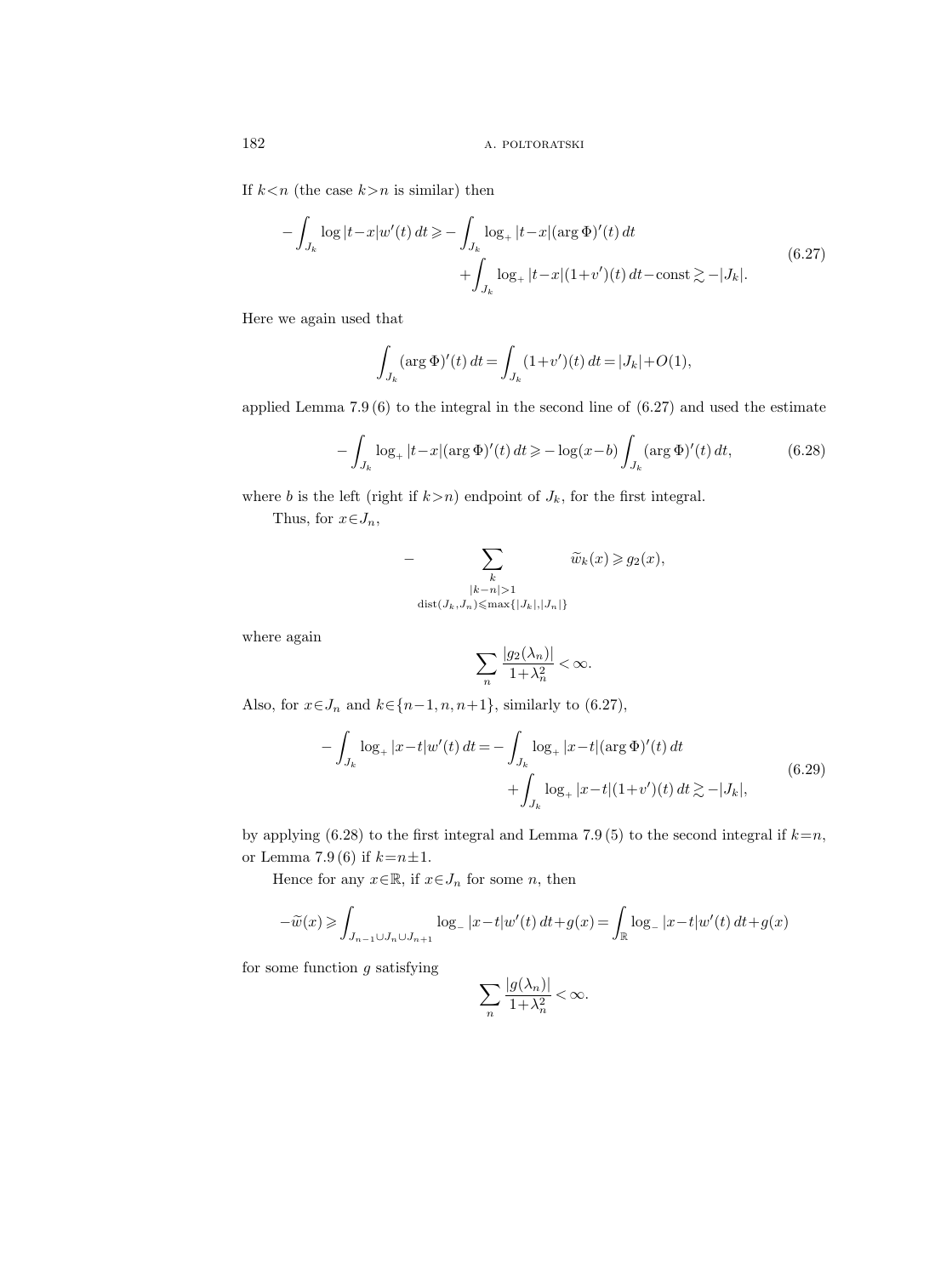Therefore,

$$
-\sum_{n} \frac{\widetilde{w}(\lambda_{n})}{1+\lambda_{n}^{2}} \ge \text{const} + \sum_{n} \frac{1}{1+\lambda_{n}^{2}} \int_{\lambda_{n}-1}^{\lambda_{n}+1} \log_{-} |\lambda_{n}-x| w' dx
$$

$$
\ge \text{const} + \sum_{n} \frac{1}{1+\lambda_{n}^{2}} \int_{\lambda_{n-1}}^{\lambda_{n}} \log_{-} |\lambda_{n}-x| (\text{arg }\Phi)'(x) dx
$$

$$
\ge \text{const} + 2\pi \sum_{n} \frac{\log_{-} |\lambda_{n}-\lambda_{n-1}|}{1+\lambda_{n}^{2}}.
$$

Let  $h=(1+\Phi)K\nu$ . Then h is an outer function in  $\mathbb{C}_+$  that belongs to  $H^2$  and satisfies

$$
h=e^{i\psi/2-\tilde{\psi}/2}.
$$

Since

$$
|h(\lambda_n)| = \frac{|\nu(\{\lambda_n\})|}{\mu(\{\lambda_n\})} = 1,
$$

we have that  $\log |h(\lambda_n)|=2\tilde{\psi}(\lambda_n)=0$  for all n.

Recall that  $\tilde{w}(\lambda_n) = \tilde{\psi}(\lambda_n) + \tilde{v}(\lambda_n) = \tilde{v}(\lambda_n)$ . It is left to show that

$$
\sum_{n} \frac{-\tilde{v}(\lambda_n)}{1 + \lambda_n^2} < \infty.
$$

Recall that  $v \in L^1_{\Pi}$ ,  $\tilde{v} = \tilde{w} - \tilde{\psi} = \tilde{w} + 2 \log |h| \in L^1_{\Pi}$  and v' is bounded on R. Therefore the harmonic extension of v into  $\mathbb{C}_+$  has a bounded x-derivative in  $\mathbb{C}_+$ . Hence  $\tilde{v}_y$  is bounded in  $\mathbb{C}_+$  as well.

On each interval  $J_n$  choose  $\lambda_{k_n}$  so that

$$
|\tilde{v}(\lambda_{k_n})|=\max_{\lambda_j\in J_n}|\tilde{v}(\lambda_j)|.
$$

If the last sum is infinite, then so is

$$
\sum_{n} |J_n| \frac{|\tilde{v}(\lambda_{k_n})|}{1 + \text{dist}^2(0, J_n)}.
$$

Because of the boundedness of  $\tilde{v}_y$ ,  $|\tilde{v}(\lambda_{k_n}+i|J_n|) \geq |\tilde{v}(\lambda_{k_n})| - C|J_n|$  and therefore

$$
\sum_{n} |J_n| \frac{|\tilde{v}(\lambda_{k_n} + i|J_n|)|}{1 + \text{dist}^2(0, J_n)} = \infty.
$$

Let  $(\tilde{v})^M$  denote the maximal non-tangential function of  $\tilde{v}$  in  $\mathbb{C}_+$ . The last equation implies that  $(\tilde{v})^M \notin L^1_{\Pi}$ . But this contradicts the fact that both  $\tilde{v}$  and v belong to  $L^1_{\Pi}$ .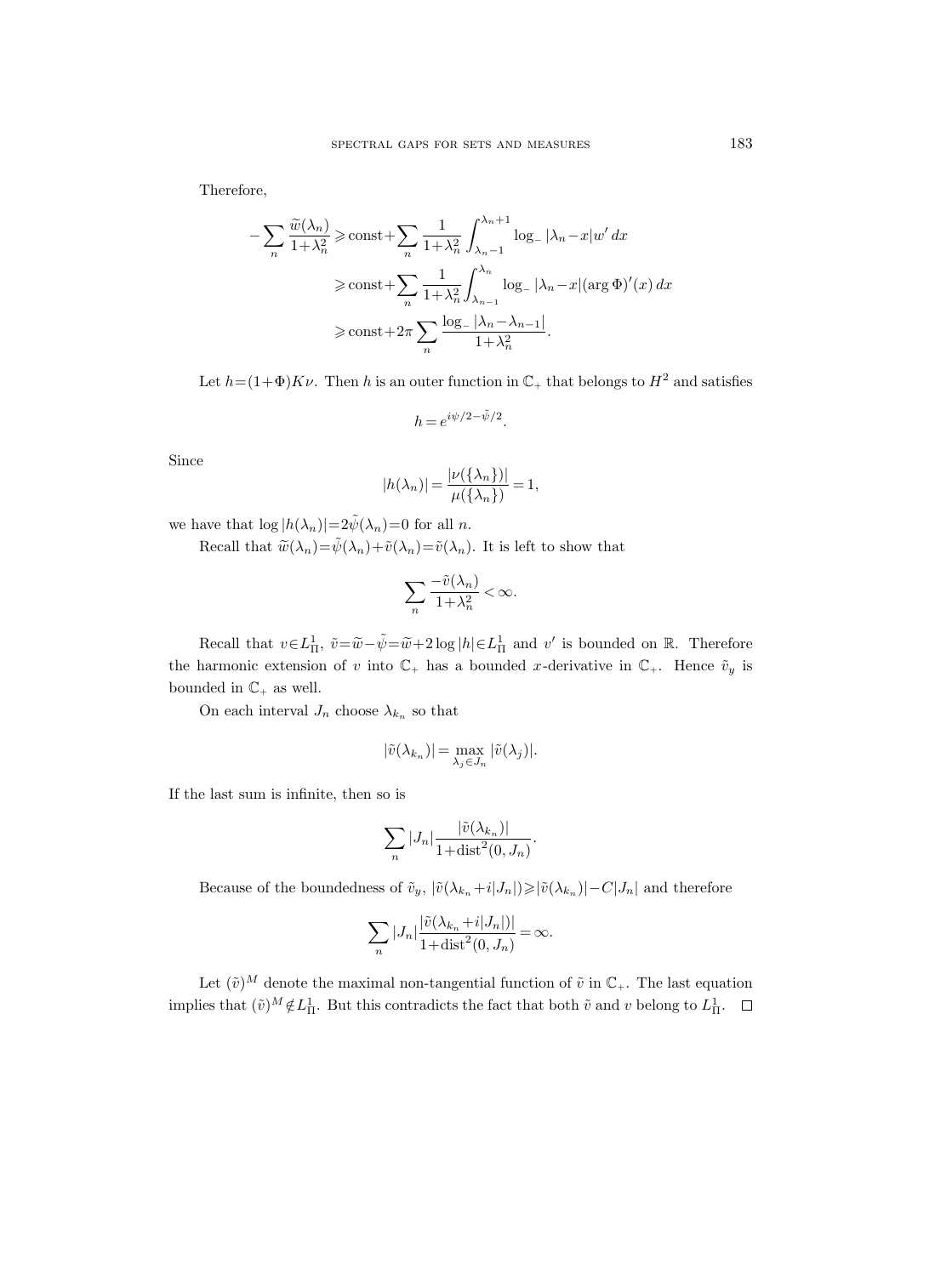Now let us return to the function  $f = (1 - \theta)K\nu$  defined before the claim. Recall that  $f = e^{i\phi - \tilde{\phi}}$  in  $\mathbb{C}_+$ , where  $2\phi = \arg \theta - x$ . Again using Claim 6.1, we can find intervals  $J_n$ and a function  $v$  for  $u=2\phi$ . Let

$$
w = \arg \theta - x - v = 2\phi - v.
$$

Recall that  $\Gamma_n$  is the middle third of the interval  $(\lambda_n, \lambda_{n+1})$ . Notice that if  $x \in \Gamma_n$ , then

$$
|f(x)| = |(1 - \theta(x))K\nu(x)| \leq 2\left|\int_{\mathbb{R}} \frac{1}{t - x} d\nu(t)\right| \leq \frac{6||\nu||}{|\lambda_{n+1} - \lambda_n|}.\tag{6.30}
$$

Since  $\log|f| = -\tilde{\phi}$ ,

$$
-\int_{\bigcup_{n} \Gamma_n} \phi' \tilde{\phi} \frac{dx}{x^2} \lesssim \sum_{n} \frac{1}{1 + \lambda_n^2} \int_{\Gamma_n} (\arg \theta)' \log_+ |f| \, dx + \text{const}
$$
  

$$
\lesssim \sum_{n} \frac{1}{1 + \lambda_n^2} \log_- |\lambda_{n+1} - \lambda_n| \int_{\Gamma_n} (\arg \theta)' \, dx + \text{const}
$$
  

$$
\lesssim \sum_{n} \frac{1}{1 + \lambda_n^2} \log_- |\lambda_{n+1} - \lambda_n| + \text{const} < \infty,
$$
  
(6.31)

by (6.30) and Claim 6.3.

It follows that

$$
-\int_{\bigcup_{n} \Gamma_n} w' \widetilde{w} \frac{dx}{x^2} = -4 \int_{\bigcup_{n} \Gamma_n} \phi' \widetilde{\phi} \frac{dx}{x^2} + 2 \int_{\bigcup_{n} \Gamma_n} \phi' \widetilde{v} \frac{dx}{x^2} + 2 \int_{\bigcup_{n} \Gamma_n} v' \widetilde{\phi} \frac{dx}{x^2} - \int_{\bigcup_{n} \Gamma_n} v' \widetilde{v} \frac{dx}{x^2} < \infty.
$$
 (6.32)

Indeed, arguing like at the end of the proof of the last claim, from the property that  $(\tilde{v})^M \in L^1_{\Pi}$  we deduce that

$$
\sum_{n} |J_n| \frac{\sup_{x \in J_n} |\tilde{v}(x)|}{1 + \text{dist}^2(0, J_n)} < \infty.
$$

Therefore

$$
\left| \int_{(\bigcup_{k} \Gamma_k) \cap J_n} \phi' \tilde{v} \frac{dx}{x^2} \right| \leq \int_{(\bigcup_{k} \Gamma_k) \cap J_n} |\phi'| \, dx \frac{\sup_{x \in J_n} |\tilde{v}(x)|}{1 + \text{dist}^2(0, J_n)} \asymp |J_n| \frac{\sup_{x \in J_n} |\tilde{v}(x)|}{1 + \text{dist}^2(0, J_n)},
$$

and summing over all  $n$  we get that

$$
\left| \int_{\bigcup_{k} \Gamma_k} \phi' \tilde{v} \, \frac{dx}{x^2} \right| < \infty.
$$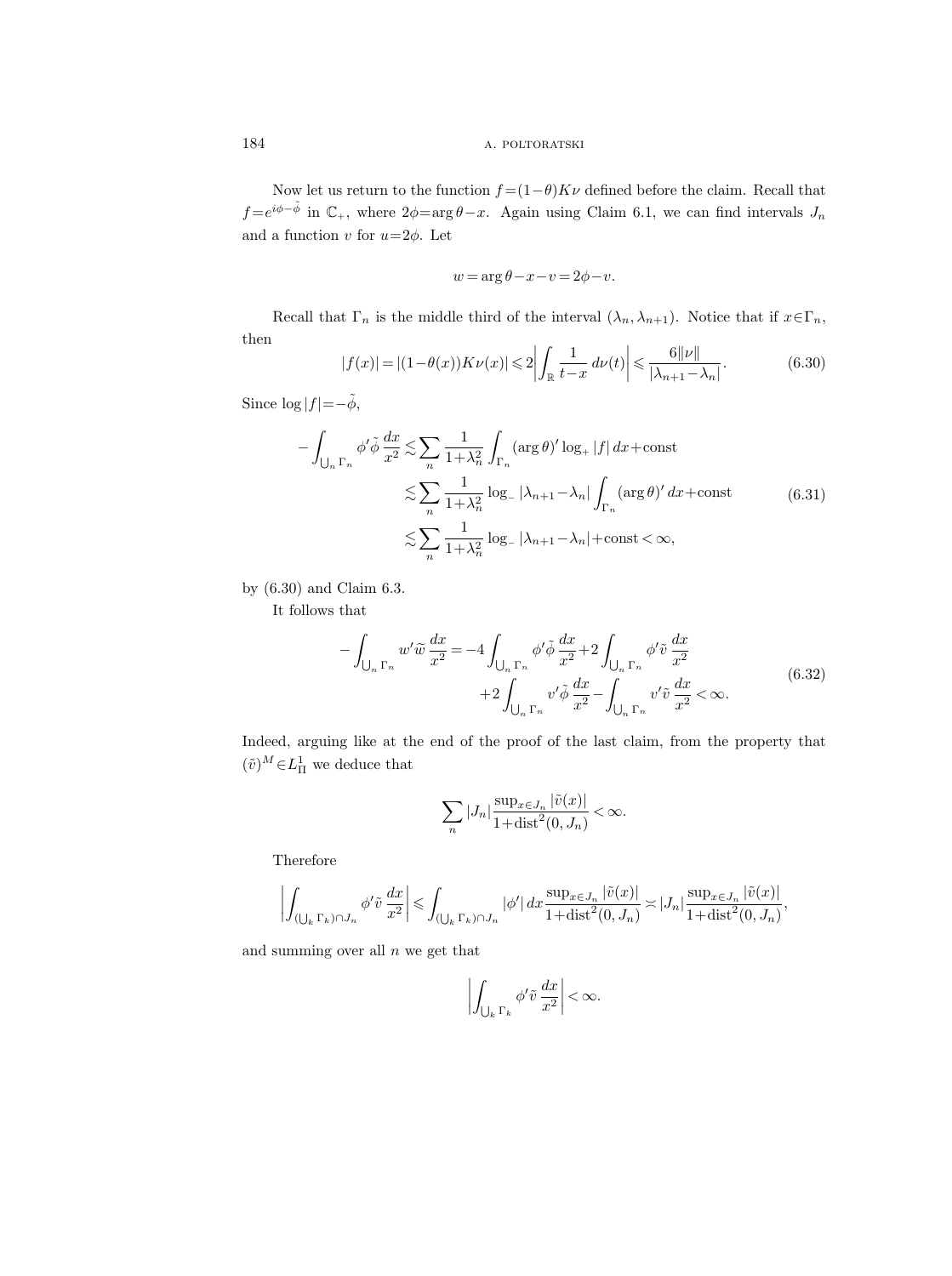The third integral on the right-hand side of  $(6.32)$  is finite because  $v'$  is bounded and  $\tilde{\phi} = \log |f|$  is in  $L_{\Pi}^1$ . The last integral is finite because v' is bounded and  $\tilde{v} = \tilde{\phi} - \tilde{w} \in L_{\Pi}^1$ . The first integral is finite by (6.31).

As before, we put  $w_n = w|_{J_n}$ . Also let

$$
L_n = \bigcup_{\substack{k \\ \text{dist}(J_k, J_n) < \max\{|J_k|, |J_n|\}}} J_k, \quad q_n = w|_{L_n} \quad \text{and} \quad q_n^* = w - q_n.
$$

Then

$$
\int_{\bigcup_{k}\Gamma_k}w'\widetilde{w}\,\frac{dx}{x^2}=\sum_n\biggl(\int_{(\bigcup_{k}\Gamma_k)\cap J_n}w'\widetilde{q}_n^*\,\frac{dx}{x^2}+\int_{(\bigcup_{k}\Gamma_k)\cap J_n}w'\widetilde{q}_n\,\frac{dx}{x^2}\biggr).
$$

The first integral can be, once again, estimated as in (6.7), i.e. using the property that each  $w_j$  is an atom, and the sum of such integrals is shown to be finite. For the second integral we obtain

$$
\int_{(\bigcup_k \Gamma_k) \cap J_n} w' \tilde{q}_n \, \frac{dx}{x^2} = \sum_{J_l \subset L_n} \int_{(\bigcup_k \Gamma_k) \cap J_n} w' \tilde{w}_l \, \frac{dx}{x^2}.
$$

Once again, in the "mid-range" case when

$$
\min\{|J_n|,|J_l|\} \leqslant \text{dist}(J_n,J_l) < \max\{|J_n|,|J_l|\},
$$

we get

$$
\left| \int_{(\bigcup_{k} \Gamma_k) \cap J_n} w' \widetilde{w}_l \, \frac{dx}{x^2} \right| \lesssim \frac{|J_l| |J_n|}{1 + \text{dist}^2(J_l, 0)},
$$

see (6.9). In the case

$$
dist(J_n, J_l) < \min\{|J_n|, |J_l|\},\
$$

as in part I of the proof, we first notice that

$$
-\int_{(\bigcup_{k} \Gamma_k) \cap J_n} w' \widetilde{w}_l \, \frac{dx}{x^2} = \int_{(\bigcup_{k} \Gamma_k) \cap J_n} w' \left( \int_{J_l} \frac{w(t) \, dt}{t - x} \right) \frac{dx}{x^2}
$$

$$
= -\int_{(\bigcup_{k} \Gamma_k) \cap J_n} w' \left( \int_{J_l} \log|t - x| w'(t) \, dt \right) \frac{dx}{x^2}.
$$

Similarly to the first part of the proof (see the paragraph after  $(6.11)$ ) one can verify the conditions of Lemma 7.10 and apply the second inequality in (7.5), with  $E = (\bigcup_k \Gamma_k) \cap J_n$ and  $J_l = I$ , to obtain

$$
-\int_{(\bigcup_{k} \Gamma_k) \cap J_n} w' \bigg( \int_{J_l} \log |t - x| w'(t) dt \bigg) \frac{dx}{x^2}
$$
  

$$
\gtrsim -\frac{1}{1 + \text{dist}^2(J_n, 0)} \bigg( \iint_{\bigcup_k (\Gamma_k \cap J_n) \times J_l} \log |t - x| w'(x) w'(t) dx dt + C|J_n|^2 \bigg).
$$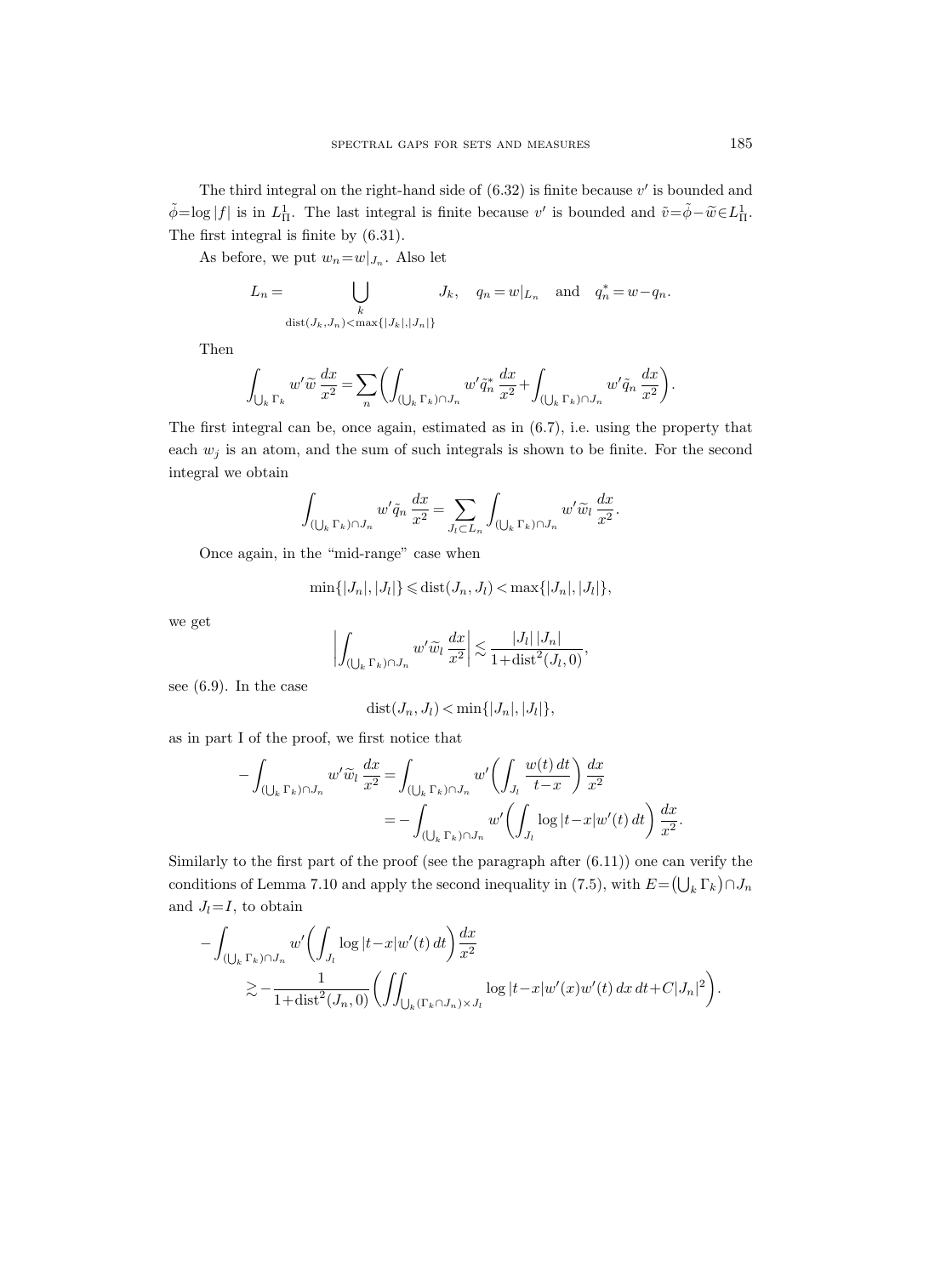Altogether, we obtain

$$
-\int_{(\bigcup_{k} \Gamma_{k}) \cap J_{n}} w' \tilde{q}_{n} \frac{dx}{x^{2}} \qquad (6.33)
$$
  

$$
\gtrsim -\frac{1}{1 + \text{dist}^{2}(J_{n}, 0)} \sum_{J_{l} \subset L_{n}} \left( \int_{(\bigcup_{k} \Gamma_{k}) \cap J_{n}} w'(x) \int_{J_{l}} \log |x - t| w'(t) dt dx - C|J_{n}| |J_{l}| \right).
$$

Furthermore, because of (6.27) (applied here with  $\theta$  in place of  $\Phi$ ),

$$
-\int_{(\bigcup_{k}\Gamma_k)\cap J_n} w'(x) \bigg(\sum_{J_l\subset L_n} \int_{J_l} \log|x-t| w'(t) dt\bigg) dx
$$
  

$$
\gtrsim -\int_{(\bigcup_{k}\Gamma_k)\cap J_n} w'(x) \bigg(\int_{J_n} \log|x-t| w'(t) dt\bigg) dx - \sum_{J_l\subset L_n} |J_l| |J_n|.
$$

Let us remark right away that

$$
\sum_{n} \frac{1}{1 + \text{dist}^2(J_n, 0)} \sum_{J_l \subset L_n} |J_l| |J_n|
$$
  
\$\sum\_{n} \sum\_{\substack{l < n \\ \text{dist}(J\_l, J\_n) < \max\{|J\_l|, |J\_n|\} }} \frac{|J\_l| |J\_n|}{1 + \text{dist}^2(J\_n, 0)} \lesssim \sum\_{n} \frac{|J\_n|}{1 + \text{dist}^2(J\_n, 0)} < \infty\$

by the monotonicity and the shortness of  $|J_n|$ .

To continue the estimates let us split the last integral as

$$
-\int_{(\bigcup_{k} \Gamma_{k}) \cap J_{n}} w'(x) \left( \int_{J_{n}} \log |x - t| w'(t) dt \right) dx
$$
  
\n
$$
= \int_{(\bigcup_{k} \Gamma_{k}) \cap J_{n}} (\arg \theta)'(x) \left( \int_{J_{n}} \log |x - t| (v'(t) + 1) dt \right) dx
$$
  
\n
$$
- \int_{(\bigcup_{k} \Gamma_{k}) \cap J_{n}} (\arg \theta)'(x) \left( \int_{J_{n}} \log |x - t| (\arg \theta)'(t) dt \right) dx
$$
  
\n
$$
- \int_{(\bigcup_{k} \Gamma_{k}) \cap J_{n}} (v'(x) + 1) \left( \int_{J_{n}} \log |x - t| (v'(t) + 1) dt \right) dx
$$
  
\n
$$
+ \int_{(\bigcup_{k} \Gamma_{k}) \cap J_{n}} (v'(x) + 1) \left( \int_{J_{n}} \log |x - t| (\arg \theta)'(t) dt \right) dx
$$
  
\n=: I + II + III + IV.

To estimate  $III$  and IV denote by  $D$  the constant satisfying

$$
\int_{\left(\bigcup_{k} \Gamma_k\right) \cap J_n} \left(v'(x) + 1\right) dx = D|J_n|.
$$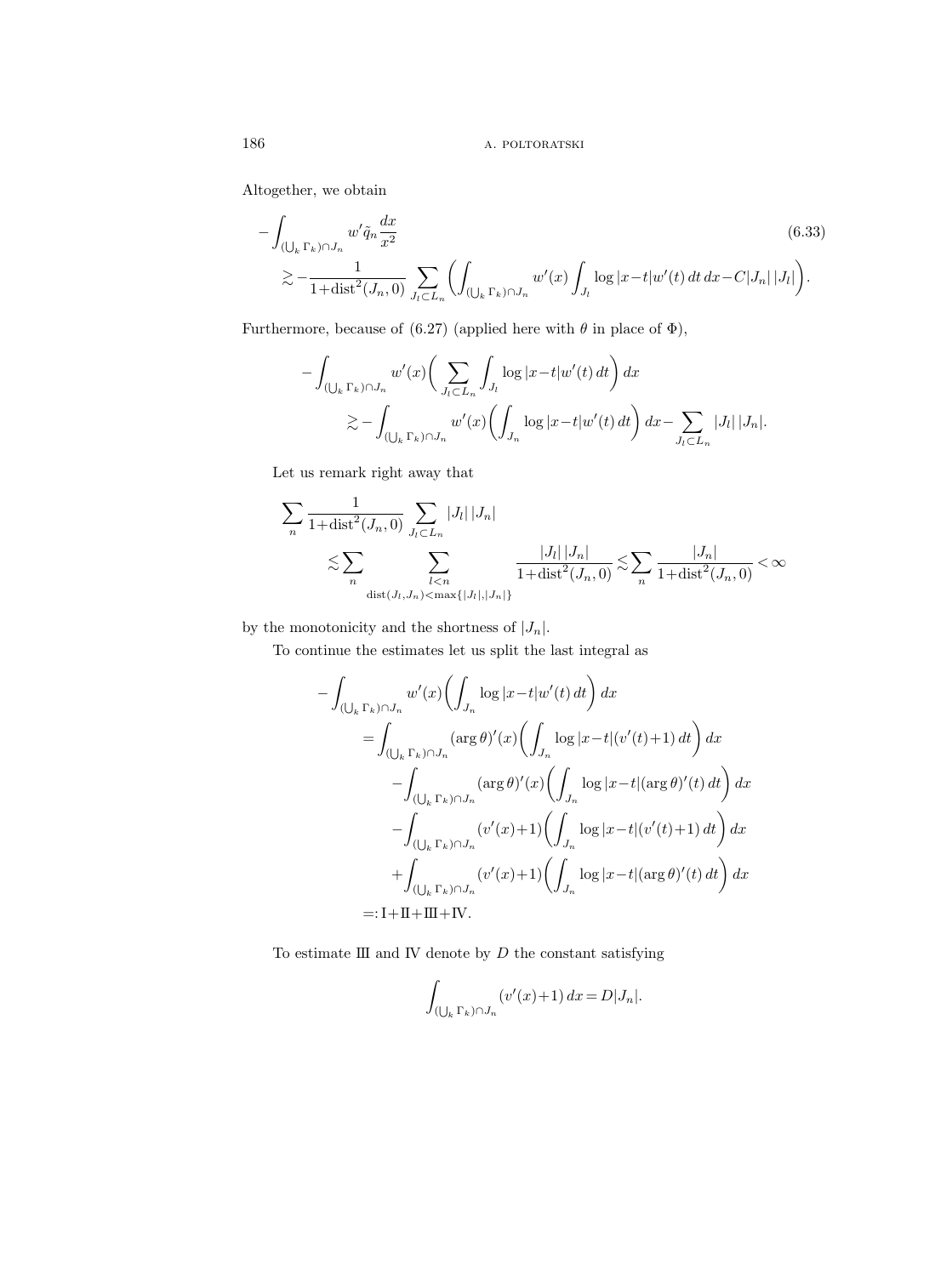Notice that because  $1-2\varepsilon < v'+1<1+2\varepsilon$  and

$$
\int_{J_n} (v'(x) + 1) \, dx = \int_{J_n} (\arg \theta)'(x) \, dx = |J_n|,
$$

for any  $y \in J_n$ ,

$$
\int_{J_n} \log |y - t| (v'(t) + 1) dt = |J_n| \log |J_n| + O(|J_n|)
$$

and

$$
\begin{aligned} \n\Pi &= -\int_{(\bigcup_{k} \Gamma_k) \cap J_n} (v'(x) + 1) \bigg( \int_{J_n} \log |x - t| (v'(t) + 1) \, dt \bigg) \, dx \\ \n&= -D|J_n|^2 \log |J_n| + O(|J_n|^2). \n\end{aligned}
$$

To estimate IV, observe that for any  $t\!\in\!J_n,$  if  $\mathrm{dist}(t,(\lambda_k,\lambda_{k+1}))\!\geqslant\!1,$  then

$$
\int_{\Gamma_k} (v'(x) + 1) \log_+ |x - t| \, dx
$$
\n
$$
\geq \int_{\Gamma_k} (v'(x) + 1) \, dx \, \frac{1}{\lambda_{k+1} - \lambda_k} \int_{\lambda_k}^{\lambda_{k+1}} \log_+ |x - t| \, dx - (\lambda_{k+1} - \lambda_k) \log 3
$$

(recall that  $\Gamma_k$  is the middle third of  $(\lambda_k, \lambda_{k+1})$  and that  $\varepsilon$  is very small).

Consider a positive step function  $\alpha(x)$  defined on each  $(\lambda_k, \lambda_{k+1})$  as

$$
\frac{1}{\lambda_{k+1} - \lambda_k} \int_{\Gamma_k} \left( v'(x) + 1 \right) dx.
$$

Then  $|\alpha-\frac{1}{3}| \leq \varepsilon$  on  $J_n$ . Hence one can apply Lemma 7.9 (5) to conclude that, for any  $t\!\in\!J_n,$ 

$$
\int_{(\bigcup_{k} \Gamma_k) \cap J_n} (v'(x) + 1) \log_+ |x - t| \, dx \ge \int_{J_n} \alpha(x) \log_+ |x - t| \, dx - \text{const}|J_n|
$$
  

$$
\ge \left( \int_{J_n} \alpha(x) \, dx \right) \log |J_n| - \text{const}|J_n|
$$
  

$$
= D|J_n| \log |J_n| - \text{const}|J_n|.
$$

Also,

$$
-\int_{\left(\bigcup_{k} \Gamma_{k}\right) \cap J_{n}} \left(v'(x) + 1\right) \log_{-} |x - t| \, dx \ge -1 - \varepsilon.
$$

Therefore

$$
\begin{split} \text{IV} &= \int_{(\bigcup_{k} \Gamma_{k}) \cap J_{n}} (v'(x) + 1) \bigg( \int_{J_{n}} \log |x - t| (\arg \theta)'(t) \, dt \bigg) \, dx \\ &\geqslant \bigg( \int_{J_{n}} (\arg \theta)'(t) \, dt \bigg) (D|J_{n}| \log |J_{n}| - \text{const} |J_{n}| - \text{const}) \\ &\geqslant D|J_{n}|^{2} \log |J_{n}| - \text{const} |J_{n}|^{2}. \end{split}
$$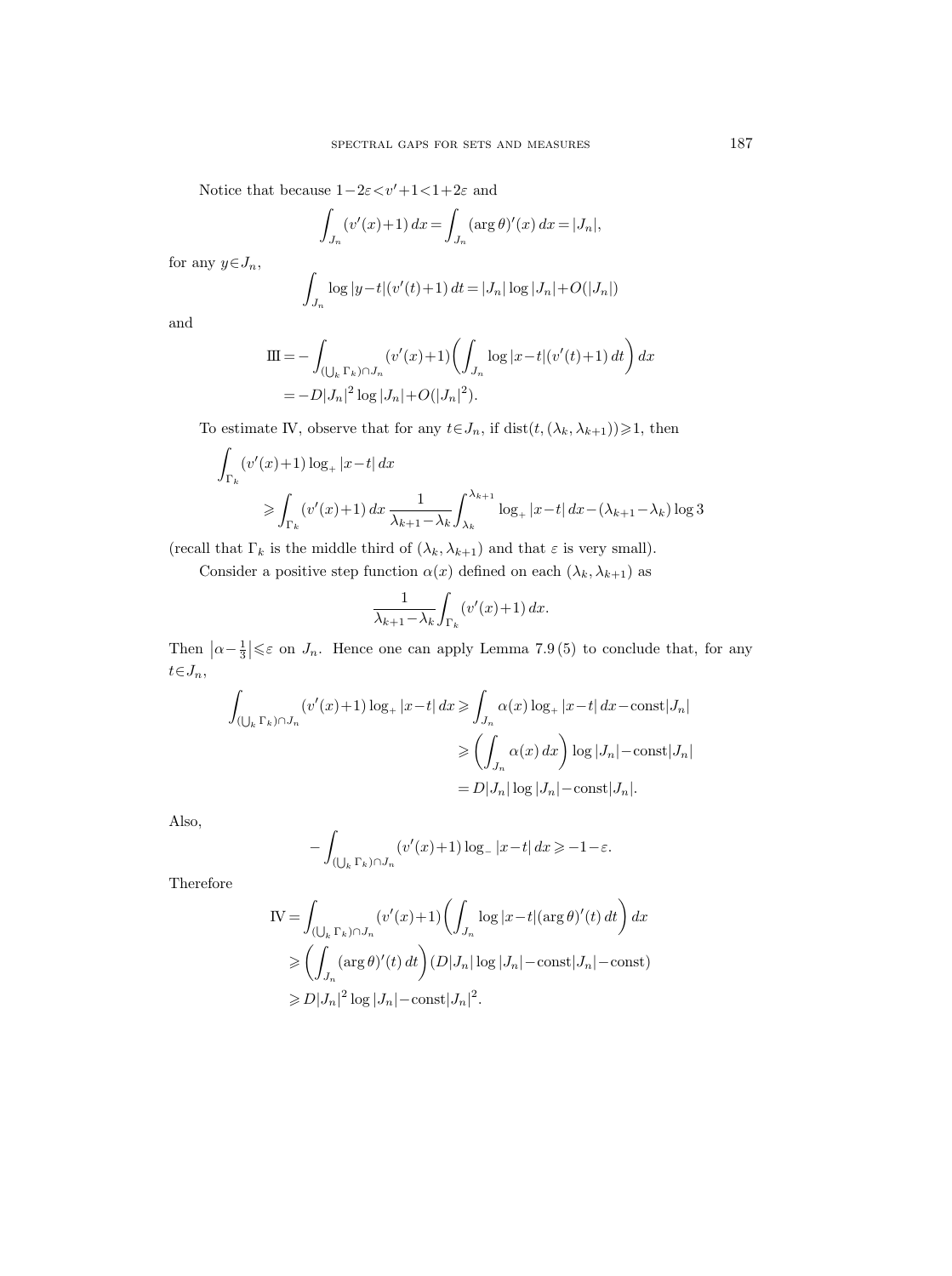Combining the estimates we get

$$
III + IV \gtrsim -|J_n|^2.
$$

To estimate II notice that

$$
\mathrm{II} = -\sum_{\Gamma_k \subset J_n} \int_{\Gamma_k} (\arg \theta)'(x) dx \sum_{\lambda_j, \lambda_{j+1} \in J_n} \int_{\lambda_j}^{\lambda_{j+1}} \log |x - t| (\arg \theta)'(t) dt.
$$

If  $t\!\in\!(\lambda_j , \lambda_{j+1})$  and  $x\!\in\!\Gamma_k$  then

$$
\log|x-t| \leqslant \begin{cases} \log|\lambda_j - \lambda_{k+1}|, & \text{if } j < k, \\ \log|\lambda_k - \lambda_{j+1}|, & \text{if } j > k, \\ \log|\lambda_{j+1} - \lambda_j|, & \text{if } j = k. \end{cases}
$$

Put

$$
\alpha_k = \int_{\Gamma_k} (\arg \theta)'(x) \, dx.
$$

Then

$$
\Pi \geqslant -\sum_{\Gamma_k \subset J_n} \alpha_k \sum_{\substack{\lambda_j \in J_n \\ j \neq k}} 2\pi \log |\lambda_k - \lambda_j| + A_n,
$$

where the constants  $\mathcal{A}_n$  satisfy

$$
\sum_{n} \frac{|A_n|}{1 + \text{dist}^2(0, J_n)} < \infty.
$$

Using  $(6.1)$ , I can be rewritten as

$$
I = \sum_{\Gamma_k \subset J_n} \int_{\Gamma_k} (\arg \theta)'(x) \left( \int_{J_n} \log |x - t| (v'(t) + 1) dt \right) dx = \left( \sum_{\Gamma_k \subset J_n} \alpha_k \right) |J_n| \log |J_n| + B_n,
$$

where again

$$
\sum_{n} \frac{|B_n|}{1 + \text{dist}^2(0, J_n)} < \infty.
$$

By Lemma 7.8 (4),

$$
\alpha_k = \int_{\Gamma_k} (\arg \theta)'(x) \, dx > c > 0
$$

for all  $k.$  Therefore, since there are  $|J_n|/2\pi$  intervals  $\Gamma_k$  in  $J_n,$ 

$$
I + II = \left(\sum_{\Gamma_k \subset J_n} \alpha_k\right) |J_n| \log |J_n| - \sum_{\Gamma_k \subset J_n} \alpha_k \sum_{\substack{\lambda_j \in J_n \\ j \neq k}} 2\pi \log |\lambda_k - \lambda_j| + A_n + B_n
$$
  

$$
\geq \frac{1}{2\pi} |J_n|^2 \log |J_n| - \sum_{\substack{\lambda_j, \lambda_k \in J_n \\ j \neq k}} 2\pi \log |\lambda_k - \lambda_j| + A_n + B_n.
$$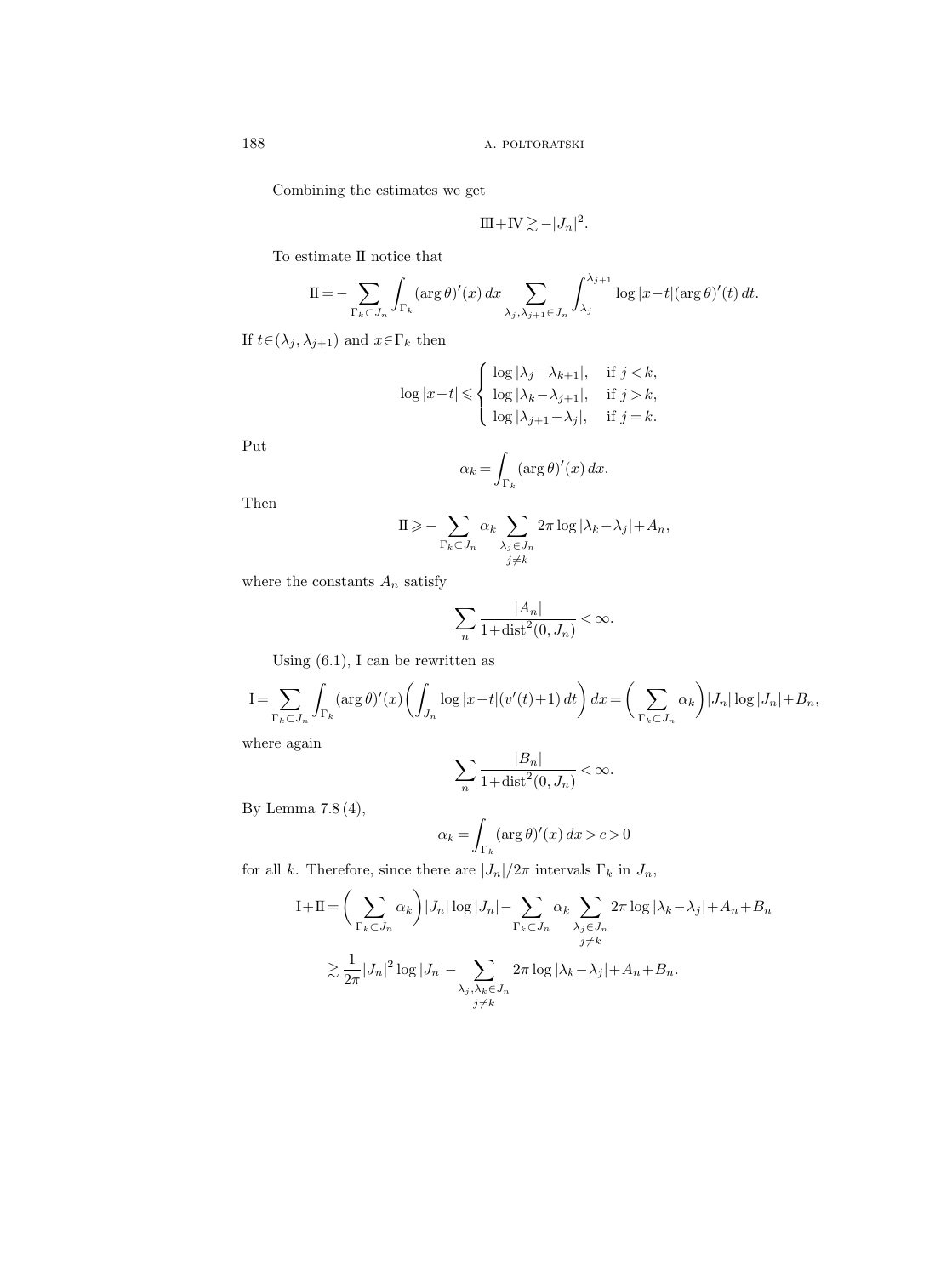Now, going back to (6.33), we obtain

$$
-\sum_{n}\int_{(\bigcup_{k}\Gamma_{k})\cap J_{n}}w'\widetilde{w}_{n}\frac{dx}{x^{2}} \gtrsim \sum_{n}\frac{1}{1+\text{dist}^{2}(J_{n},0)}\left(\frac{1}{4\pi^{2}}|J_{n}|^{2}\log|J_{n}| -\sum_{\substack{\lambda_{j},\lambda_{k}\in J_{n} \\ j\neq k}}\log|\lambda_{k}-\lambda_{j}|-|J_{n}|^{2}-|A_{n}|-|B_{n}|\right)+\text{const.}
$$

The sum on the right-hand side is positive infinite, because otherwise  $\Lambda$  would satisfy the energy condition (4.5) and  $\mathcal{C}_X$  would be at least  $1/2\pi$ . This contradicts (6.32).

It remains to discuss the case when  $\sup_n(\lambda_n-\lambda_{n-1})=\infty$ . It can be reduced to the previous case by adding a sequence of small density to  $\Lambda$ .

Indeed, if  $\Lambda$  is a sequence with arbitrarily large gaps, choose a large constant  $C$  and consider the set of all gaps  $R_k$  of  $\Lambda$  of size larger than C:

$$
R_k = (\lambda_{n_k}, \lambda_{n_k+1}), \quad \lambda_{n_k+1} - \lambda_{n_k} > C.
$$

After that, one can add a separated set of points in every  $R_k$  and consider a slightly larger sequence  $\Lambda' = {\lambda'_n}_{n} \supset \Lambda$  that satisfies  $\sup_n (\lambda'_n - \lambda'_{n-1}) \leq C$  and

$$
\inf_{\lambda_n',\lambda_{n-1}'\in \Lambda'\backslash \Lambda}(\lambda_n'-\lambda_{n-1}')\geqslant \tfrac{1}{2}C.
$$

Since  $\mathcal{C}_{\Lambda}$  < 1/2π, for large enough C the sequence  $\Lambda'$  will still satisfy  $\mathcal{C}_{\Lambda'}$  < 1/2π.

The inner function  $\theta$ , given by Lemma 7.8, should then be chosen for the sequence  $Λ'$  instead of  $Λ$ . Recall that  $ν$  is the measure supported on  $Λ$ , chosen at the beginning of the second part of the proof. It has a spectral gap of size 1 and its Cauchy integral  $K\nu$  does not have any zeros. Consider the function

$$
h = (1 - \theta)K\nu \in K_{\theta}^{1, \infty}.
$$

Since  $\nu$  had a spectral gap of size 1, h is divisible by S (and  $h/S$  is outer because  $K\nu$ has no zeros). As  $1-\theta$  has simple zeros at  $\Lambda'$  and  $K\nu$  has simple poles at  $\Lambda$ , h has zeros at  $\Upsilon = \Lambda' \setminus \Lambda$ . Without loss of generality,  $\Upsilon$  has bounded gaps. Since  $\Upsilon$  is a separated sequence, there exists an inner function I, with  $\operatorname{spec}_I = \Upsilon$ , such that  $(\arg I)'$  is bounded (by Lemma 7.8 below). If C is large enough,  $|(\arg I)'| \ll \varepsilon$ .

Then the function

$$
g=\frac{Ih}{1-I}
$$

is divisible by  $S$  and satisfies

$$
\bar{\theta}g\!=\!\bar{\theta}\frac{Ih}{1\!-\!I}\!=\!\bar{\theta}h\frac{1}{1\!-\!\bar{I}}
$$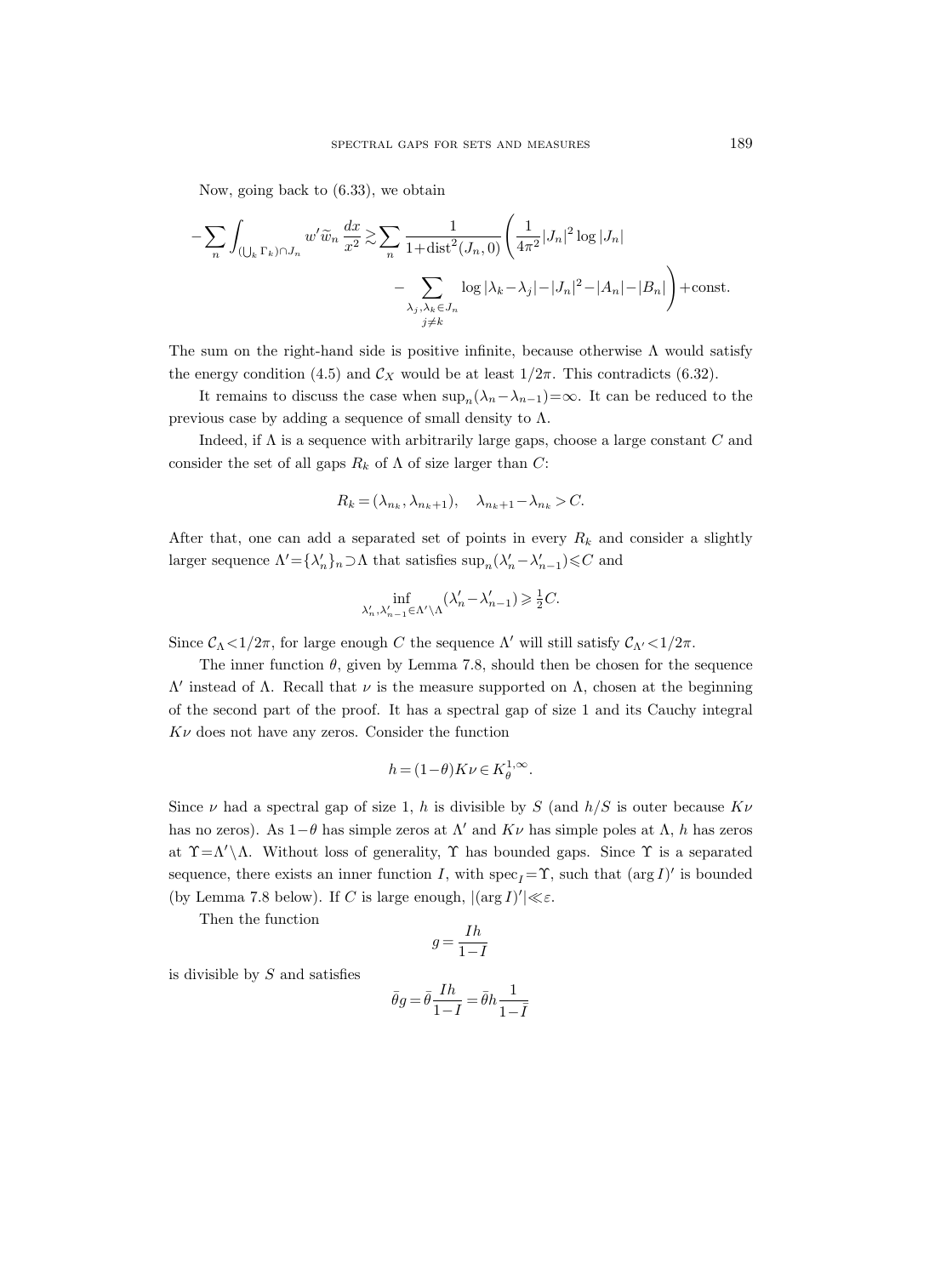on R. Since the last function is antianalytic,  $g \in K_{\theta}^{+}$ . At the same time, g no longer has zeros on R. Denote  $f = g/IS$ . Then  $f \in N^+[\overline{\theta}S]$  is an outer function whose argument on  $\mathbb R$  is equal to  $\frac{1}{2}(\arg \theta - x - \arg I)$ . Now we can apply Claim 6.1 to  $u = \arg \theta - x - \arg I$  to obtain functions  $v=v_1+v_2$  satisfying properties (1)–(5).

If one denotes by  $\Gamma_n$  the middle third of  $(\lambda'_n, \lambda'_{n+1})$ , then similarly to (6.30),

$$
|S^{-1}(x)h(x)| = |(1 - \theta(x))K\nu(x)| \leq \frac{6||\nu||}{|\lambda'_{n+1} - \lambda'_n|}.
$$

The argument of the function  $h/S$  is  $\arg \theta - x$ . Note that Claim 6.3 still holds with  $\Lambda'$  in place of  $\Lambda$ , because  $\Upsilon$  is separated. Hence (6.31) still holds for  $\phi = \arg \theta - x$ .

After that, using that  $|(\arg I)'| \ll \varepsilon$ , one can "absorb" arg I into  $v_1$  and replace  $v_1$ by  $y=v_1+\arg I$ . The remaining estimates, starting with (6.32), can be repeated with  $v=y+v_2$  in place of  $v=v_1+v_2$ , i.e. with  $w=\arg \theta-x-y-v_2$ .

#### 7. Used technicalities

This section contains several lemmas and corollaries used in the previous sections. If  $\Lambda$  is a real sequence we define its (exterior) *Beurling–Malliavin density* as

 $d_{BM}(\Lambda) = \sup\{d : \text{there is a long sequence }\{I_n\}_n \text{ so that } \#(\Lambda \cap I_n) \geq d |I_n| \text{ for all } n\}$ 

if  $\Lambda$  is discrete, and  $d_{BM}(\Lambda) = \infty$  otherwise.

An equivalent definition is given in [20, §4.6]:

$$
d_{\mathrm{BM}}(\Lambda) \,{=}\, \sup \{ a : N[\bar{S}^{2\pi a}\theta] \,{=}\, 0 \},
$$

where  $\theta(z)$  denotes some/any meromorphic inner function with spec<sub>θ</sub>=Λ. Note that the Beurling–Malliavin multiplier theorem implies that  $N[\bar{S}^{2\pi a}\theta]$  in the above definition can be replaced by any  $N^p[\bar{S}^{2\pi a}\theta]$ ,  $0 < p \leq \infty$ , the kernel in the Hardy space  $H^p$ , or by  $N^+[\bar{S}^{2\pi a}\theta]$ , the kernel in the Smirnov class, see [20, §4.2].

LEMMA 7.1. Let  $X \subset \mathbb{R}$  be a closed set and let  $\Lambda$  be a discrete sequence. Then

$$
G_{X \cup \Lambda} \leqslant G_X + 2\pi d_{\text{BM}}(\Lambda).
$$

*Proof.* Let  $d_{BM}(\Lambda) = d_1$ ,  $G_X = d_2$  and  $G_{X \cup \Lambda} = d_3$ . Let  $\varepsilon > 0$  be a small number. By Theorem 3.2,  $N[\bar{\theta}S^{d_3-\epsilon}]\neq 0$  for some meromorphic inner  $\theta$ , spec<sub> $\theta\subset X\cup\Lambda$ </sub>. Let

$$
f \in N[\bar{\theta}S^{d_3 - \varepsilon}].
$$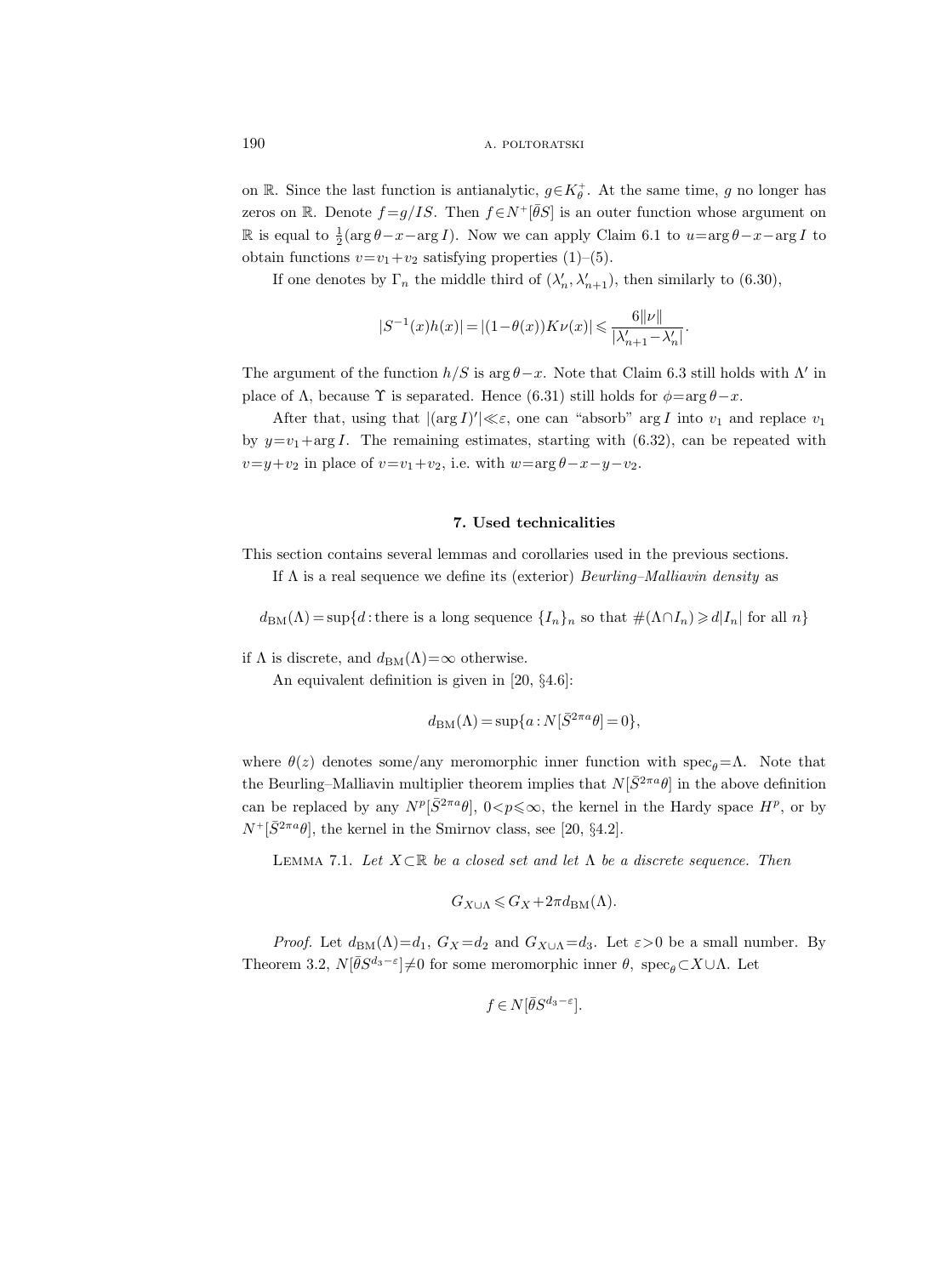Let I be an inner function such that  $\operatorname{spec}_I = \Lambda$ .

By the above definition of the Beurling–Malliavin density, there exists a function

$$
g \in N^{\infty}[\overline{S}^{2\pi d_1 + \varepsilon} I].
$$

Then the function  $h=(1-I)g$  belongs to  $N^{\infty}[\bar{S}^{2\pi d_1+\epsilon}]$  and is equal to 0 on  $\Lambda$ . The function fh belongs to  $N[\bar{\theta}S^{d_3-2\pi d_1-2\varepsilon}]$  and is zero on  $\Lambda$  (obviously, we assume that  $d_3-2\pi d_1-2\varepsilon>0$ . Finally, the function

$$
l = S^{d_3 - 2\pi d_1 - 2\varepsilon} f h
$$

belongs to  $N[\bar{\theta}]=K_{\theta}$  and is still zero on  $\Lambda$ . By the Clark representation,

$$
l = \frac{1}{2\pi i} (1 - \theta) K l \sigma,
$$

where  $\sigma$  is the Clark measure for  $\theta$ , with supp  $\sigma = \text{spec}_{\theta} \subset \Lambda \cup X$ . Since l is divisible by  $S^{d_3-2\pi d_1-2\varepsilon}$  in  $\mathbb{C}_+$  and  $1-\theta$  is an outer function in  $\mathbb{C}_+$ ,  $Kl\sigma$  is divisible by  $S^{d_3-2\pi d_1-2\varepsilon}$ in  $\mathbb{C}_+$ . Equivalently, the measure l $\sigma$  has a spectral gap of size  $d_3-2\pi d_1-2\varepsilon$ . As l is zero on  $\Lambda$ , the measure  $l\sigma$  is supported on X. Hence

$$
G_X\geqslant d_3-2\pi d_1-2\varepsilon=G_{X\cup\Lambda}-2\pi d_{\mathrm{BM}}(\Lambda)-2\varepsilon.\qquad \qquad \Box
$$

The following statement can be viewed as a version of the first Beurling–Malliavin theorem, see [20] and [21].

LEMMA 7.2. Let  $\Lambda$  be a real sequence. Suppose that there exists a long sequence of intervals  $I_n$  such that

$$
\#(\Lambda \cap I_n) \leqslant a|I_n| \tag{7.1}
$$

for all n, for some  $a \ge 0$ . Then  $G_{\Lambda} \leq 2\pi a$ .

*Proof.* Suppose that  $G_{\Lambda} = 2\pi a + 3\varepsilon$  for some  $\varepsilon > 0$ . Then, by Theorem 3.2,

$$
N[\bar{\theta}S^{2\pi a+2\varepsilon}] \neq 0
$$

for some inner function  $\theta$ , with  $\sec_{\theta} \subset \Lambda$ . But (7.1) implies that the argument of the symbol increases greatly on  $I_n$ , which leads to a contradiction. More precisely, let

$$
\gamma = \arg(\bar{\theta}S^{2\pi a + 2\varepsilon}) = (2\pi a + 2\varepsilon)x - \arg\theta.
$$

For each  $I_n=(a_n, a_{n+1}]$  let

$$
\delta_n = \inf_{I_n'} \gamma - \sup_{I_n'} \gamma,
$$

where

$$
I'_n = \left(a_n, a_n + \frac{\varepsilon |I_n|}{6(\pi a + \varepsilon)}\right) \quad \text{and} \quad I''_n = \left(a_{n+1} - \frac{\varepsilon |I_n|}{6(\pi a + \varepsilon)}, a_{n+1}\right).
$$

Then (7.1) implies that  $\delta_n \geq \frac{1}{3} \varepsilon |I_n|$ . Hence, by a version of the theorem in [20, §4.4],  $N[\bar{\theta}S^{a+2\varepsilon}]$  has to be trivial.  $\Box$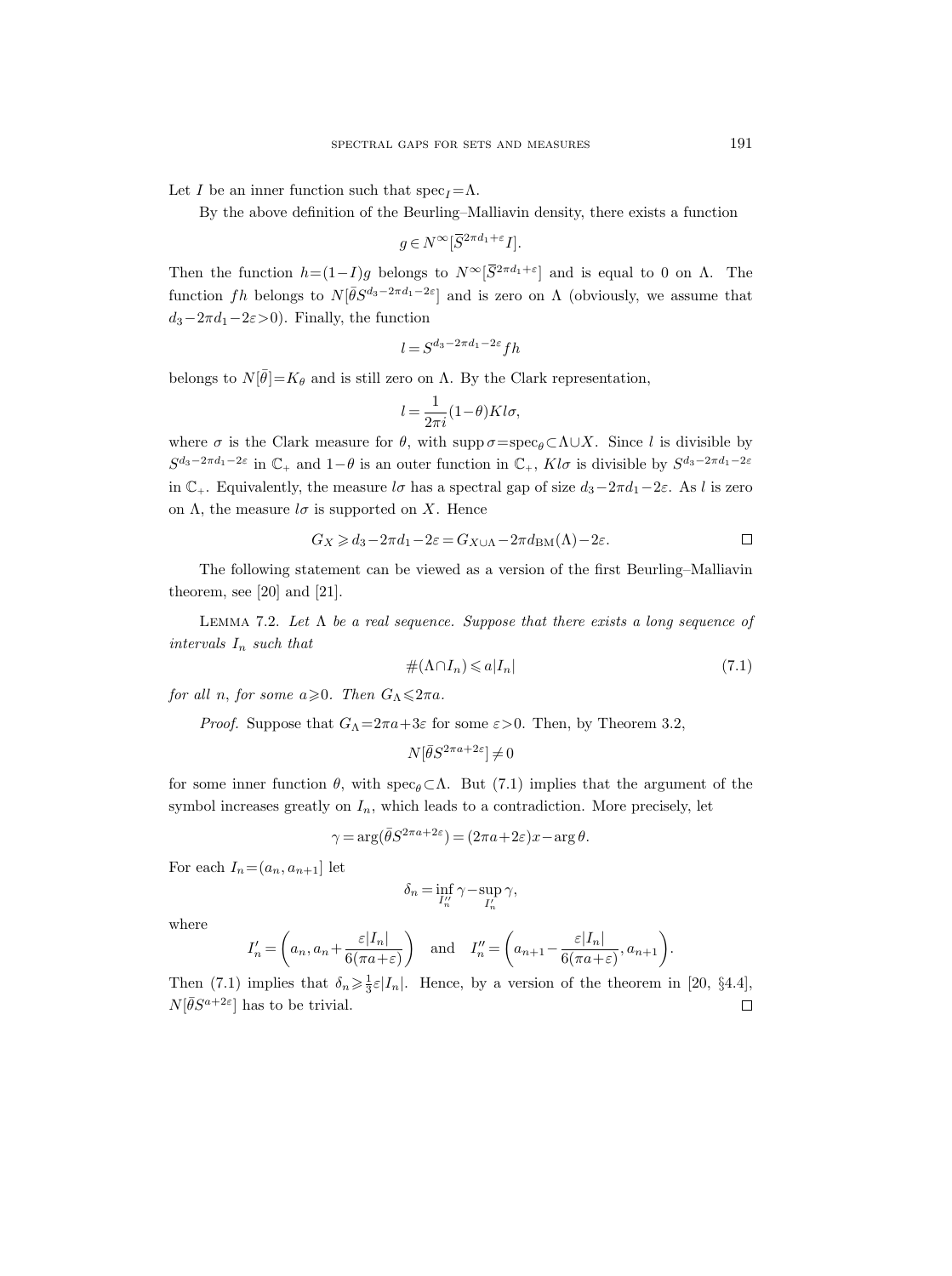LEMMA 7.3. Let  $I=[a, b]$  be an interval on R and let  $\Lambda = {\lambda_1, ..., \lambda_N}$  be a set of points on I, with  $a \leq \lambda_1 < ... < \lambda_N \leq b$ . Let  $C > 1$  be a constant and suppose that for some subinterval  $J=[c, d] \subset I$ ,

$$
\#(\Lambda \cap J) \leqslant \frac{|J|}{C} - 1.
$$

Then one can spread the points of  $\Lambda$  on  $J$  without a large decrease in the energy  $E(\Lambda)$ . More precisely, if  $\Gamma = \{\gamma_1, ..., \gamma_N\}$ ,  $a \leq \gamma_1 < ... < \gamma_N \leq b$ , is another set of points on I with the properties

(1)  $\gamma_k = \lambda_k$  for all k such that  $\lambda_k \notin J$ ;

(2)  $c+C\leqslant\gamma_k\leqslant\gamma_{k+1}\leqslant d-C$  and  $\gamma_{k+1}-\gamma_k\geqslant C$  for all  $\gamma_k, \gamma_{k+1}\in J;$ 

then

$$
E(\Gamma)\geqslant E(\Lambda)-D\frac{|J|N}{C}
$$

for some absolute constant  $D$ , where  $E$  is defined by  $(4.1)$ .

Proof. Notice that

$$
\sum_{\substack{\gamma_k \in I \\ \gamma_j \in J}} \log_-|\gamma_k - \gamma_j| = 0.
$$

If  $\Gamma_1=\Gamma\backslash\Lambda$  and  $\Gamma_2=\Gamma\cap\Lambda$  then  $\#\Gamma_1<|J|/C$ . Suppose that  $\gamma_k=\lambda_k\in\Gamma_2$ ,  $\gamma_k\lt c$ . Then

$$
\sum_{\gamma_j \in \Gamma_1} \log_+ |\lambda_j - \lambda_k| - \sum_{\gamma_j \in \Gamma_1} \log_+ |\gamma_j - \lambda_k| \leq (\#\Gamma_1) \log_+ |d - \lambda_k| - \sum_{\gamma_j \in \Gamma_1} \log_+ |\gamma_j - \lambda_k|
$$
  

$$
\leq (\#\Gamma_1) \log_+ |d - c| - \sum_{\gamma_j \in \Gamma_1} \log_+ |\gamma_j - c|
$$
  

$$
\leq (\#\Gamma_1) \log_+ |J| - \sum_{k=1}^{\#\Gamma_1} \log_+(kC)
$$
  

$$
< \frac{|J|}{C},
$$

by Stirling's formula. The cases  $\gamma_k > d$  and  $\gamma_k \in \Gamma_1$  can be treated similarly.

COROLLARY 7.4. Let  $\Lambda$  be a sequence of real points that satisfies the density and energy conditions (4.4) and (4.5) for some short partition  $I_n$  and some a>0. Let C>1. Let  $J_k$  be a sequence of disjoint intervals such that, for every k,  $J_k\subset I_n$  for some n and

 $\Box$ 

$$
\#(\Lambda \cap J_k) \leqslant \frac{|J_k|}{C} - 1
$$

for all k. Let  $\Gamma$  be a sequence of points obtained from  $\Lambda$  by spreading the points on each interval  $J_k$  as in the last lemma. Then  $\Gamma$  satisfies the density and energy conditions with the same partition  $I_n$  and a.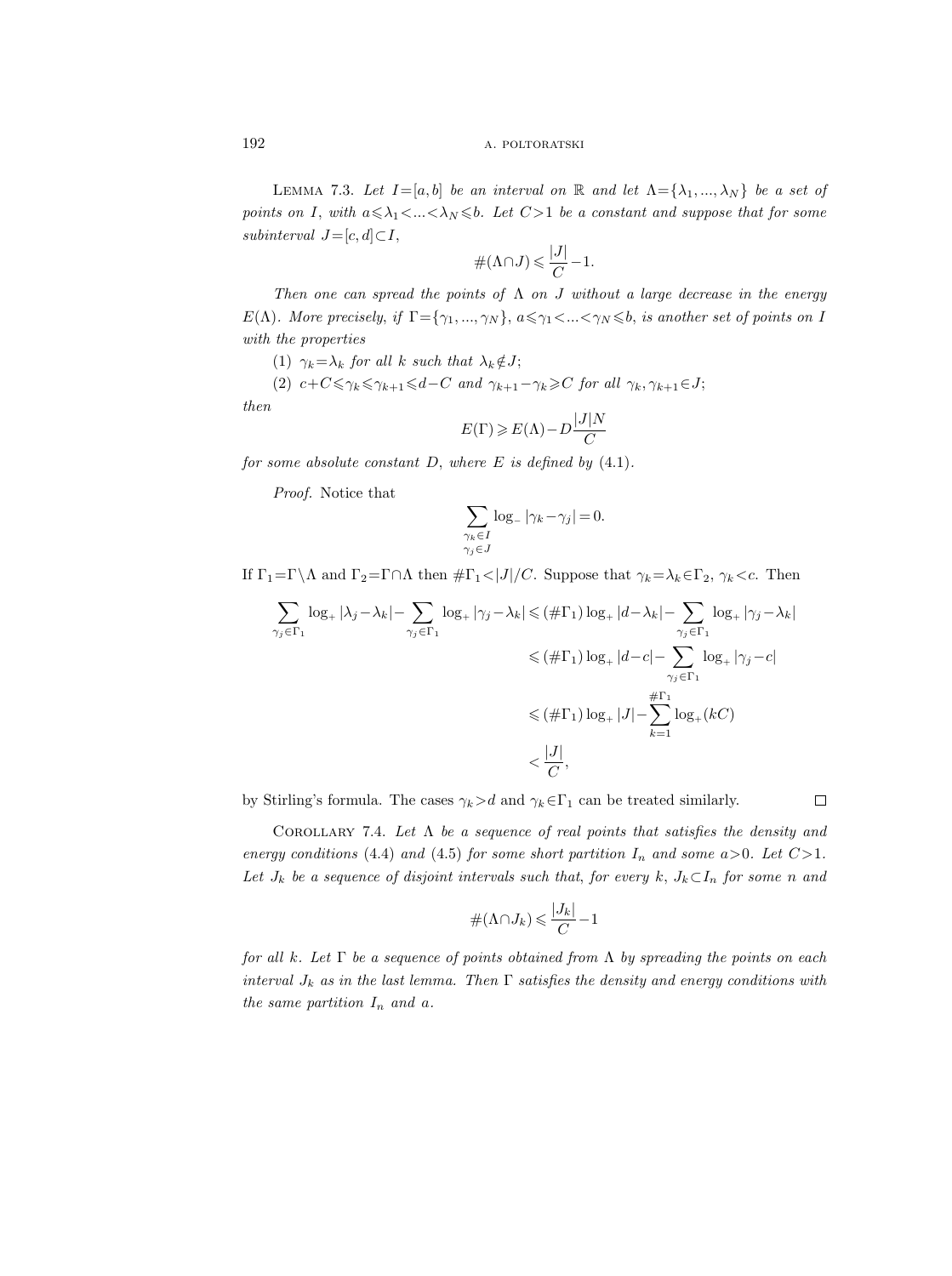COROLLARY 7.5. Let  $\Lambda = {\lambda_n}_n$  be an increasing discrete sequence of real points such that  $C_\Lambda \ge a>0$ . Then for every  $\varepsilon>0$  there exists an increasing discrete sequence  $\Gamma = {\gamma_n}_n$  such that

(1)  $C_{\Gamma} \geqslant a;$ 

(2) 
$$
d_{BM}(\Gamma \backslash \Lambda) < \varepsilon
$$
;

(3)  $\sup_n(\gamma_{n+1}-\gamma_n)<\infty$ .

*Proof.* Choose  $C > 0$  so that  $1/C \ll d$  and  $1/C \ll \varepsilon$ . Let  $[\lambda_{n_k}, \lambda_{n_k+1}]$  be a sequence of all "gaps" of  $\Lambda$  satisfying  $\lambda_{n_k+1}-\lambda_{n_k} > C$ .

Since  $\mathcal{C}_{\Lambda}\geq a$ , there exists a partition  $I_n$  such that  $\Lambda$  satisfies (4.4) and (4.5) for  $I_n$ and a. One can choose a sequence of disjoint intervals  $J_k$  such that, for every k,  $J_k\subset I_n$ for some  $n$ ,

$$
\bigcup_{k} [\lambda_{n_k}, \lambda_{n_k+1}] \subset \bigcup_{k} J_k \quad \text{and} \quad \frac{|J_k|}{2C} \leq \#(\Lambda \cap J_k) \leq \frac{|J_k|}{C} - 1 \text{ for all } k.
$$

(The choice of the intervals  $J_k$  can be made by a version of the "shading" algorithm, see for example [15, Volume 2, pp. 507–508].) Let  $\Gamma$  be a sequence of points obtained from  $\Lambda$ by spreading the points on each interval  $J_k$  as in Lemma 7.3. Then (1) is satisfied by the previous corollary and the supremum in (3) is at most 2C. Since the distances between the points of  $\Gamma$  on  $\bigcup_k J_k$  are at least C, we have

$$
d_{\text{BM}}(\Gamma \backslash \Lambda) \leqslant \frac{1}{C} < \varepsilon. \qquad \qquad \Box
$$

LEMMA 7.6. Let  $\Lambda$  be a sequence of real points and let  $\{I_n\}_n$  be a short partition such that  $\Lambda$  satisfies

$$
a|I_n| < \#(\Lambda \cap I_n)
$$

for all n with some  $a>0$  and the energy condition (4.5) on  $\{I_n\}_n$ . Then for any short partition  $\{J_n\}_n$ , there exists a subsequence  $\Gamma \subset \Lambda$  that satisfies

$$
\#((\Lambda \backslash \Gamma) \cap J_n) = o(|J_n|)
$$

as  $n \rightarrow \pm \infty$ , and the energy condition (4.5) on  $\{J_n\}_n$ .

*Proof.* To simplify the estimates, we will assume that the endpoints of  $I_n$  belong to  $\Lambda$ , i.e. that  $I_n = (\lambda_{k_n}, \lambda_{k_{n+1}}]$  for each n, and that the energy condition (4.5) is satisfied on  $I_n$  with  $E_n$  defined by (6.1), see the explanation there.

(To include the endpoints in  $E_n$ , one may need to compensate by deleting a point on each  $I_n$ , as explained in the beginning of the proof of Theorem 4.7. Here one may need to pass from  $\Lambda$  to a subsequence  $\Gamma$ . As  $|I_n| \to \infty$ ,  $\Gamma$  will satisfy  $\#((\Lambda \backslash \Gamma) \cap J_n) = o(|J_n|)$ .)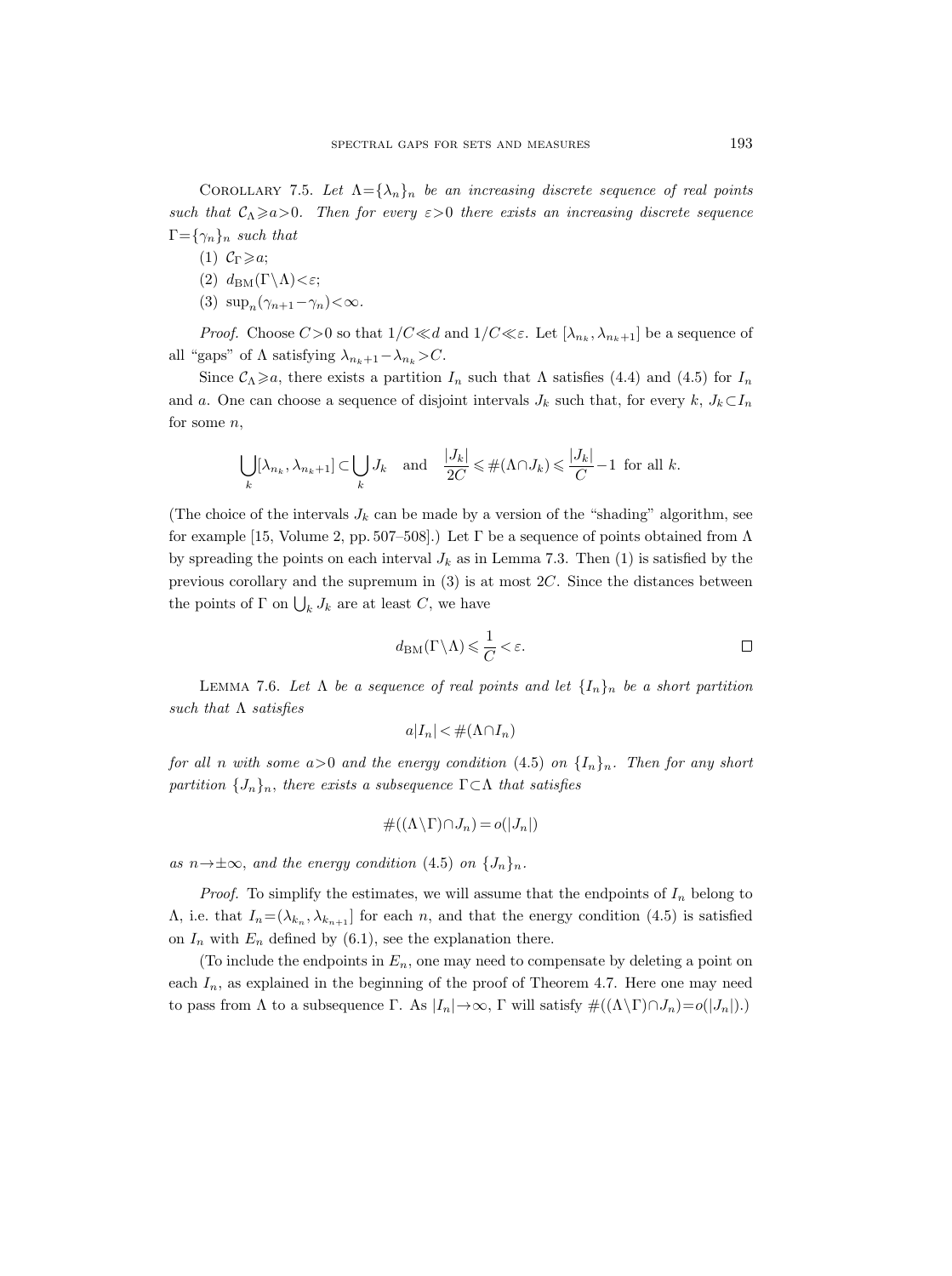We will also assume that  $\#(\Lambda \cap I_n) = |I_n|$  for all n. In this case one can choose  $\Gamma = \Lambda$ . Fix *n* and suppose that the intervals  $I_l, ..., I_{l+N}$  cover  $J_n$ . To estimate the energy expression for  $J_n$  let us first consider the case when  $\bigcup_{j=1}^{l+N} I_j = J_n$ . Denote by u a continuous, piecewise linear function on  $J_n$ , which is zero at the left endpoint of  $J_n$  and grows linearly by 1 between each pair of points  $\lambda_n$  and  $\lambda_{n+1}$ . Let

$$
p(x) = \begin{cases} u(x) - x + \lambda_{k_l}, & \text{on } J_n = (\lambda_{k_l}, \lambda_{k_{l+N+1}}], \\ 0, & \text{on } \mathbb{R} \setminus J_n. \end{cases}
$$

Then  $p(\lambda_{k_n})=0$  for all  $l \le n \le l+N+1$ . Denote by  $p_n$  the restriction  $p|_{I_n}$ .

On each  $(\lambda_j, \lambda_{j+1})$  the function u' satisfies the same estimates as  $|\theta'|$  from the statement of Lemma 7.8. Therefore for the function  $p$  one can apply the same argument as in the first part of the proof of Theorem 4.7, where p was defined as  $\arg \theta - x - v_1$  (we will simply assume that  $v_1 \equiv 0$ ).

First, one can show that

$$
-\iint_{J_n \times J_n} \log |t - x| p'(t) p'(x) dt dx
$$
  
=  $|J_n|^2 \log |J_n| - \sum_{\substack{\lambda_{k_l} \leq \lambda_j, \lambda_{j'} \leq \lambda_{k_{l+N+1}} \\ \lambda_j \neq \lambda_{j'}}} \log |\lambda_j - \lambda_{j'}| + \text{const}|J_n|^2.$ 

To estimate the last integral, rewrite it as

$$
- \iint_{J_n \times J_n} \log |t - x| p'(t) p'(x) dt dx = \sum_{I_j \subset J_n} \sum_{I_{j'} \subset J_n} \left( - \iint_{I_j \times I_{j'}} \log |t - x| p'(t) p'(x) dt dx \right).
$$

For the last integral, when  $j=j'$ , by (6.16) and (6.17) we have

$$
- \iint_{I_j \times I_j} \log |t - x| p'(t) p'(x) dt dx \lesssim |I_j|^2 \log |I_j| - E_j + \text{const}|I_j|^2.
$$

As usual, we assume that  $|I_n|\gg 1$ . If  $I_j$  does not intersect  $2I_{j'}$ , then

$$
dist(I_j, I_{j'}) \geqslant |I_{j'}| > 1
$$

and the integral over  $I_j \times I_{j'}$  can be estimated by first noticing that the log<sub>-</sub> part is zero, because  $log_{-}|x-t|=0$  when  $|x-t|>1$ , as in (6.18). For the  $log_{+}$  part we have (6.19). Altogether we obtain

$$
-\iint_{I_j\times I_{j'}}\log|t-x|p'(t)p'(x)\,dt\,dx\lesssim |I_j|\,|I_{j'}|.
$$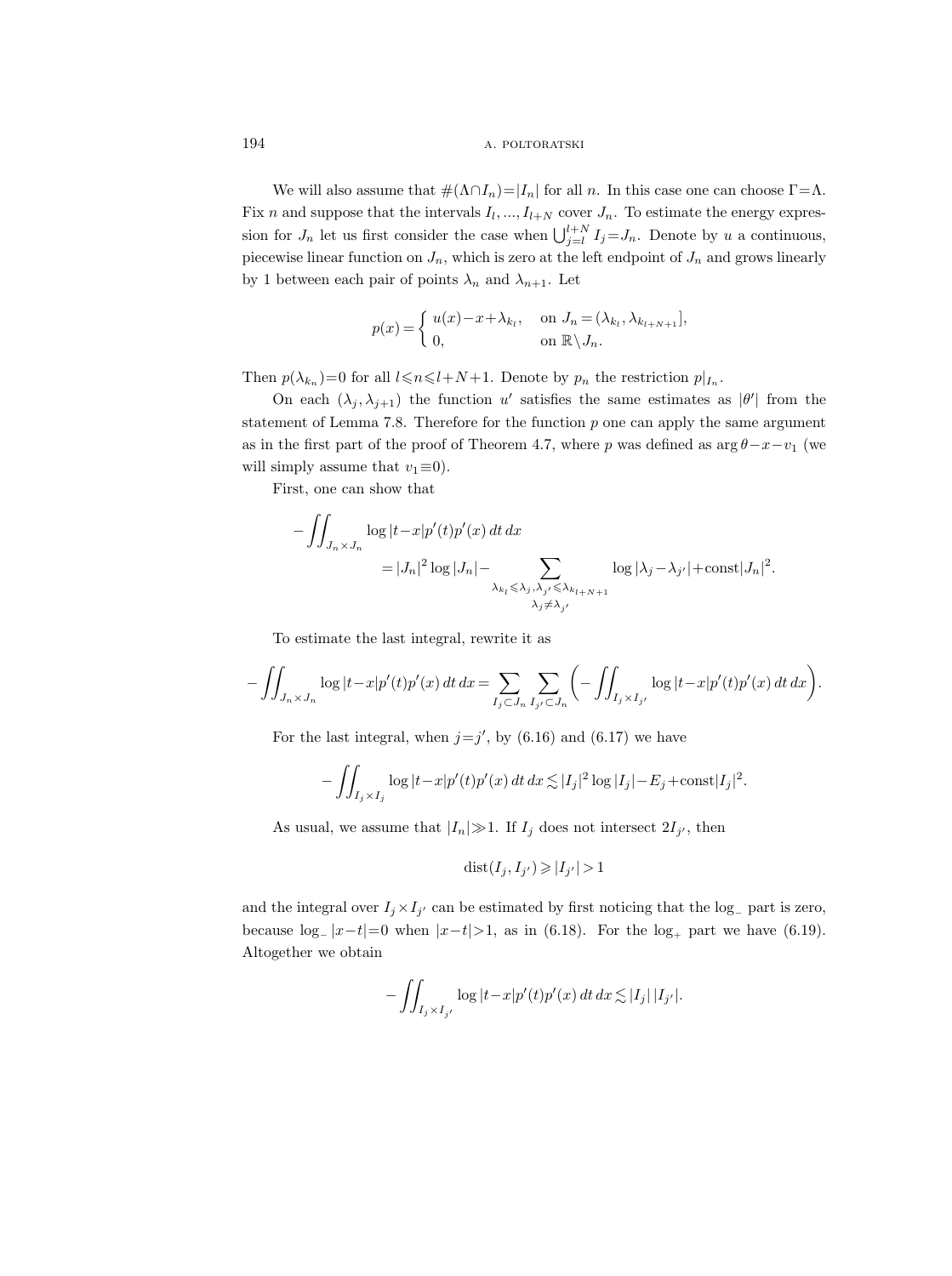For the case when  $I_j$  intersects  $2I_{j'}$  but is not contained in  $2I_{j'}$ , or when  $I_j$  is adjacent to  $I_{j'}$  (note that there are at most four such  $I_j$  for each  $I_{j'}$ ), we can estimate the integral as in (6.21) to conclude that

$$
\begin{aligned} &-\iint_{I_j\times I_{j'}}\log|t-x|p'(t)p'(x)\,dt\,dx\\ &\lesssim (|I_j|^2\log|I_j|-E_j)+(|I_{j'}|^2\log|I_{j'}|-E_{j'})+|I_j|^2+|I_{j'}|^2. \end{aligned}
$$

Finally, in the case when  $I_j \subset 2I_{j'}$ ,  $j' > j+1$  (the case  $j' < j-1$  is similar), again we can use that  $dist(x, I_{j'}) \geq |I_{j+1}| > 1$  to skip the estimates of log<sub>-</sub>. The log<sub>+</sub> part can be estimated by the integral over  $I_{j'} \times I_{j'}$ . Notice that

$$
-\iint_{I_{j'} \times I_{j'}} \log_+ |s-t| p'(t) p'(s) dt ds
$$
  
\n
$$
= 2 \int_{I_{j'}} u'(s) \int_{I_{j'}} \log_+ |s-t| dt ds - \iint_{I_{j'} \times I_{j'}} \log_+ |s-t| dt ds
$$
  
\n
$$
- \int_{I_{j'}} u'(s) \int_{I_{j'}} \log_+ |s-t| u'(t) dt ds
$$
  
\n
$$
\geq |I_{j'}|^2 \log |I_{j'}| - |I_{j'}| \int_{I_{j'}} \log_+ |x-t| u'(t) dt + \text{const}|I_{j'}|^2,
$$

because  $\int_{I_{j'}} u'(t) dt = |I_{j'}|$ . Also, for any  $x \in I_j$  (recall that  $j' > j+1$ ),

$$
\begin{aligned} \int_{I_{j'}}\log_+|x-t|\,dt-\int_{I_{j'}}\log_+|x-t|u'(t)\,dt\\ \geqslant(|I_{j'}|\log(\lambda_{k_{j'+1}}-x)-|I_{j'}|)-\log(\lambda_{k_{j'+1}}-x)\int_{I_{j'}}u'(t)\,dt\geqslant -|I_{j'}|.\end{aligned}
$$

Therefore

$$
-\iint_{I_j \times I_{j'}} \log_+ |t-x| p'(t) p'(x) dt dx
$$
  
\n
$$
\leq \int_{I_j} |p'(x)| \left( \int_{I_{j'}} \log_+ |x-t| dt - \int_{I_{j'}} \log_+ |x-t| u'(t) dt + \text{const}|I_{j'}| \right) dx
$$
  
\n
$$
\leq 2|I_j| \left( |I_{j'}| \log |I_{j'}| - \int_{I_{j'}} \log_+ |x-t| u'(t) dt \right) + \text{const}|I_j| |I_{j'}|
$$
  
\n
$$
\leq -2 \frac{|I_j|}{|I_{j'}|} \iint_{I_{j'} \times I_{j'}} \log_+ |s-t| p'(t) p'(s) dt ds + \text{const}|I_j| |I_{j'}|
$$
  
\n
$$
= 2 \frac{|I_j|}{|I_{j'}|} ||p_{j'}||_{\mathcal{D}} + \text{const}|I_j| |I_{j'}|
$$
  
\n
$$
\lesssim \frac{|I_j|}{|I_{j'}|} (|I_{j'}|^2 \log |I_{j'}| - E_{j'}) + |I_j| |I_{j'}|.
$$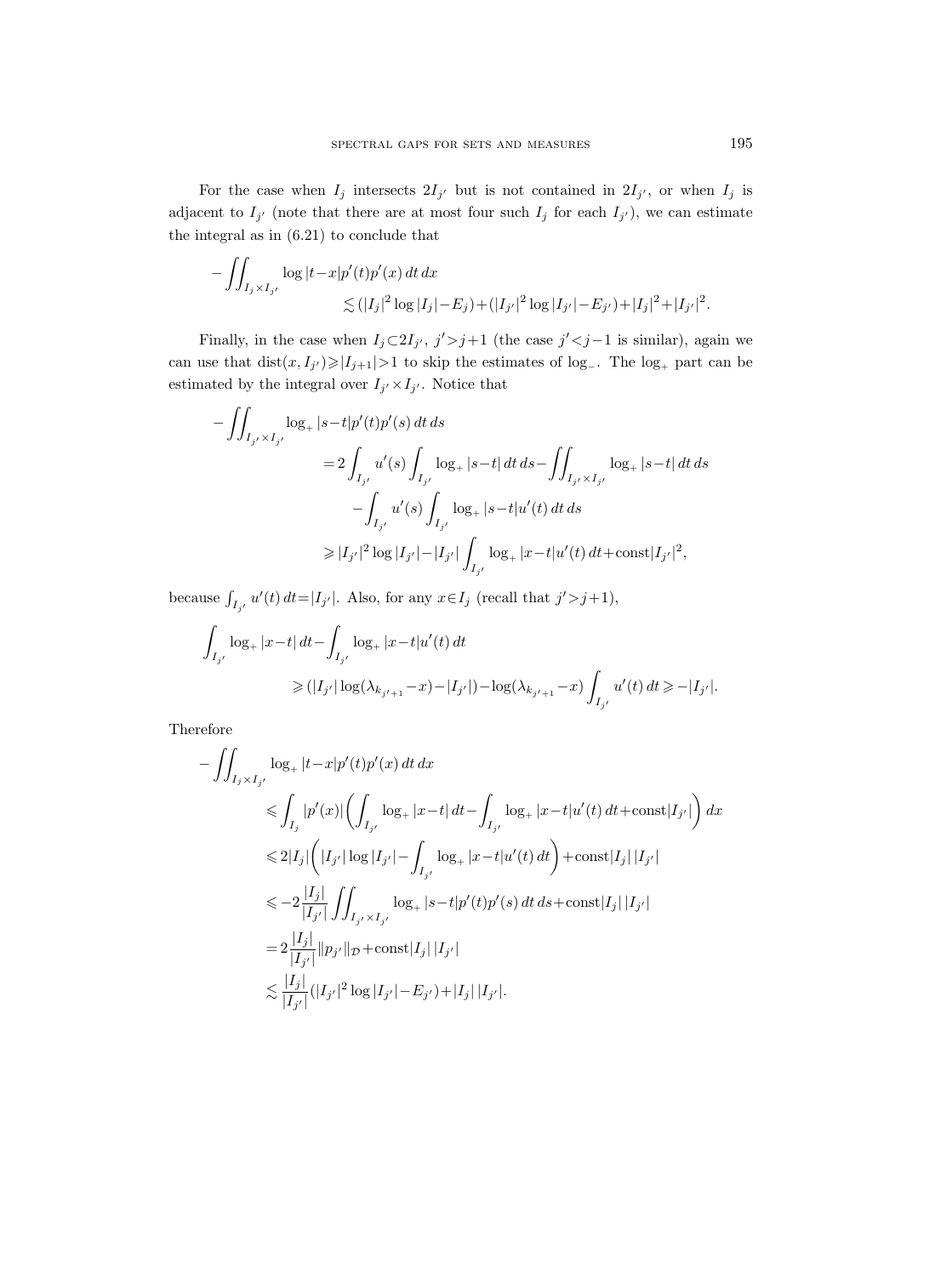Combining the estimates and using the shortness of  $\{J_n\}_n$ , we obtain that  $\Lambda$  satisfies the energy condition on  $\{J_n\}_n$ .

In the case when the intervals  $I_l, ..., I_{l+N}$  cover  $J_n$  but  $\bigcup_{j=l}^{l+N} I_j \neq J_n$ , i.e. when  $I_l, I_{l+N} \cap J_n \neq \emptyset$  but at least one of  $I_l$  and  $I_{l+N}$  is not a subset of  $J_n$ , set  $I_l^* = I_l \cap J_n$ and  $I_{l+N}^* = I_{l+N} \cap J_n$ . Notice that, by Remark 4.3 and the fact that  $\log |I_l^*| < \log |I_l|$ ,

$$
|I_l^*|^2 \log |I_l^*| - E_l^* \leq |I_l|^2 \log |I_l| - E_l.
$$

Similarly,

$$
|I_{l+N}^*|^2\log |I_{l+N}^*|-E_{l+N}^*\leqslant |I_{l+N}|^2\log |I_{l+N}|-E_{l+N}.
$$

Now we can use the previous case with  $I_l^*$  and  $I_{l+N}^*$  in place of  $I_l$  and  $I_{l+N}$ , respec- $\Box$ tively.

COROLLARY 7.7. Let  $\Lambda$  be a sequence of real points and let  $\{I_n\}_n$  be a short partition such that  $\Lambda$  satisfies the density condition (4.4), with some  $a>0$ , and the energy condition (4.5). Then for any  $\varepsilon > 0$  there exists a subsequence  $\Gamma \subset \Lambda$  and a short monotone partition  $J_n$  such that  $\Gamma$  satisfies (4.4), with  $a-\varepsilon$  in place of a, and (4.5) on  $J_n$ .

*Proof.* One can choose a short monotone partition  $\{J_n\}_n$  satisfying

$$
(a - \frac{1}{2}\varepsilon)|J_n| \leq \#(\Lambda \cap J_n)
$$

for all  $n$ . Such a partition can be constructed in the same way as in the second part of the proof of Theorem 4.7, see the second paragraph before Claim 6.3. Then  $\Gamma$  can be found by Lemma 7.6.  $\Box$ 

LEMMA 7.8. Let  $A = \{a_n\}_{n \in \mathbb{Z}}$  be a real sequence satisfying

$$
a_n < a_{n+1}, \quad a_{n+1} - a_n < C < \infty
$$

and  $a_n \to \pm \infty$  as  $n \to \pm \infty$ . Set  $I_n = (a_n, a_{n+1})$  and let  $J_n$  be the middle third of  $I_n$ . Then there exists an inner function  $\theta$  satisfying

- (1)  $\sec_{\theta} = A$ ;
- (2)  $|\theta'| \lesssim |I_n|^{-2}$  on  $J_n$  for all n;
- (3)  $|\theta'| \lesssim \min\{|I_{n-1}|, |I_n|, |I_{n+1}|\}^{-1}$  on the rest of  $I_n$  for all n;
- (4)  $\int_{J_n} (\arg \theta)'(x) dx \geqslant c$  for some  $c > 0$  and all n.

*Proof.* Define a second sequence  $B=\{b_n\}_{n\in\mathbb{Z}}$  as the sequence of midpoints of complementary intervals of A in R, i.e.  $b_n = \frac{1}{2}(a_n + a_{n+1})$ .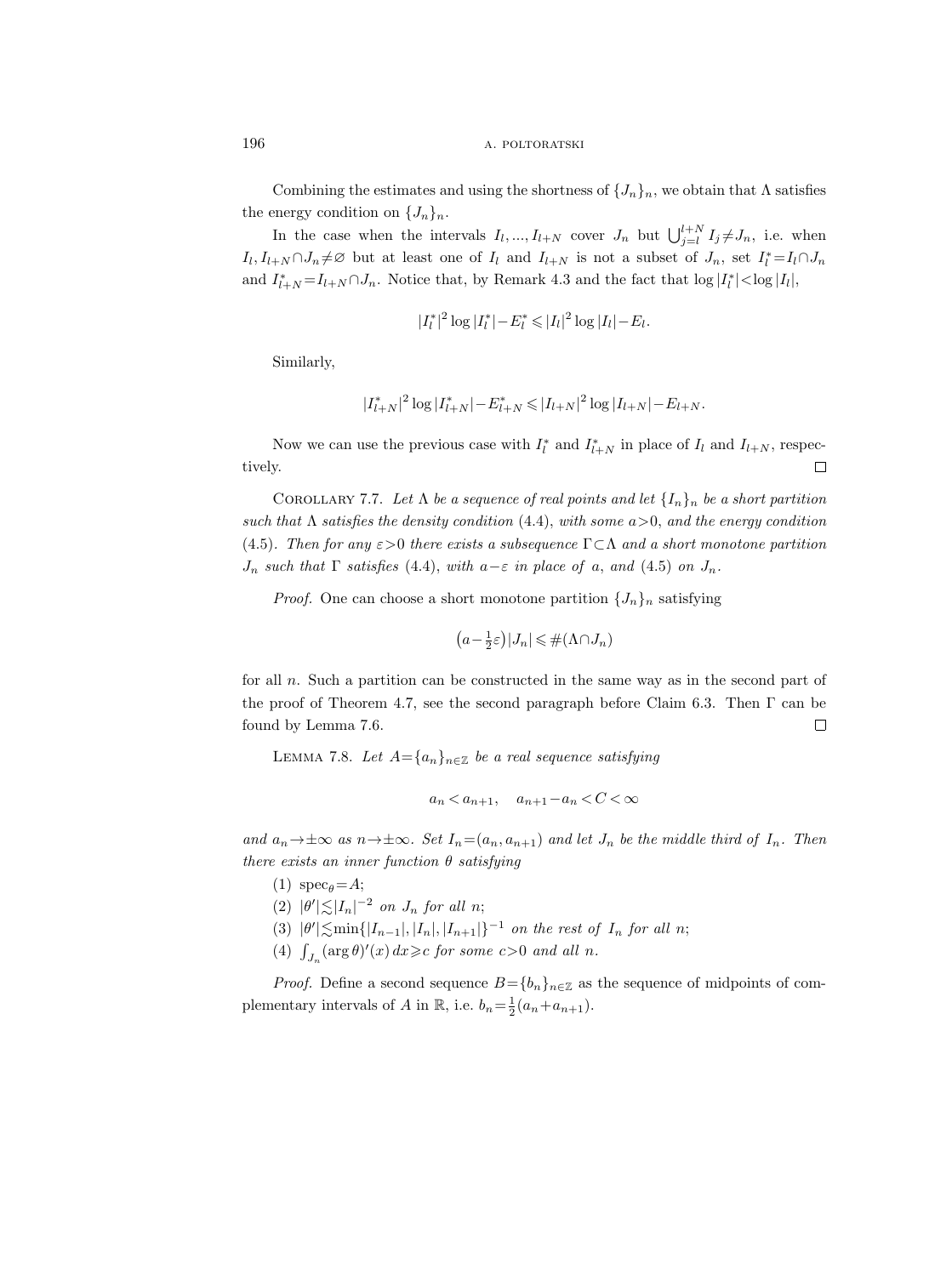Define the inner function  $\theta$  to satisfy

$$
\frac{1-\theta}{1+\theta} = \text{const}e^{Ku},\tag{7.2}
$$

where  $u=1_E - \frac{1}{2}$ ,

$$
E = \bigcup_{k} (a_k, b_k),
$$

and Ku is the improper integral

$$
K u(z) = \int \frac{u(t) dt}{t - z}, \quad z \in \mathbb{C}_+.
$$

The integral converges, since u is a convergent sum of atoms  $u|_{[a_n,a_{n+1}]}.$ 

(Formulas similar to  $(7.2)$  are often used in perturbation theory. In those settings,  $u$ is the Kreĭn–Lifshits shift function and  $\theta$  is the characteristic function of the perturbed operator, see for example [27] and [31].)

Let  $\mu_1$  and  $\mu_{-1}$  be the Clark measures for  $\theta$  defined by the Herglotz representations

$$
\frac{1+\theta}{1-\theta} = \frac{1}{\pi i} \int_{\mathbb{R}} \left( \frac{1}{t-z} - \frac{t}{1+t^2} \right) d\mu_1(t) + \text{const},
$$
  

$$
\frac{1-\theta}{1+\theta} = \frac{1}{\pi i} \int_{\mathbb{R}} \left( \frac{1}{t-z} - \frac{t}{1+t^2} \right) d\mu_{-1}(t) + \text{const}.
$$

The measures  $\mu_1$  and  $\mu_{-1}$  have the form

$$
\mu_1 = \sum_n \alpha_n \delta_{a_n}
$$
 and  $\mu_{-1} = \sum_n \beta_n \delta_{b_n}$ 

for some positive numbers  $\alpha_n$  and  $\beta_n$ . (It is easy to see that  $\mu_{\pm 1}(\{\infty\})=0$  although we do not actually need this fact.)

Put  $\delta_n=a_{n+1}-a_n$ . We claim that

$$
\delta_n^2 \lesssim \beta_n \lesssim \delta_n. \tag{7.3}
$$

Assuming that this estimate holds, we could finish as follows. Since

$$
|\theta'| \asymp |1-\theta|^2 |(\mathcal{S}\mu_1)'| \quad \text{and} \quad |\theta'| \asymp |1+\theta|^2 |(\mathcal{S}\mu_{-1})'|,
$$

we have

$$
|\theta'(x)| \asymp \min\bigg\{\sum_{n} \frac{\alpha_n}{(x-a_n)^2}, \sum_{n} \frac{\beta_n}{(x-b_n)^2}\bigg\}, \quad x \in \mathbb{R}.
$$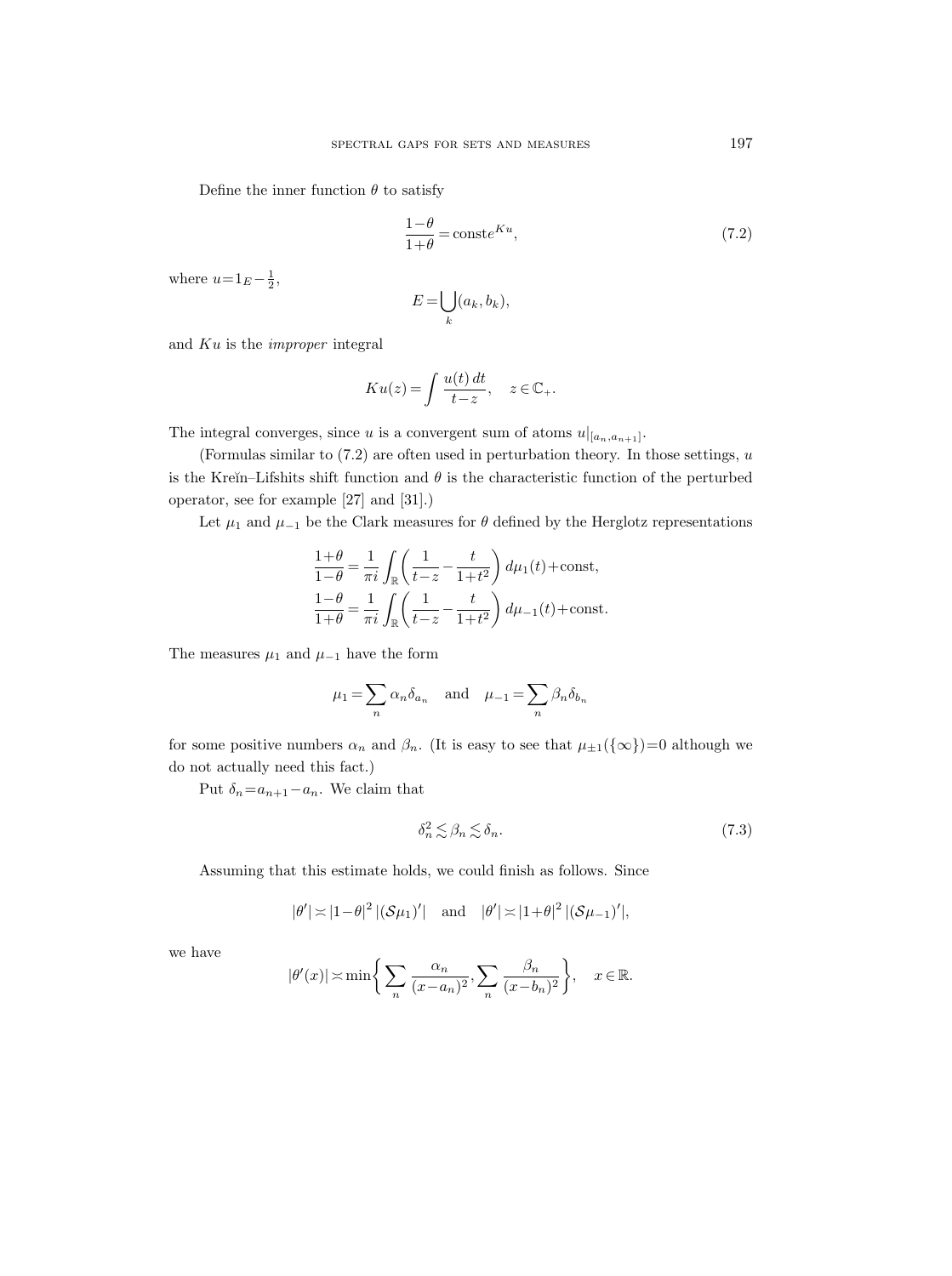Now if x belongs to the middle third of one of the intervals  $(a_m, a_{m+1})$ , then  $|\theta'(x)|$ can be estimated as

$$
|\theta'(x)| \lesssim \sum_{n} \frac{\alpha_n}{(x - a_n)^2} \asymp \sum_{n} \frac{\alpha_n}{(b_m - a_n)^2} = \frac{1}{\beta_m}
$$

and the estimate in part (2) follows from the left half of (7.3).

On the rest of the interval  $|\theta'(x)|$  can be estimated by

$$
\sum_{n} \frac{\beta_n}{(x - b_n)^2}
$$

which together with the right half of (7.3) gives the desired estimate.

To establish part (4), notice that if  $|1-\theta|>|1+\theta|$  on  $J_n$ , then

$$
|\theta'(x)| \asymp \sum_{n} \frac{\alpha_n}{(x - a_n)^2} \asymp \sum_{n} \frac{\alpha_n}{(b_m - a_n)^2} = \frac{1}{\beta_m},
$$

which implies that  $(\arg \theta)' \gtrsim 1/\delta_n$ , by the right half of (7.3). This implies the inequality for the integral. If, however,  $|1-\theta| \leq |1+\theta|$  at some point  $c_n \in J_n$ , then the integral taken between  $c_n$  and  $b_n$  is at least  $\frac{1}{4}\pi$ . Since  $(\arg \theta)' > 0$ , we again obtain the desired estimate.

It remains to prove  $(7.3)$ . As follows from  $(7.2)$ ,

$$
\beta_n = \text{const} \operatorname{Res}_{b_n} e^{-Ku}.
$$

Let

$$
g_n(z) = \exp\left(-\int_{a_n}^{a_{n+1}} \frac{u(t)}{t - z} dt\right) = \frac{\sqrt{(a_n - z)(a_{n+1} - z)}}{b_n - z}
$$

and

$$
A_n = \exp\bigg(-\int_{\mathbb{R}\setminus(a_n, a_{n+1})} \frac{u(t)}{t - b_n} dt\bigg),\,
$$

so

$$
\operatorname{Res}_{b_n} e^{-Ku} = A_n \operatorname{Res}_{b_n} g_n \quad \text{and} \quad |\operatorname{Res}_{b_n} g_n| = \frac{1}{2} \delta_n.
$$

To prove the right half of (7.3) notice that  $A_n \lesssim 1$ . Indeed, to the right from  $a_{n+1}$ , on each  $(a_j, a_{j+1})$  the function u is positive on the half of the interval which is closer to  $b_n$  and negative on the half which is further from it. Thus

$$
-\int_{a_{n+1}}^{\infty} \frac{u(t)}{t-b_n} dt < 0.
$$

Similarly

$$
-\int_{-\infty}^{a_n} \frac{u(t)}{t - b_n} dt < 0.
$$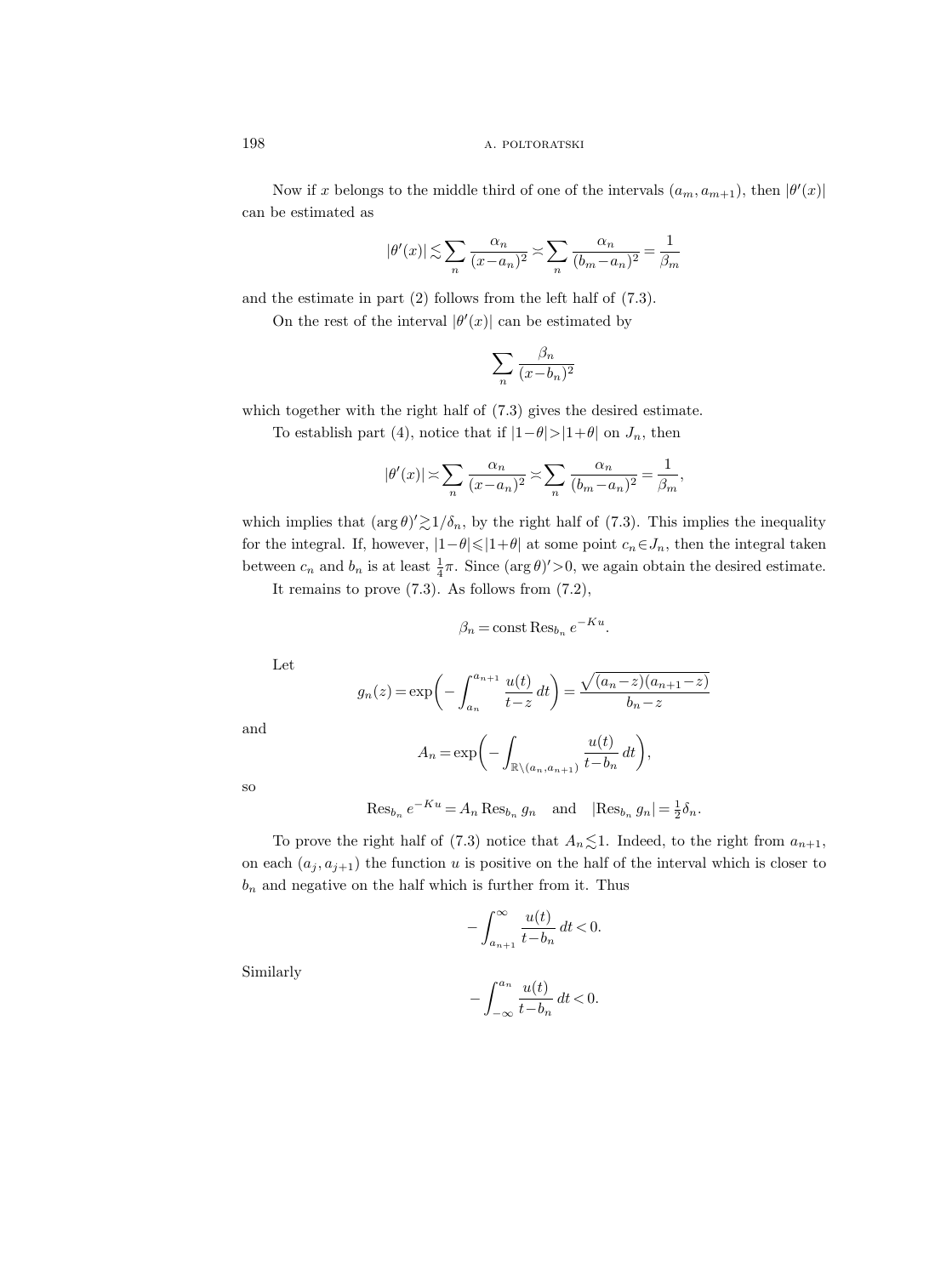To prove the left half of (7.3) one needs to show that  $\delta_n \lesssim A_n$ . Notice that, since  $\delta_n{<}\,C,$ 

$$
-\sum_{\text{dist}(b_n,(a_j,a_{j+1}))\geqslant 1}\int_{a_j}^{a_{j+1}}\frac{u(t)}{t-b_n}\,dt>\text{const}>-\infty.
$$

As for the remaining part,

$$
-\sum_{0 < \text{dist}(b_n, (a_j, a_{j+1})) \leq 1} \int_{a_j}^{a_{j+1}} \frac{u(t)}{t - b_n} dt > -\int_{\delta_n/2}^{1+C} \frac{dx}{x} = \log \delta_n + \text{const.} \qquad \Box
$$

Our next lemma can be easily verified. We state it without a proof.

LEMMA 7.9. Let  $a_1 < a_2$  and  $b_1 < b_2$  be points on the real line. Let  $\alpha$  and  $\beta$  be non-negative functions on the intervals  $(a_1, a_2)$  and  $(b_1, b_2)$  correspondingly satisfying

$$
\int_{a_1}^{a_2} \alpha(t) dt = \int_{b_1}^{b_2} \beta(t) dt = 1, \quad \alpha < A \quad and \quad \beta < B,
$$

where  $A, B>1$  are constants. Then

$$
\log_{-}(a_2 - a_1) \leq \int_{a_1}^{a_2} \int_{a_1}^{a_2} \log_{-}(x - y)\alpha(x)\alpha(y) dx dy \leq \log_{-}\frac{1}{A} + 1.
$$

(2) If  $a_2 < b_1$  then

(1)

$$
\log_{-}(b_2 - a_1) \leqslant \int_{a_1}^{a_2} \int_{b_1}^{b_2} \log_{-}(x - y) \alpha(x) \beta(y) \, dx \, dy \leqslant \log_{-}(b_1 - a_2).
$$

(3) If  $a_2=b_1$  then

$$
\int_{a_1}^{a_2} \int_{b_1}^{b_2} \log_{-}(x-y)\alpha(x)\beta(y) dx dy \le \min\left\{\log_{-}\frac{1}{A}, \log_{-}\frac{1}{B}\right\} + 1.
$$

(4) If  $a_2 \leq b_1$  then

$$
\log_+(b_1 - a_2) \leqslant \int_{a_1}^{a_2} \int_{b_1}^{b_2} \log_+(x - y) \alpha(x) \beta(y) \, dx \, dy \leqslant \log_+(b_2 - a_1).
$$

(5) If  $\frac{1}{2}A \leq \alpha(x) \leq A$  on  $(a_1, a_2)$  then for any  $y \in (a_1, a_2)$ ,

$$
\log_+|a_2 - a_1| - C \leq \int_{a_1}^{a_2} \log_+(x - y)\alpha(x) \, dx \leq \log_+|a_2 - a_1| + C
$$

for some absolute constant C.

(6) If  $\frac{1}{2}A \leq \alpha(x) \leq A$  on  $(a_1, a_2)$  then for any  $y > a_2$ ,

$$
\log_+|y-a_1|-C\leqslant \int_{a_1}^{a_2}\log_+(x-y)\alpha(x)\,dx\leqslant \log_+|y-a_1|
$$

for some absolute constant C.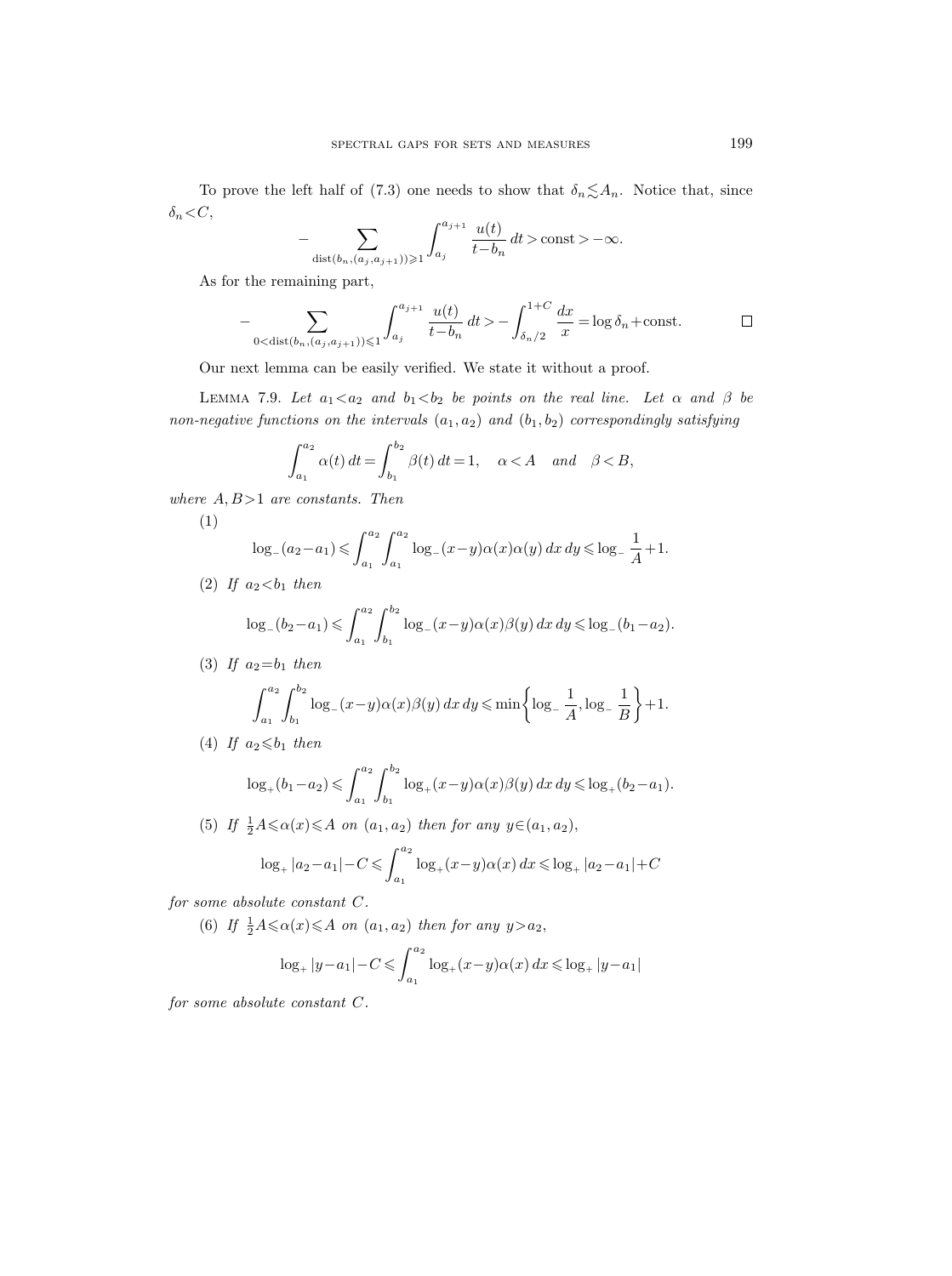LEMMA 7.10. Let  $E \subset \mathbb{R}$  be a set and let  $I \subset \mathbb{R}$  be an interval such that

$$
d = dist(E \cup I, 0) > 0
$$
 and  $E \cup I \subset [d, 2d]$ .

Suppose that the function h on  $E \cup I$  satisfies  $h = f - g$ , where

$$
f > 0
$$
 and  $|g-1| < \varepsilon$  on  $E \cup I$ 

for some constant  $0 < \varepsilon < \frac{1}{3}$  and

$$
\int_{I} f(x) dx = \int_{I} g(x) dx.
$$
\n(7.4)

Write

$$
\int_E |h(x)| dx = D_1 \quad \text{and} \quad \int_E \left| \int_I \log |t - x| h(t) dt \right| dx = D_2.
$$

Then

$$
\frac{1}{d^2} \left( \iint_{E \times I} \log |t - x| h(x) h(t) \, dx \, dt - DD_1 |I| - 2D_1 - 4D_2 \right)
$$
\n
$$
\leqslant \int_E h(x) \left( \int_I \log |t - x| h(t) \, dt \right) \frac{dx}{x^2}
$$
\n
$$
\leqslant \frac{4}{d^2} \left( \iint_{E \times I} \log |t - x| h(x) h(t) \, dx \, dt + DD_1 |I| + 2D_1 + 4D_2 \right)
$$
\n
$$
(7.5)
$$

for some absolute constant D.

*Proof.* Since  $d < x < 2d$  for  $x \in E \cup I$ , this estimate would be obvious if the product of the functions under the integral were negative. To prove (7.5) in the general case, notice that

$$
\int_{I} \log|t - x| h(t) dt \le D|I| + 2
$$
\n(7.6)

for any  $x \in E$ . Indeed,

$$
\int_I \log|t - x|h(t) dt = \int_I \log_+|t - x|h(t) dt - \int_I \log_-|t - x|h(t) dt,
$$

where

$$
-\int_I \log_- |t-x|h(t) \, dt \leq 2
$$

because  $h \geq -2$ . Also,

$$
\int_I \log_+ |t - x| h(t) dt = \int_I \log_+ |t - x| f(t) dt - \int_I \log_+ |t - x| g(t) dt.
$$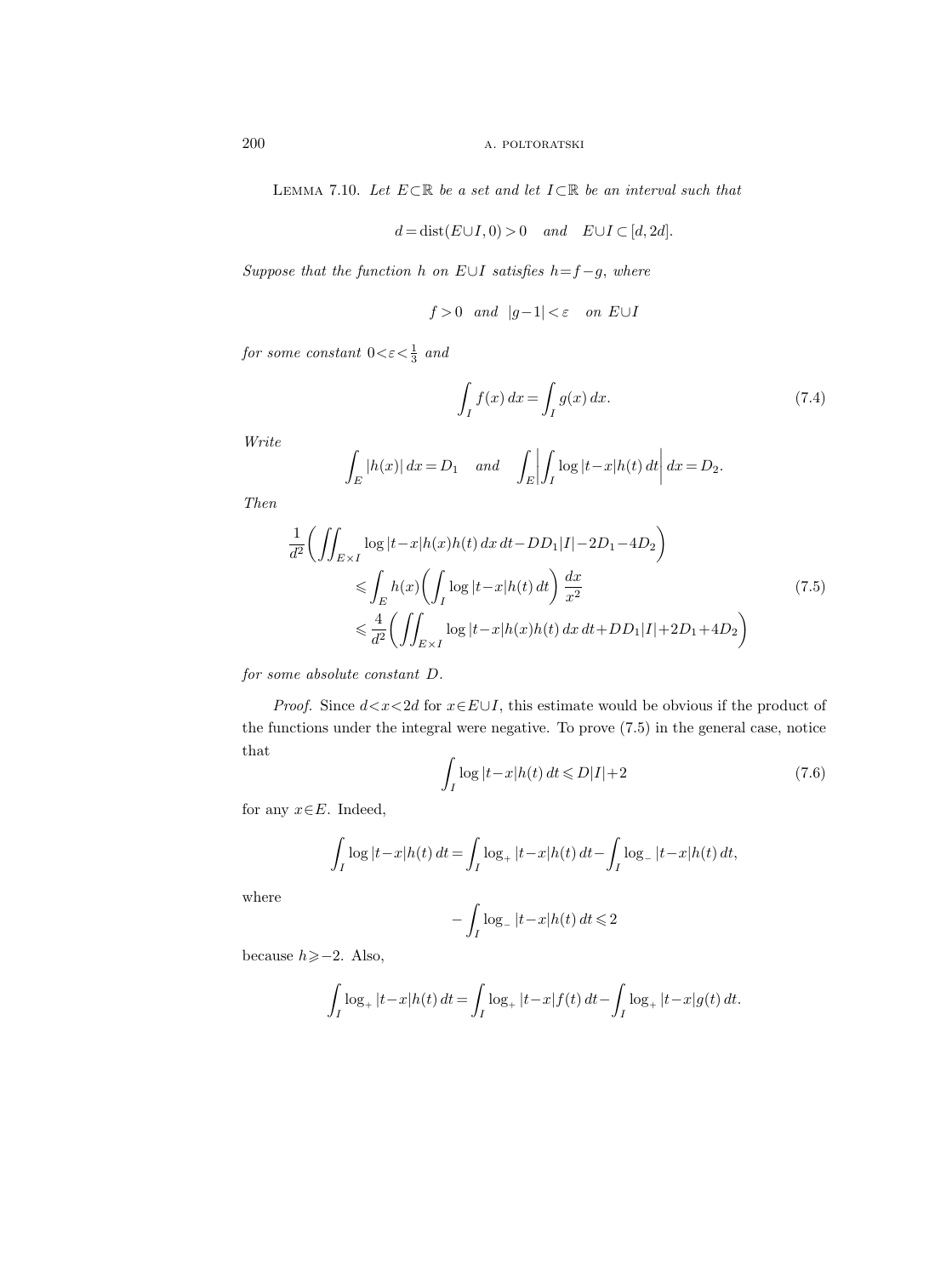Let  $I=(a, b)$ . If  $x>b$ , then by Lemma 7.9 (6) we obtain

$$
-\int_{I} \log_{+} |t - x| g(t) dt \leq -(\log_{+} |x - a| - C) \int_{I} g(x) dx
$$

and, since  $f > 0$  and  $\log_+ |t-x| \leq \log_+ |x-a|$ ,

$$
\int_I \log_+ |t-x| f(t) dt \leq \log_+ |x-a| \int_I f(x) dx.
$$

Together the last three relations give

$$
\int_I \log_+ |t-x| h(t) \, dt \leq \log_+ |x-a| \int_I f(x) \, dx - (\log_+ |x-a| - C) \int_I g(x) \, dx \leq 2C|I|,
$$

because  $g < 2$  and  $\int_I f(x) dx = \int_I g(x) dx$ . This establishes (7.6). Similar estimates can be applied for  $x \le a$ . For  $x \in I$  the same relation can be obtained using part (5) of Lemma 7.9, instead of part (6).

To finish the proof set

$$
E^+ = \{ x \in E : h(x) > 0 \} \text{ and } E^- = \{ x \in E : h(x) \leq 0 \}.
$$

Notice that

$$
\int_{E} h(X) \left( \int_{I} \log |t - x|h(t) dt \right) \frac{dx}{x^{2}}
$$
\n
$$
= \int_{E^{+}} h(x) \left( \int_{I} \log |t - x|h(t) dt \right) \frac{dx}{x^{2}} + \int_{E^{-}} h(x) \left( \int_{I} \log |t - x|h(t) dt \right) \frac{dx}{x^{2}}
$$
\n
$$
= \int_{E^{+}} h(x) \max \left\{ \int_{I} \log |t - x|h(t) dt, 0 \right\} \frac{dx}{x^{2}}
$$
\n
$$
+ \int_{E^{+}} h(x) \min \left\{ \int_{I} \log |t - x|h(t) dt, 0 \right\} \frac{dx}{x^{2}}
$$
\n
$$
+ \int_{E^{-}} h(x) \left( \int_{I} \log |t - x|h(t) dt \right) \frac{dx}{x^{2}}
$$
\n
$$
=: \text{I} + \text{II} + \text{III}.
$$

If one replaces  $dx/x^2$  by  $dx/d^2$  in II, the integral will not increase because the function under the integral is negative and  $x^2 \geq d^2$ . It also will not decrease much because  $x^2 \leq 4d^2$ . Under the same operation, the positive integral I will become at most

$$
(D|I|+2)\int_{E}|h(x)|\frac{dx}{d^2} \leqslant \frac{D_1(D|I|+2)}{d^2},
$$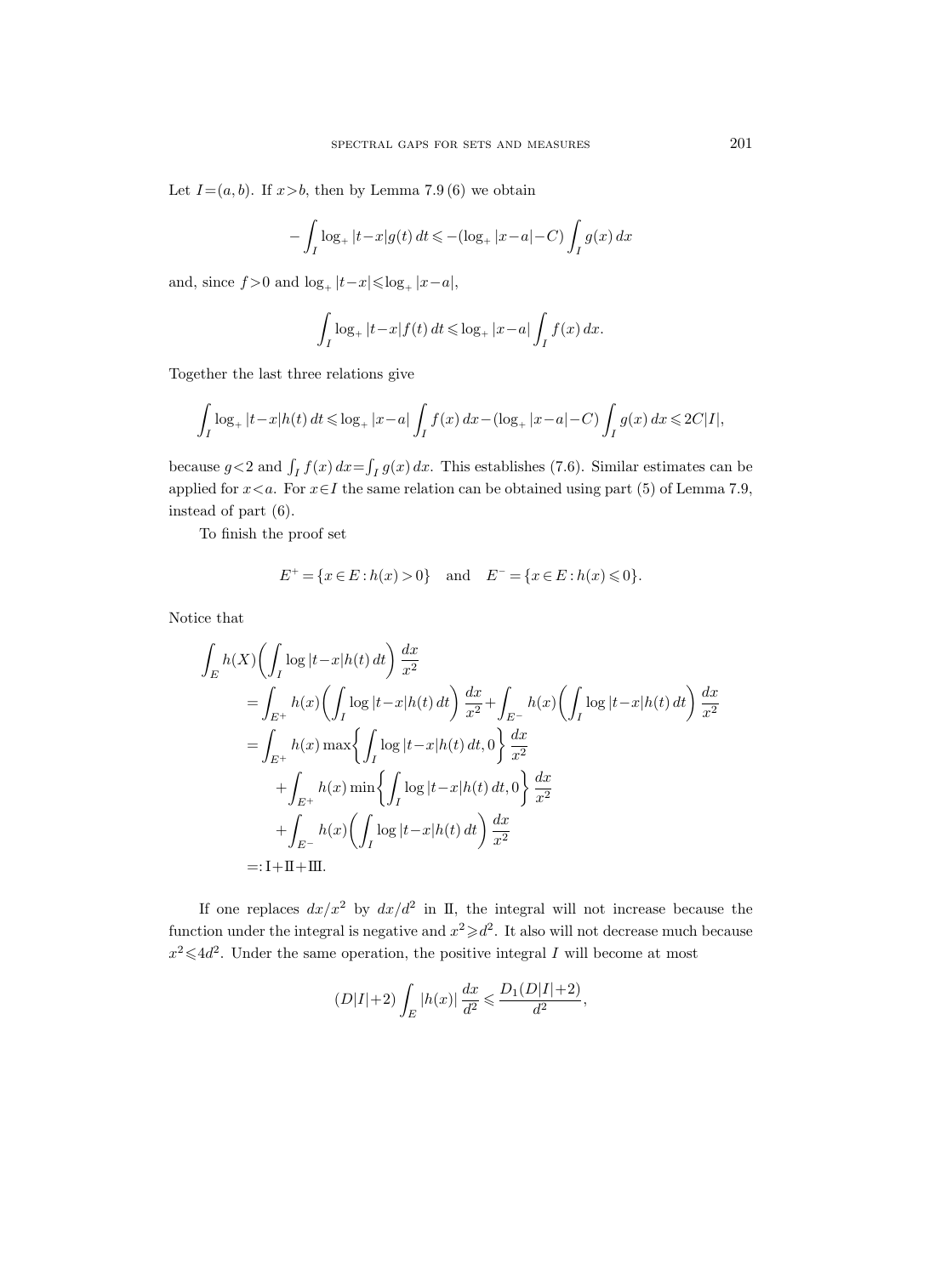in view of  $(7.6)$ . Hence it will not change by more than the last quantity. Finally,  $\text{III}$ satisfies

$$
|\mathrm{III}| \leqslant \frac{1}{d^2} \int_{E^-} \left| h(x) \int_I \log|t-x| w'(t) dt \right| dx,
$$

and after replacing  $dx/x^2$  by  $dx/d^2$  we will still have

$$
\left| \int_{E^-} h(x) \left( \int_I \log |t - x| h(t) \, dt \right) \frac{dx}{d^2} \right| \leq \frac{1}{d^2} \int_{E^-} \left| h(x) \int_I \log |t - x| w'(t) \, dt \right| dx.
$$

Therefore III will change at most by

$$
\frac{2}{d^2} \int_{E^-} \left| h(x) \int_I \log|t - x| w'(t) dt \right| dx \leq \frac{4D_2}{d^2},
$$

because  $0>h>-2$  on  $E^-$ .

#### 8. de Branges' theorem in the Toeplitz form

One of the classical results on the gap problem is de Branges' theorem [7, Theorem 66, p. 271]. There the answer is given not in terms of the set X but in terms of the existence of a certain entire function. In this section we discuss two versions of that theorem, see Lemma 8.3 and Corollary 8.4.

Before we formulate de Branges' theorem we need the following definitions.

Recall that  $\mathcal{N}(\mathbb{C}_+)$  stands for the Nevanlinna class in the upper half-plane consisting of analytic functions  $f(z)$  that can be represented as a ratio  $g(z)/h(z)$  of two bounded analytic functions. The mean type of a function  $f(z)$  in  $\mathcal{N}(\mathbb{C}_+)$  is defined as

$$
\limsup_{y \to \infty} \frac{\log |F(iy)|}{y}.
$$

THEOREM 8.1. ([7, Theorem 66]) Let  $a>0$  be a given number and let X be a closed subset of the real line. A necessary and sufficient condition that  $G_X \geq 2a$  is that there exists an entire function  $E(z)$ , which is real for real z and has only real simple zeros, all in X, such that  $E(z)$  belongs to  $\mathcal{N}(\mathbb{C}_+)$  and has mean type a in the upper half-plane, and such that

$$
\sum_{t:E(t)=0} \frac{1}{|E'(t)|} < \infty. \tag{8.1}
$$

Despite the fact that the existence of such an entire function  $E$  is not easy to verify, this theorem has been successfully applied in the areas adjacent to the gap problem, see for example [32] for a discussion of such applications and further references.

 $\Box$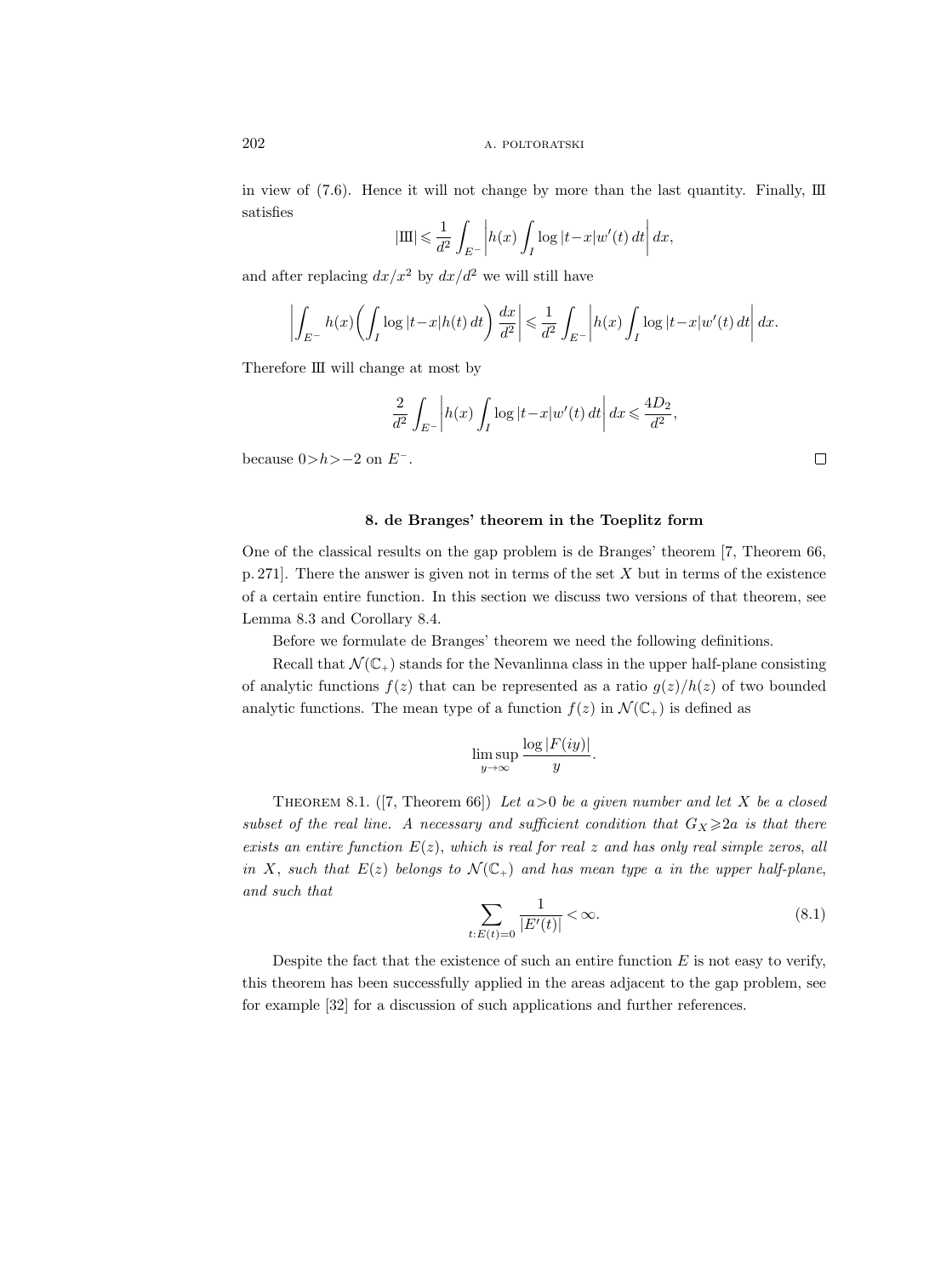Before stating and proving an extension of Theorem 8.1, we need the following definitions and a lemma proved by Aleksandrov in [1]. For the reader's convenience we supply the proof.

We say that a finite measure  $\mu$  on  $\mathbb R$  annihilates  $K_{\theta}$  if  $\int_{\mathbb R} f d\mu = 0$  for a dense set of  $f \in K_\theta$ . Note that the integral always exists for a dense set of functions since, for instance, the space  $C_A(\mathbb{C}_+)$  of bounded analytic functions in  $\mathbb{C}_+$  continuous up to the boundary, is dense in every  $K_{\theta}$ .

We say that the Cauchy integral  $K\mu$  is divisible by an inner function  $\theta$  if  $K\mu/\theta = K\eta$ in  $\mathbb{C}_+$  for some finite complex measure  $\eta$  on  $\mathbb{R}$ . Equivalently,  $K\mu$  is divisible by  $\theta$  if  $K\mu/\theta \in H^p(\mathbb{C}_+)$  for some  $p>0$ , see [33].

LEMMA 8.2. ([1]) Let  $\mu$  be a finite complex measure on  $\mathbb R$  and let  $\theta$  be an inner function in  $\mathbb{C}_+$ . Then the following statements are equivalent:

(ii) The Cauchy integral  $K\bar{\mu}$  of the conjugate measure  $\bar{\mu}$  is divisible by  $\theta$ .

*Proof.* (i)  $\Rightarrow$  (ii) We will assume that the reproducing kernels of  $K_{\theta}$  belong to the dense set annihilated by  $\mu$  (otherwise one needs to use a standard limiting procedure). If  $\lambda \in \mathbb{C}_+$  then

$$
\int \frac{1 - \bar{\theta}(\lambda)\theta(z)}{\bar{\lambda} - z} d\mu(z) = \theta(\lambda) K \bar{\theta} \bar{\mu}(\lambda) - K \bar{\mu}(\lambda),
$$
\n(8.2)

which implies the statement because the initial integral is zero.

(ii)  $\Rightarrow$  (i) If  $\eta$  is the measure such that  $K\eta = K\overline{\mu}/\theta$  in  $\mathbb{C}_+$ , then  $\eta$  can be chosen as  $\theta\bar{\mu}$ , see for instance [26, Theorem 3.4]. We may assume that the boundary values of  $\theta$ exist  $\mu$ -a.e. (otherwise  $\theta$  can be replaced by a divisor). Then the right-hand side of (8.2) is zero because

$$
K\bar{\mu}(\lambda) = \theta(\lambda)K\eta(\lambda) = \theta(\lambda)K\bar{\theta}\bar{\mu}(\lambda).
$$

Since reproducing kernels are dense in  $K_{\theta}$ , we obtain the statement.

 $\Box$ 

Note that the condition  $(8.1)$  implies that  $1/E$  is a Cauchy integral of a finite measure  $\mu$  concentrated on the zero set of E. The pointmass of  $\mu$  at a zero t of E is equal to  $1/|E'(t)|$ .

Thus the existence of  $E$  as in the statement of Theorem 8.1 is equivalent to the existence of a finite discrete real measure  $\mu$  supported on X such that  $K\mu$  does not have any zeros in  $\mathbb C$  and is divisible by  $S^a$  in the upper half-plane. The theorem says that if X supports any measure whose Cauchy integral is divisible by  $S^a$ , then it also supports such a  $\mu$  with all the above properties. Our next lemma shows that a similar statement can be formulated for any inner  $\theta$  in place of  $S^a$ . As in de Branges' proof, we use Kreĭn-Milman's theorem on the existence of extreme points in a weak-star closed convex set.

<sup>(</sup>i)  $\mu$  annihilates  $K_{\theta}$ ;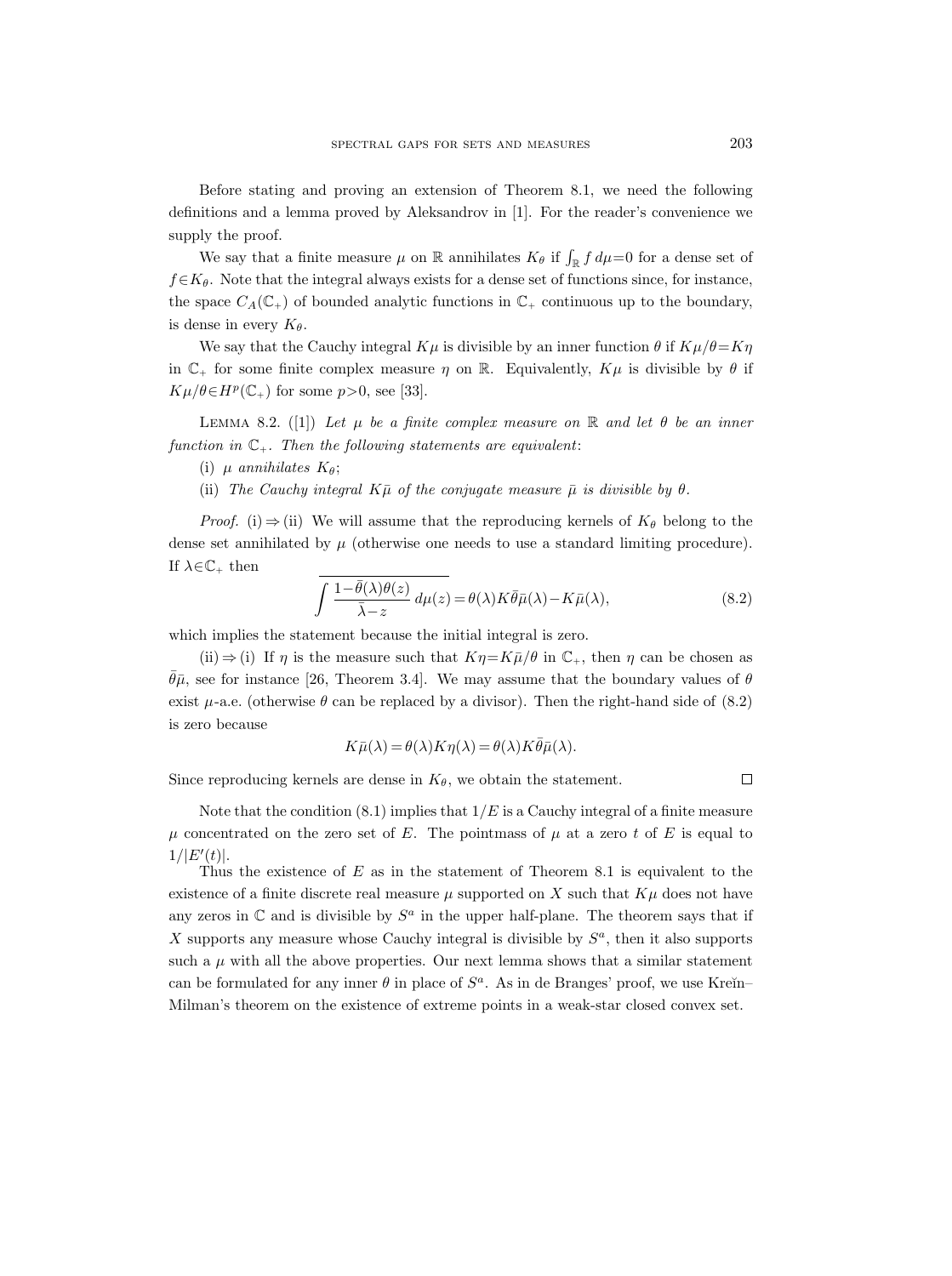LEMMA 8.3. Let  $\theta$  be an inner function in  $\mathbb{C}_+$ . Let  $\mu$  be a finite complex measure whose Cauchy integral  $K\mu$  is divisible by  $\theta$  (or, equivalently,  $\bar{\mu}$  annihilates  $K_{\theta}$ ). Then there exists a finite singular complex measure  $\nu$  such that

(1)  $\supp \nu \subset \supp \mu;$ 

(2) Kv is divisible by  $\theta$  ( $\bar{\nu}$  annihilates  $K_{\theta}$ );

(3)  $K\nu/\theta$  is outer in  $\mathbb{C}_+$  and  $K\nu$  is outer in  $\mathbb{C}_-$ ;  $K\nu$  has no zeros outside supp  $\nu$ , except the zeros of  $\theta$  in  $\mathbb{C}_+$ ;

(4) if  $\theta$  is a meromorphic inner function, then  $\nu$  is concentrated on a discrete set.

*Proof.* First, let us symmetrize  $\mu$ . Since together with any  $f \in K_\theta$  one has  $\theta \bar{f} \in K_\theta$ , the measure  $\bar{\theta}\mu$ , just like  $\bar{\mu}$ , annihilates  $K_{\theta}$  and  $K\theta\bar{\mu}$  is divisible by  $\theta$ . Consider  $\eta = \mu + \theta\bar{\mu}$ . Without loss of generality, we may assume that  $\|\eta\|\leq 1$ .

Let  $\Sigma = \text{supp }\mu$ . Let  $A^{\theta}_{\Sigma}$  be the set of all finite complex measures  $\sigma$  such that  $\|\sigma\| \leq 1$ , supp  $\sigma \subset \Sigma$ , the Cauchy integral of  $\sigma$  is divisible by  $\theta$  and

$$
\theta \bar{\sigma} = \sigma. \tag{8.3}
$$

Since  $\eta \in A_{\Sigma}^{\theta}$ , this set is not empty. It is also weak-star closed and convex. By the Kreĭn–Milman theorem, it contains a non-zero extremal point  $\nu$ . We claim that this is the desired measure.

First, let us show that the set of real  $L^{\infty}(|\nu|)$ -functions h such that  $Kh\nu$  is divisible by  $\theta$  is 1-dimensional, and therefore  $h = c \in \mathbb{R}$ . (This is equivalent to the statement that the closure of  $K_{\theta}$  in  $L^1(|\nu|)$  has deficiency 1, i.e. the space of its annihilators is 1-dimensional).

Let h be a bounded real function such that  $Kh\nu$  is divisible by  $\theta$ . Without loss of generality, we may assume that  $h \ge 0$ , since one can add constants, and  $||h\nu||=1$ . Choose  $0 < \alpha < 1$  so that  $|\alpha h| < 1$ . Consider probability measures

$$
\nu_1 = h\nu
$$
 and  $\nu_2 = (1 - \alpha)^{-1} (\nu - \alpha \nu_1).$ 

Then both of them belong to  $A_{\Sigma}^{\theta}$  and

$$
\nu = \alpha \nu_1 + (1 - \alpha) \nu_2,
$$

which contradicts the extremality of  $\nu$ .

Now let us show that  $\nu$  is a singular measure. Let g be a continuous compactly supported real function such that  $\int_{\mathbb{R}} g \, d\nu = 0$ . By the previous part, there exists a sequence  $f_n \in K_\theta$ , with  $f_n \to g$  in  $L^1(|\nu|)$  (otherwise the defect is larger than 1). Since  $\bar{\nu}$  annihilates  $K_{\theta}$  and  $(f_n(z)-f_n(w))/(z-w) \in K_{\theta}$  for every fixed  $w \in \mathbb{C} \backslash \mathbb{R}$ ,

$$
0 = \int_{\mathbb{R}} \frac{f_n(z) - f_n(w)}{z - w} d\bar{\nu}(z) = K f_n \bar{\nu}(w) - f_n(w) K \bar{\nu}(w)
$$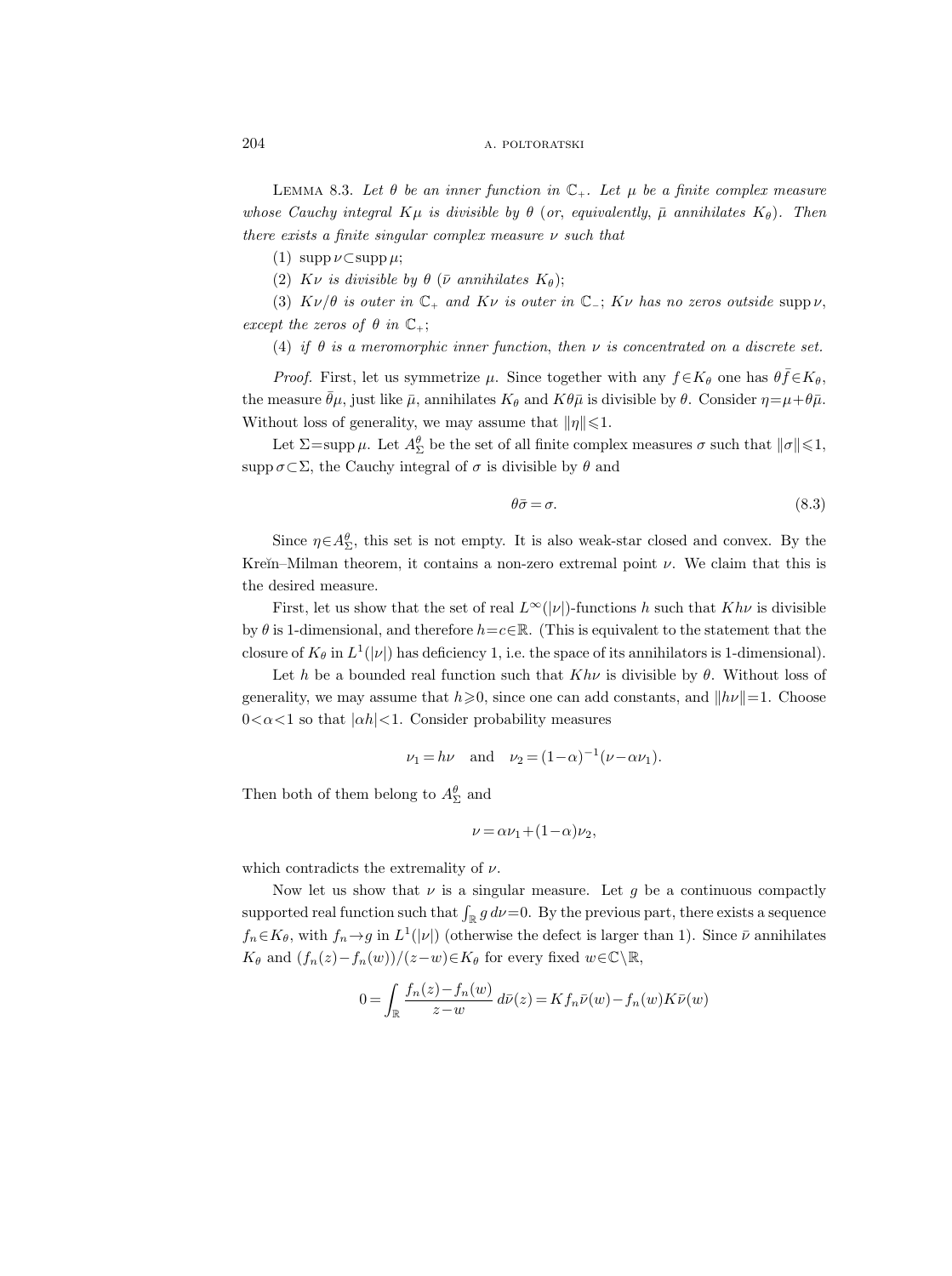and therefore

$$
f_n(w) = \frac{K f_n \bar{\nu}}{K \bar{\nu}}(w).
$$

Taking the limit,

$$
f = \lim_{n \to \infty} f_n = \lim_{n \to \infty} \frac{K f_n \bar{\nu}}{K \bar{\nu}} = \frac{K g \bar{\nu}}{K \bar{\nu}},
$$

where convergence is uniform on compact subsets of  $\mathbb{C}\backslash\mathbb{R}$ . Since all  $f_n$  have pseudocontinuations, one can show that the limit function  $f$  must have one as well, i.e. the radial limits of  $f$  taken from the upper and lower half-planes match a.e. on  $\mathbb R$ . Indeed, denote by  $f_n^{\pm}$  and  $f^{\pm}$  the radial limits of  $f_n$  and  $f$  on  $\mathbb R$  taken from  $\mathbb{C}_{\pm}$  correspondingly. Then, as  $f_n$  converge in  $L^1(|\nu|)$ ,  $f_n^{\pm} \to f^{\pm}$  in measure (with respect to the Lebesgue measure) on  $\mathbb{R}$ . Since  $f_n^+ - f_n^- = 0$  a.e. on  $\mathbb{R}$  for all  $n, f^+ - f^- = 0$  a.e. on  $\mathbb{R}$ .

As the numerator in the representation

$$
f=\frac{Kg\bar{\nu}}{K\bar{\nu}}
$$

is analytic outside the compact support of  $g$ , the measure in the denominator must be singular outside that support: Cauchy integrals of non-singular measures have jumps at the real line on the support of the absolutely continuous part, which would contradict the existence of pseudocontinuation. Choosing two different functions  $q$  with disjoint supports, we conclude that  $\nu$  is singular.

Moreover,  $f$  must be analytically continuable through the real line outside closspec<sub> $\theta$ </sub>, like all of  $f_n$ . In particular, if  $\theta$  is meromorphic, the zero set of f has to be discrete. Since  $\nu$  is singular,  $K\nu$  tends to  $\infty$  at  $\nu$ -a.e. point and  $f=0$  at  $\nu$ -a.e. point outside the support of g. Again, by choosing two different g with disjoint supports, we see that if  $\theta$ is meromorphic, then  $\nu$  is concentrated on a discrete set.

It remains to verify (3). Let J be the inner function corresponding to  $|\nu|$  ( $|\nu|$  is the Clark measure for  $J$ ). Set

$$
G = \frac{1}{2\pi i} (1 - J) K \nu \in K_J.
$$

As was mentioned in §3, G has non-tangential boundary values  $|\nu|$ -a.e. and

$$
\nu = G|\nu|,
$$

by a result from [26]. Since  $K\nu$  is divisible by  $\theta$ , G is divisible by  $\theta$ . Let us first show that  $G/\theta$  does not have an inner component in the upper half-plane. Suppose that  $G=\theta UH$ for some inner U. Since the measure  $\nu$  satisfies (8.3),  $\overline{G} = G/\theta |\nu|$ -a.e.

If  $F \in K_J$  is the function such that  $\bar{J}G = \bar{F}$ , then  $F = \bar{G} = G/\theta |\nu|$ -a.e., as  $J=1 |\nu|$ -a.e. Since functions in  $K_J$  are uniquely determined by their traces on the Clark measure  $|\nu|$ ,  $F = G/\theta = UH$ . Notice that the function  $h = \theta(1+U)^2H$  also belongs to  $K_J$ :

$$
\overline{J}h = \overline{J}\theta(1+U)^2H = (\overline{J}G)\overline{U}(1+U)^2 = \overline{F}\overline{U}(1+U)^2 = \overline{(1+U)^2H} = \overline{h/\theta} \in \overline{H}^2(\mathbb{C}_+),
$$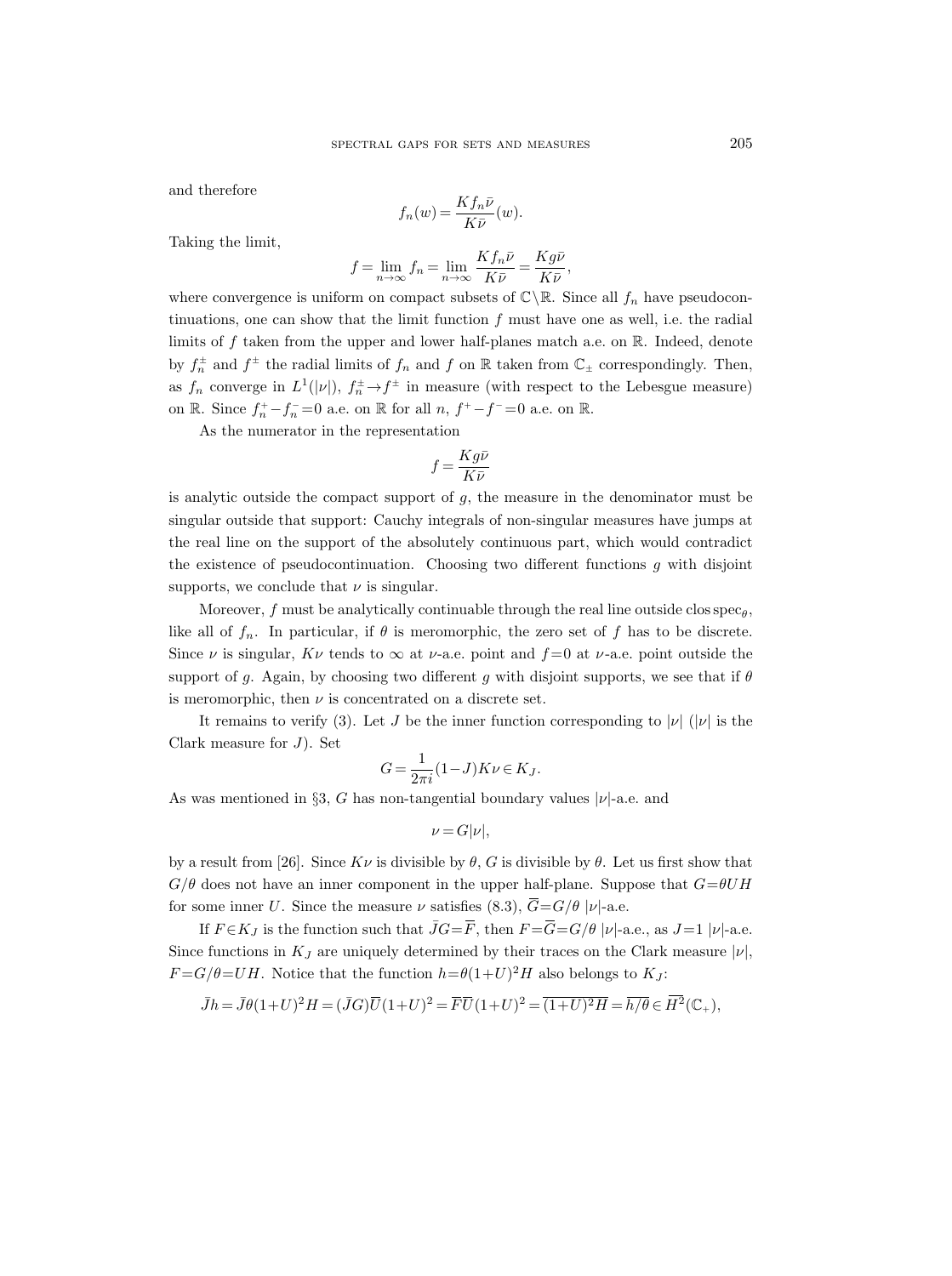because  $\overline{U}(1+U)^2$  is real a.e. on R. Denote by  $\gamma$  the measure from the Clark representation of  $h$ , i.e.

$$
\gamma = h|\nu|, \quad h = \frac{1}{2\pi i}(1-J)K\gamma.
$$

Then

$$
\gamma\,{=}\,h|\nu\,{=}\,\overline{U}(1\,{+}\,U)^2G|\nu\,{=}\,\overline{U}(1\,{+}\,U)^2\nu.
$$

The Cauchy integral of  $\gamma$  is divisible by  $\theta$ , because h is divisible by  $\theta$ . Since  $\overline{U}(1+U)^2$  is real, a constant multiple of  $\gamma$  belongs to  $A_{\Sigma}^{\theta}$ . As U is non-constant and  $|\nu|$  is the Clark measure for J,  $\gamma$  is not a constant multiple of  $\nu$ . We obtain a contradiction with the property that the space of annihilators is 1-dimensional.

Thus  $G/\theta \in K_J$  is outer in  $\mathbb{C}_+$ . Since

$$
J\overline{G} = F = G/\theta,
$$

the pseudocontinuation of G does not have an inner factor in  $\mathbb{C}_-$  either. Hence  $K\nu/\theta$  is outer in  $\mathbb{C}_+$  and  $K\nu$  is outer in  $\mathbb{C}_-$ .

If G has a zero at  $x=a\in\mathbb{R}$  outside spec<sub>J</sub>, then

$$
\frac{G}{x-a} \in K_J
$$

and the measure

$$
\gamma = \frac{G}{x-a}|\nu|
$$

leads to a similar contradiction with the property that the space of annihilators is 1 dimensional, as  $1/(x-a)$  is bounded and real on the support of  $\nu$ . Since

$$
G = \frac{1}{2\pi i} (1 - J) K \nu,
$$

 $K\nu$  does not have any extra zeros.

Our last statement is a Toeplitz version of Theorem 8.1. Recall that a function  $f \in N[\phi]$  is said to be *purely outer* if f is outer in the upper half-plane and  $\phi f = \bar{g}$  is outer in the lower half-plane.

COROLLARY 8.4. Let I and  $\theta$  be inner functions in  $\mathbb{C}_+$ . Suppose that the kernel  $N[\bar{I}\theta]$  is non-trivial.

Then there exists an inner function J in  $\mathbb{C}_+$  such that  $\operatorname{spec}_J \subset \operatorname{spec}_I$  and the kernel  $N[\bar{J}\theta]$  contains a purely outer function f that does not have any zeros on  $\mathbb{R}\setminus \mathrm{spec}_J$ .

If  $\sigma_1$  is the Clark measure of J, then f is also non-zero  $\sigma_1$ -a.e. on  $spec_J$ .

If  $\theta$  is a meromorphic function, then J can be chosen as a meromorphic function.

 $\Box$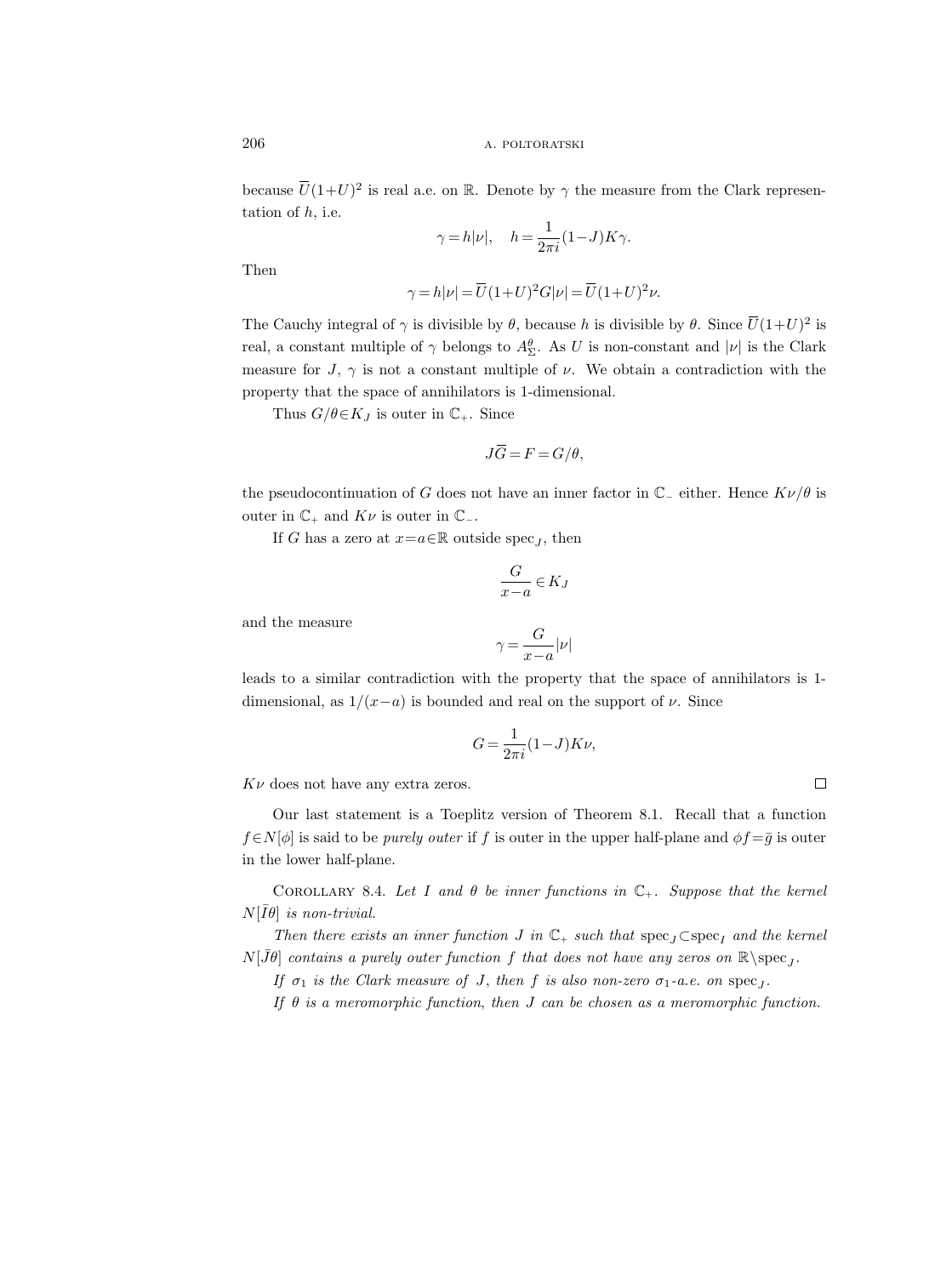*Proof.* We will consider the case spec<sub> $I$ </sub> ⊂R. The general case can be treated similarly. If  $f \in N[\overline{I}\theta]$  then the function  $g = \theta f$  belongs to  $K_I$ . Consider its Clark representation

$$
g = \frac{1}{2\pi i} (1 - I) K g \sigma,
$$

where  $\sigma$  is the Clark measure corresponding to I. Since  $1-I$  is outer, the Cauchy integral Kg $\sigma$  is divisible by  $\theta$ . By Lemma 8.3, there exists a finite singular measure  $\nu$ , with

$$
\operatorname{supp}\nu\subset\operatorname{supp} g\sigma\subset\operatorname{spec}_I,
$$

satisfying properties (1)–(4). Let J be the inner function whose Clark measure is  $|\nu|$ . Then the function  $h=(1-J)K\nu$  belongs to  $K_J$  and is divisible by  $\theta$ . Therefore  $l=h/\theta$ belongs to  $N[\bar{J}\theta]$ . Note that l is purely outer by Lemma 8.3 (3). Since  $2\pi i\nu=h|\nu|$ , l has no zeros a.e. with respect to  $|\nu|$ , the Clark measure of J.

If  $\theta$  is a meromorphic function then, by Lemma 8.3 (4),  $\nu$  can be chosen to be discrete. Then  $J$  is meromorphic.  $\Box$ 

#### References

- [1] Aleksandrov, A. B., Isometric embeddings of co-invariant subspaces of the shift operator. Zap. Nauchn. Sem. S.-Peterburg. Otdel. Mat. Inst. Steklov. (POMI ), 232 (1996), 5–15, 213 (Russian); English translation in J. Math. Sci. (N. Y.), 92 (1998), 3543–3549.
- [2] Benedicks, M., The support of functions and distributions with a spectral gap. Math. Scand., 55 (1984), 285–309.
- [3] BEURLING, A., On Quasianalyticity and General Distributions. Summer Institute, Stanford University, Stanford, CA, 1961.
- [4] Beurling, A. & Malliavin, P., On Fourier transforms of measures with compact support. Acta Math., 107 (1962), 291–309.
- $[5]$  On the closure of characters and the zeros of entire functions. Acta Math., 118 (1967), 79–93.
- [6] BORICHEV, A. & SODIN, M., Weighted exponential approximation and non-classical orthogonal spectral measures. Adv. Math., 226 (2011), 2503–2545.
- [7] DE BRANGES, L., *Hilbert Spaces of Entire Functions*. Prentice-Hall, Englewood Cliffs, NJ, 1968.
- [8] Coifman, R. R. & Weiss, G., Extensions of Hardy spaces and their use in analysis. Bull. Amer. Math. Soc., 83 (1977), 569–645.
- [9] Cornu, F. & Jancovici, B., On the two-dimensional Coulomb gas. J. Stat. Phys., 49 (1987), 33–56.
- [10] DYM, H., On the span of trigonometric sums in weighted  $l^2$  spaces, in *Linear and Complex* Analysis Problem Book 3, Part II, Lecture Notes in Math., 1574, pp. 87–88. Springer, Berlin–Heidelberg, 1994.
- [11] Dym, H. & McKean, H. P., Gaussian Processes, Function Theory, and the Inverse Spectral Problem. Probability and Mathematical Statistics, 31. Academic Press, New York, 1976.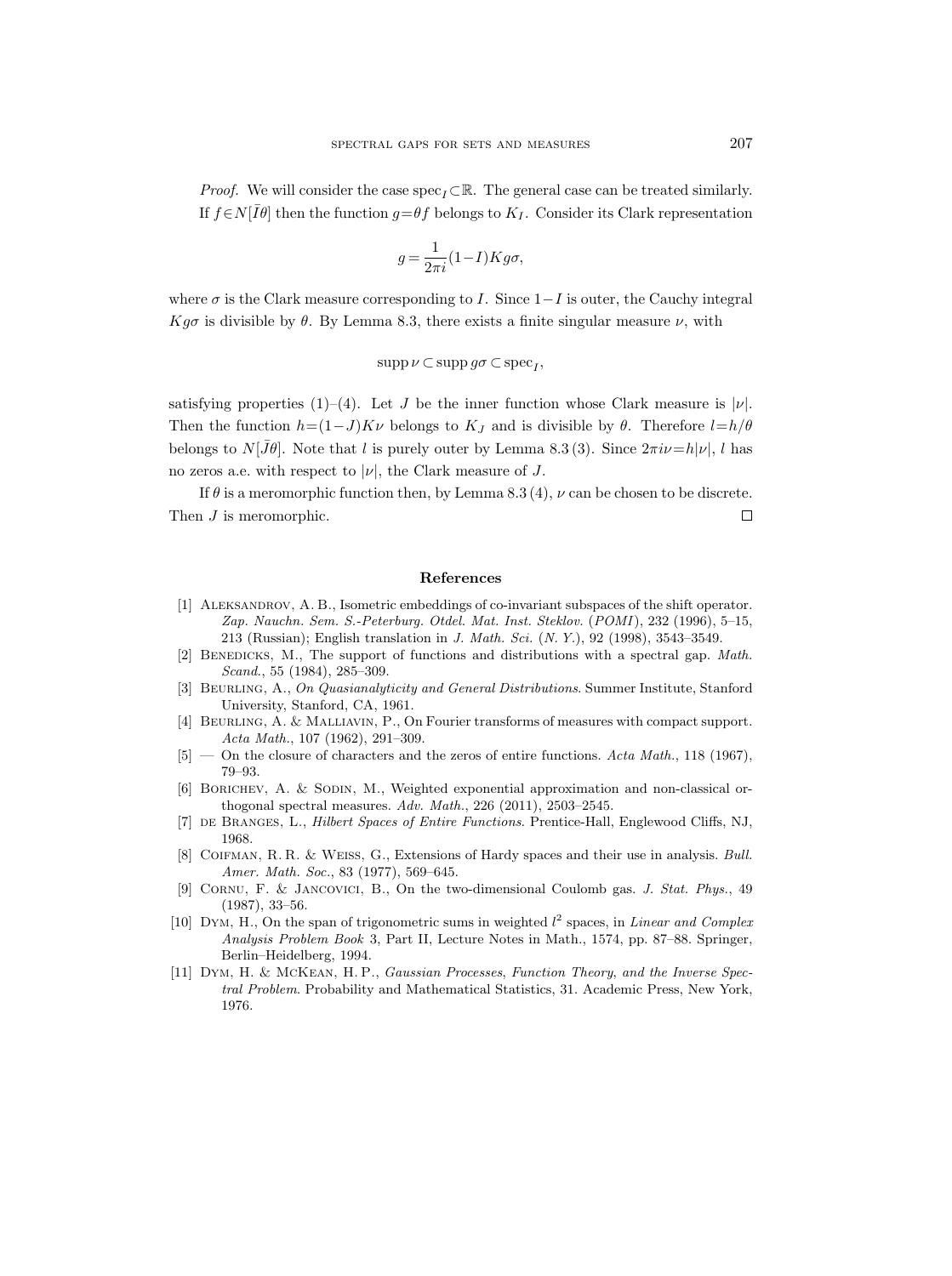- [12] GEL'FAND, I. M. & LEVITAN, B. M., On the determination of a differential equation from its spectral function. Izv. Akad. Nauk SSSR Ser. Mat., 15 (1951), 309–360 (Russian); English translation in Amer. Math. Soc. Transl., 1 (1955), 253–304.
- [13] HAVIN, V. & JÖRICKE, B., The Uncertainty Principle in Harmonic Analysis. Ergebnisse der Mathematik und ihrer Grenzgebiete, 28. Springer, Berlin–Heidelberg, 1994.
- [14] Kerov, S. V., Equilibrium and orthogonal polynomials. Algebra i Analiz, 12:6 (2000), 224– 237 (Russian); English translation in St. Petersburg Math. J., 12 (2001), 1049–1059.
- [15] Koosis, P., The Logarithmic Integral. I. Cambridge Studies in Advanced Mathematics, 12. Cambridge University Press, Cambridge, 1988.
- [16] KREĬN, M. G., On a problem of extrapolation of A. N. Kolmogoroff. Dokl. Acad. Nauk SSSR, 46 (1945), 306–309 (Russian).
- [17] On the transfer function of a one-dimensional boundary problem of the second order. Dokl. Akad. Nauk SSSR, 88 (1953), 405–408 (Russian).
- [18] On a basic approximation problem of the theory of extrapolation and filtration of stationary random processes. Dokl. Akad. Nauk SSSR, 94 (1954), 13–16 (Russian).
- [19] Levinson, N., Gap and Density Theorems. American Mathematical Society Colloquium Publications, 26. Amer. Math. Soc., New York, 1940.
- [20] Makarov, N. & Poltoratski, A., Meromorphic inner functions, Toeplitz kernels and the uncertainty principle, in Perspectives in Analysis, Math. Phys. Stud., 27, pp. 185–252. Springer, Berlin–Heidelberg, 2005.
- [21] Beurling–Malliavin theory for Toeplitz kernels. Invent. Math., 180 (2010), 443–480.
- [22] MITKOVSKI, M. & POLTORATSKI, A., Pólya sequences, Toeplitz kernels and gap theorems. Adv. Math., 224 (2010), 1057–1070.
- [23] Nienhuis, B., Coulomb gas formulation of two-dimensional phase transitions, in Phase Transitions and Critical Phenomena, Vol. 11, pp. 1–53. Academic Press, London, 1987.
- [24] NIKOL'SKII, N. K., Bases of exponentials and values of reproducing kernels. Dokl. Akad. Nauk SSSR, 252 (1980), 1316–1320 (Russian); English translation in Soviet Math. Dokl., 21 (1980), 937–941.
- [25] Treatise on the Shift Operator. Grundlehren der Mathematischen Wissenschaften, 273. Springer, Berlin–Heidelberg, 1986.
- [26] POLTORATSKI, A., On the boundary behavior of pseudocontinuable functions. Algebra i Analiz, 5:2 (1993), 189–210 (Russian); English translation in St. Petersburg Math. J., 5 (1994), 389–406.
- [27] Kreĭn's spectral shift and perturbations of spectra of rank one. Algebra i Analiz,  $10:5$ (1998), 143–183 (Russian); English translation in St. Petersburg Math. J., 10 (1999), 833–859.
- [28] A problem on completeness of exponentials. Preprint, 2010. arXiv:1006.1840 [math.CA].
- [29] Poltoratski, A. & Sarason, D., Aleksandrov–Clark measures, in Recent Advances in Operator-Related Function Theory, Contemp. Math., 393, pp. 1–14. Amer. Math. Soc., Providence, RI, 2006.
- [30] SAMAJ, L., The statistical mechanics of the classical two-dimensional Coulomb gas is exactly solved. J. Phys. A, 36 (2003), 5913–5920.
- [31] Simon, B., Spectral analysis of rank one perturbations and applications, in Mathematical Quantum Theory. II. Schrödinger Operators (Vancouver, BC, 1993), CRM Proc. Lecture Notes, 8, pp. 109–149. Amer. Math. Soc., Providence, RI, 1995.